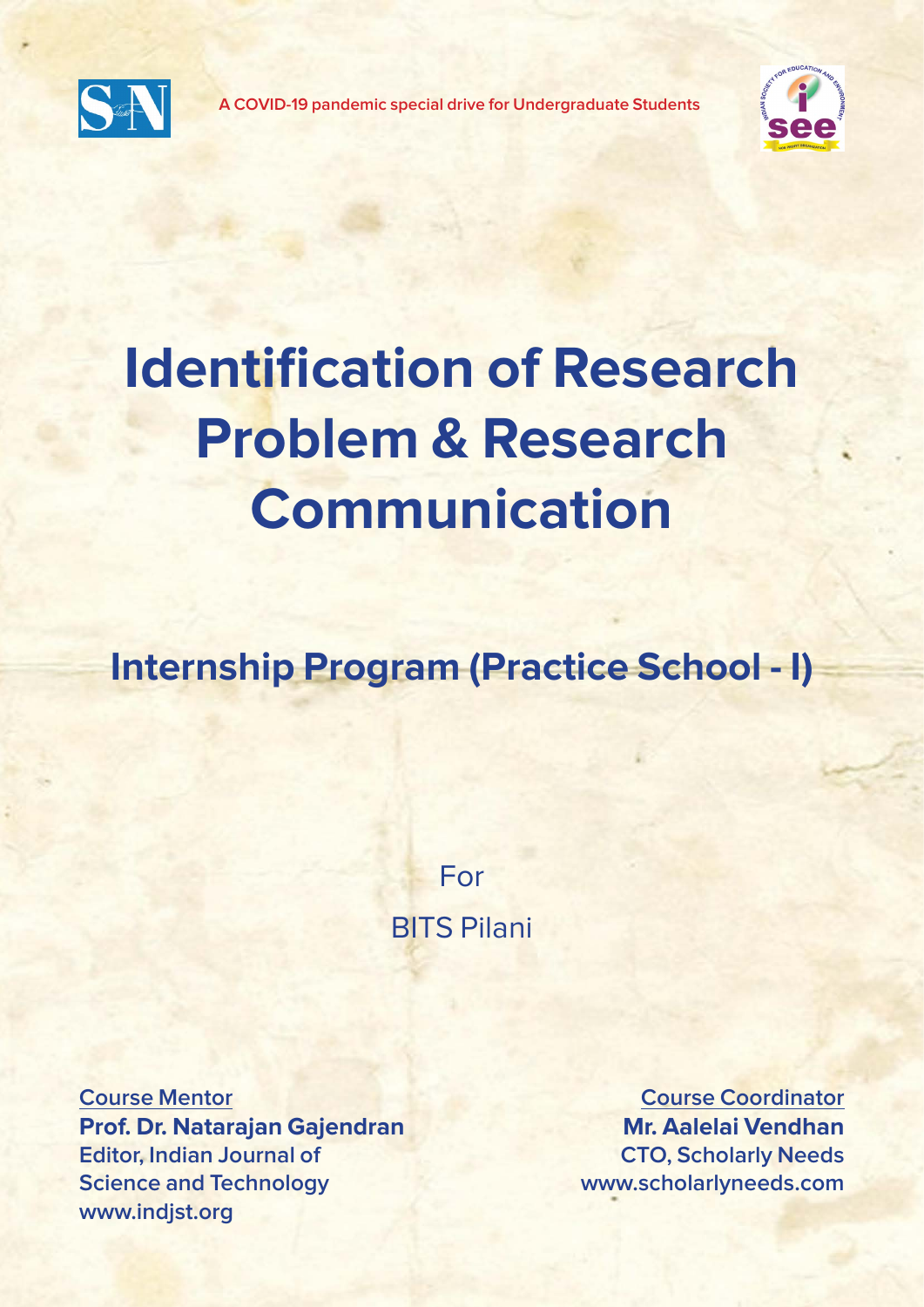



#### **Invitation for Publication**

Dear Professor/Researchers,

We invite you to submit your manuscript(s) to https://indjst.org. The articles must be based on new and novel research rather than a repeat of previous studies or analogous published work.

The journal is currently indexed in Web of Science (zoological records).

Indian Journal of Science and Technology is an open-access journal publishing full-length research papers and review articles covering subjects that fall under the wide spectrum of science and technology. Since its inception in 2007, the journal has showcased over 14000 quality research articles which helps our scholars during the COVID-19 pandemic for free access (https://indjst.org/archives) (https://www.iseeadyar.org/ijst-articles).

We aim to inform authors of the status of their manuscript(s) within 24 hours of submission. Indian Journal of Science and Technology is a weekly publishing journal.

#### Areas of Scope

Under the realm of science and technology, the coverage includes environmental science, pure and applied mathematics, agricultural research and engineering, biology, biotechnology, bioinformatics, Healthcare sciences (including clinical medicine, preventive medicine & public health), physics, biophysics, computer science, chemistry, and bioengineering, to name a few.

#### Why publish with us?

- Fully open access
- To increase manuscript visibility; in addition, linked to Metrics, Indexing and Interactive Platform (Scholarly Needs)
- Rapid publication
- Quality peer review
- Minimum APC to cater to the needs of scholars from Developing countries
- A dedicated Editorial team helps and improves the quality before the Topic Expert Reviews.

For more details, do not hesitate to contact us through mail at indjst@gmail.com or call +91 9360404571.

Regards,

Team INDJST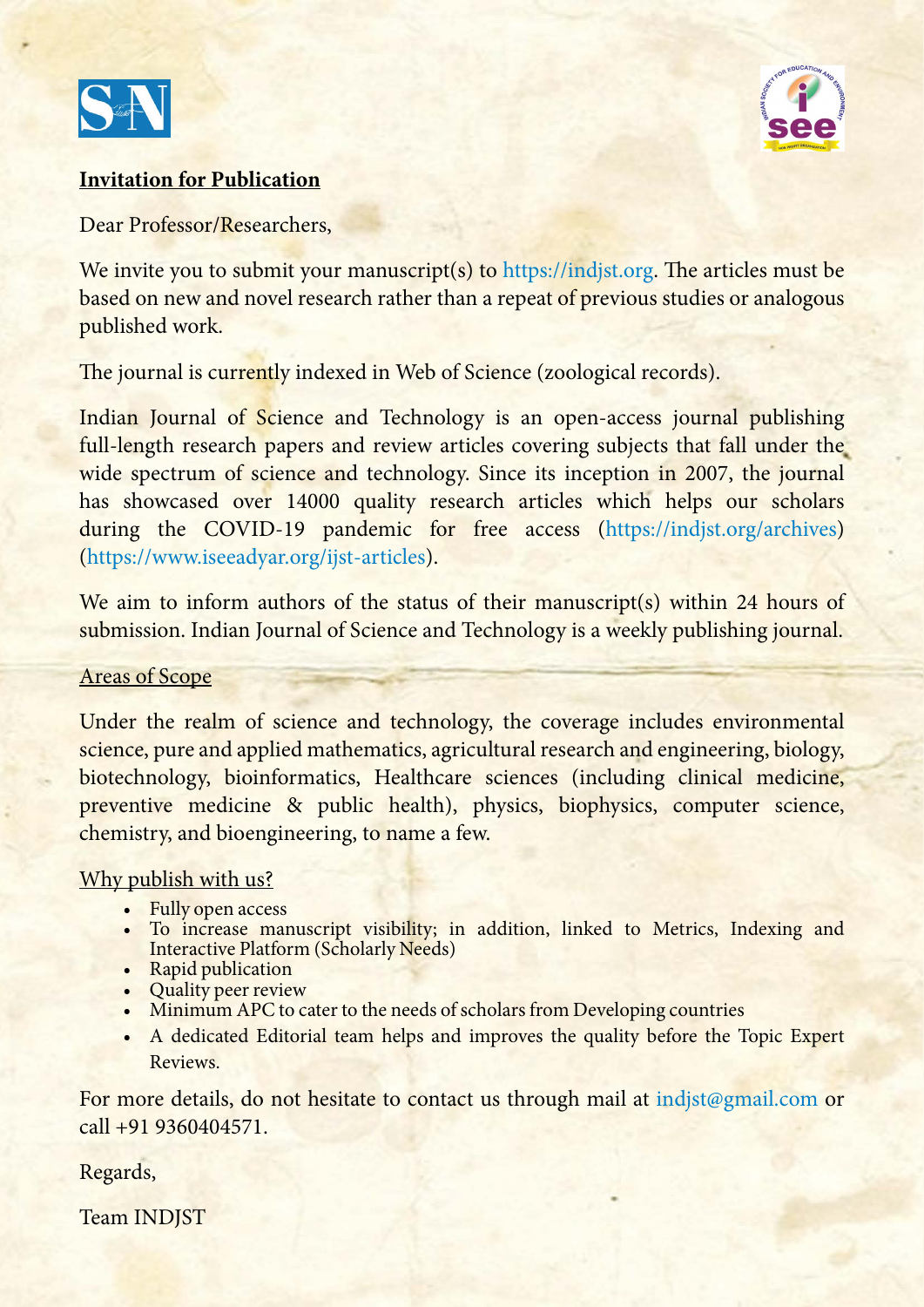



#### **About the Course**

As we are all aware, the pandemic situation has brought challenges in the teaching and learning process too. This internship identifies interested young scholars having a thirst for research and at the same time pursuing UG in an institution. Initially, we have identified such motivated learners from one of the premier Institutes BITS Pilani (PS-1) for such a program. Now, to connect such scholars with research doyens, off the campus, the intended course will be useful.

The preparatory course has been offered online for a duration of 2 months and it was made free. The primary objective of this course is to prepare and encourage selected UG students from the BITS Pilani PS-1, for their 'Research aptitude' during the COVID-19 pandemic.

Participants were asked to identify research topics of social problem-solving nature; which was moderated or guided by subject doyens online/ offline or from research expert panels of iSee; they learnt how to choose meaningful research topics; so that when opportunity warranted scholars will be ready to generate/conceive ideas during the needed times.

Participants were expected to learn theoretically how to execute the objectives by adapting a suitable research methodology. Participants were given the task of preparing the data set and also to learn how to interpret the research (anticipated) outcome with the existing reports. Participants were given the opportunity to develop how to draw a meaningful conclusion from the anticipated results and the existing research advancements. Participants were also made to develop familiarity/ knowledge on the topics given in the schedule.

Upon completion of the course, the participants were able to develop knowledge/ skills in conceiving research problems and develop theoretical and practical knowledge on how to communicate a research piece for journal publication. They had the opportunity to interact with Journal Editor "Indian Journal of Science and Technology" and other research experts to get valuable expertise in the research communication field.

The pandemic period has been utilized by linking the scholars and mentors and preparing the motivated scholars by strengthening their research aptitude ready to kickstart for actual project work without time requirements for preparation.

1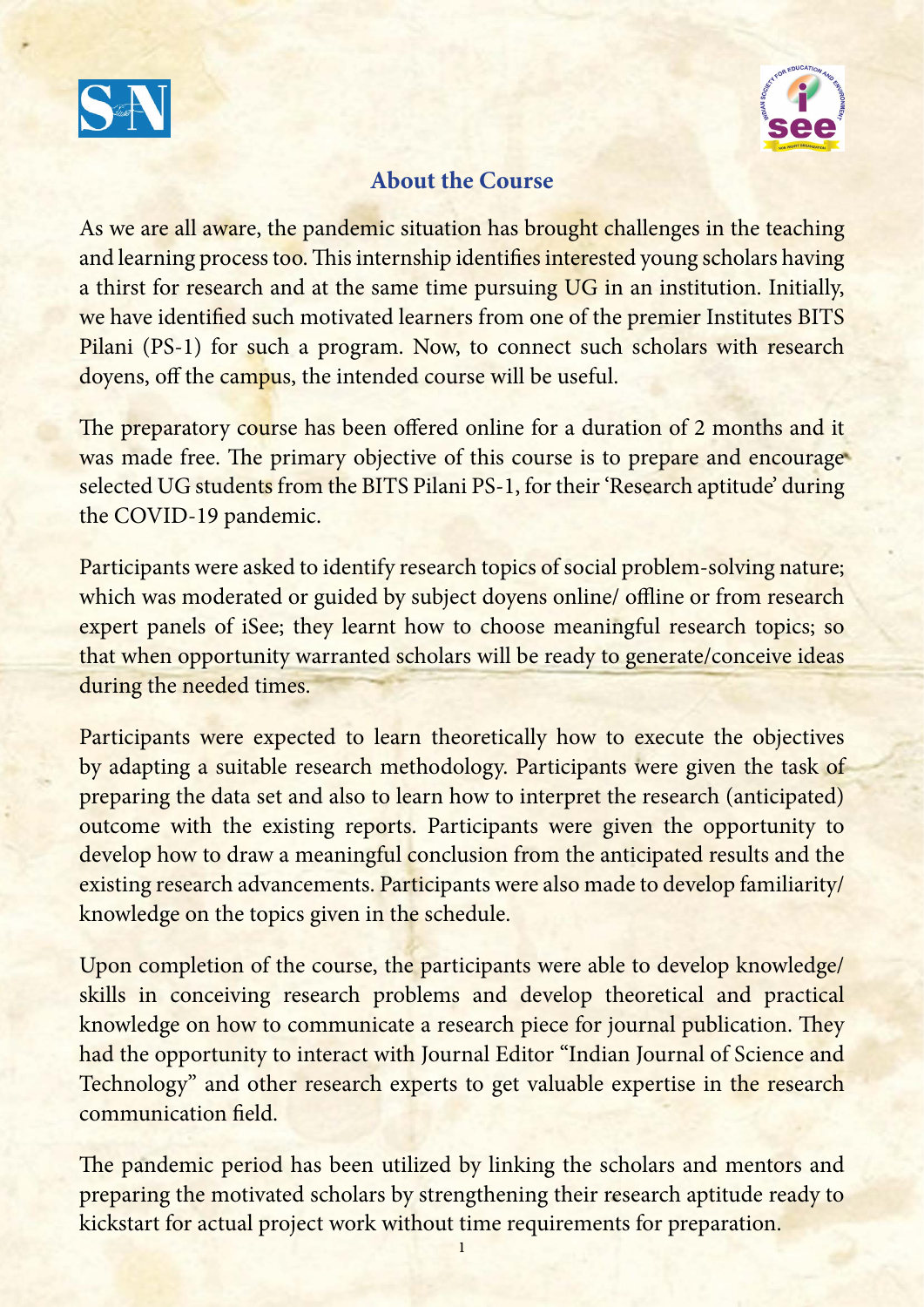



#### **Indian Society for Education and Environment (iSEE)**

iSEE (www.iseeadyar.org) is a non-profit organization (NGO) founded in 2007 as a Society by the initiatives of Scientists, Educationalists, and Healthcare professionals from India.

iSEE strives to contribute its mites in the realm of Education, Environment, and Health. In this regard, iSEE has been engaged in spreading Health and Environment awareness by conducting special campaigns, seminars, and conferences and also by supporting research projects.

iSEE pays special attention to bridge knowledge gaps and economic disparity for information access among regions and strengthens the academic ties among young researchers with experts globally. In this regard, iSee conducts conferences, workshops and encourages open access publications.

Thus, iSee is benefitting the Researchers as well as the world community with the fruit of innovation through unlimited knowledge sharing. With the above objectives, iSEE Published peer-reviewed articles (> 14000 research articles through its journals of various fields) by means of open access policy, research worksharing, the peer review process, interaction, and free access to innovative ideas by removing the regional knowledge disparity and ease the economic impediments in the learning process.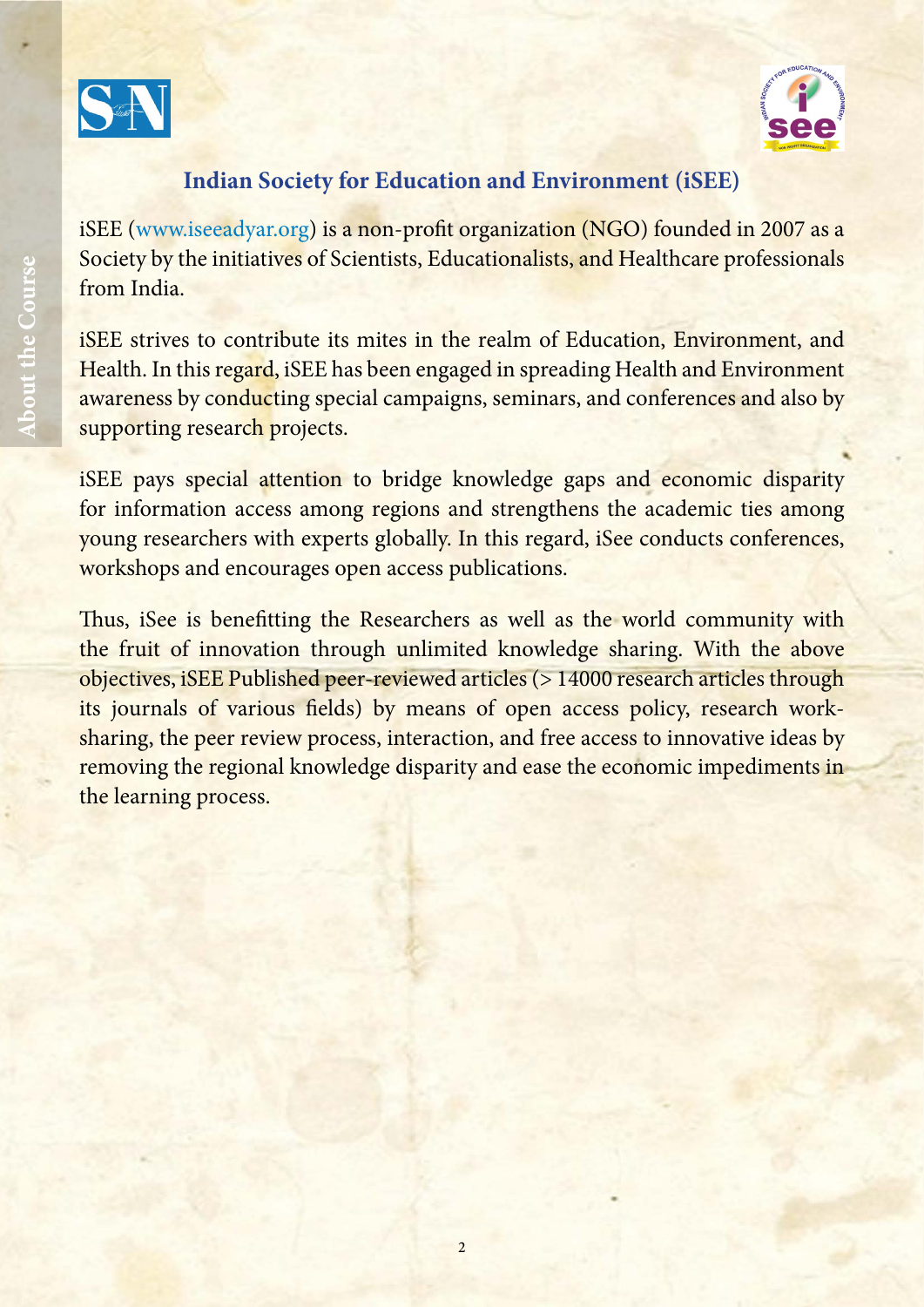



## **Scholarly Needs (SN)**

iSEE encourages the education of millennium youths for employability with the consciousness of ethics and environmental care. It creates an exclusive forum for young researchers to learn from the peer group and to devise strategies with the help of experts to apply their learning for social problem solving through the interactive forum (www.scholarlyneeds.com).

SN is a professional platform for budding scholars/researchers to get connected among themselves and also with leading scientific professionals freely. This interactive forum accelerates free information flow to enrich young research minds and ignites their passion for innovations. In this regard, SN also networks with industries to post their problems to SN intellectual forum and seek solutions that can ultimately benefit society.

To reach out further, SN also joins hands with various Academic Institutes to conduct conferences and workshops to create a common platform for experts, researchers, educational managers, policymakers, and industrialists to join and deliberate.

SN meticulously put forward online webbing of resource persons, industry, and scholars to interact on a scientific and professional needs. Currently, SN is not hoarding any published contents to protect the interest of original publishers. At the same time, it provides the needed hyperlink or DOI of articles of research interest.

SN continuously monitors and ranks the scholar's research activities as evinced from the SN forum which is considered to be the best.

https://doi.org/10.17485/IJST/v13i47.2230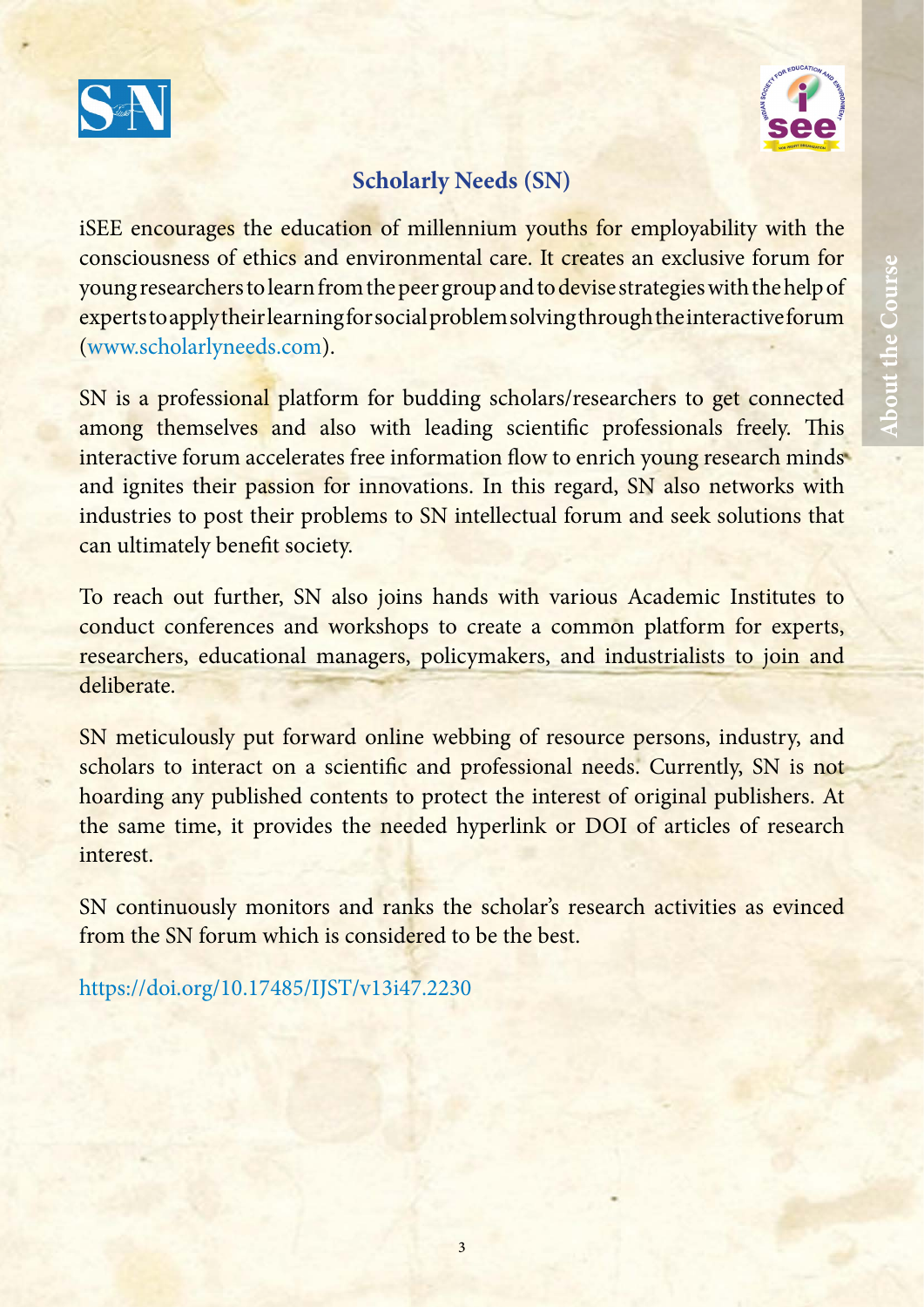



## **Contents**

| S.No           | <b>Contents</b>                        | Page No.       |
|----------------|----------------------------------------|----------------|
| $\mathbf{1}$   | <b>Course Mentor</b>                   | 5              |
| $\overline{2}$ | <b>Course Coordinator</b>              | 6              |
| 3              | <b>Course Schedule</b>                 | $\overline{7}$ |
| $\overline{4}$ | <b>Internal Experts</b>                | 8              |
| 5              | <b>External Experts</b>                | 9              |
| 6              | <b>Students Feedback</b>               | 15             |
| 7              | <b>Experts Feedback</b>                | 28             |
| 8              | <b>BITS PS-I Coordinators Feedback</b> | 33             |
| 9              | <b>Valedictory Note</b>                | 34             |
| 10             | Acknowledgment                         | 40             |
| 11             | Bibliography                           | 41             |
| 12             | <b>Minds Speaking</b>                  | 42             |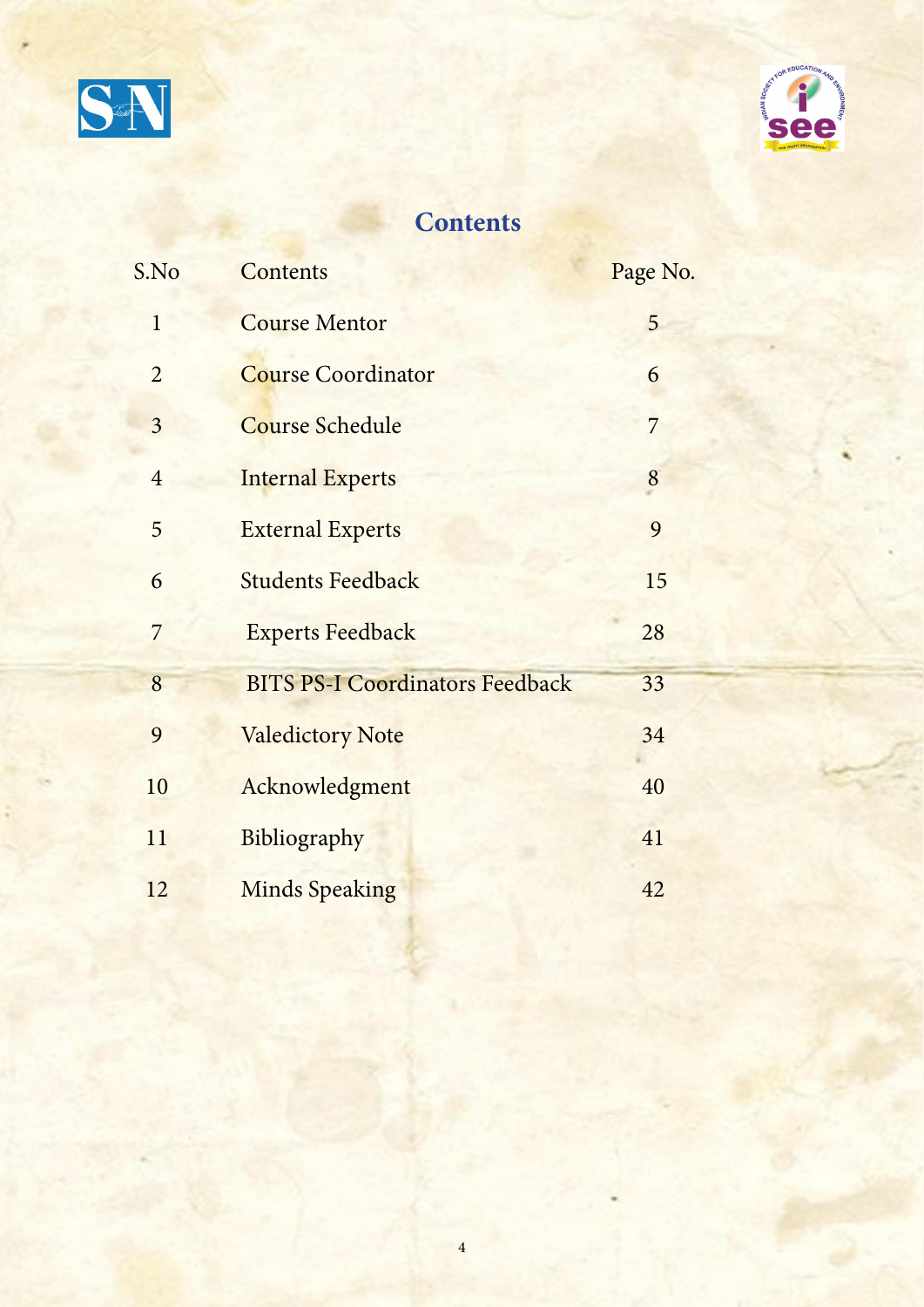



## **Course Mentor Prof. Dr. Natarajan Gajendran**

Dr. Natarajan Gajendran leads the Indian Society for Education and Environment as the President. He is also the Co-founder & Chief Executive Officer of Scholarly Needs and Editor in Chief for the Indian Journal of Science and Technology.

He has held and managed several roles with flying colors in various research organizations and educational institutes in India as well as abroad. Some of his notable positions are Founder and Director of Pearl Academic Leadership Institute (PALI); Director of Curriculum Development & Review and the Head of Department (Botany) at Eritrea Institute of Technology, East Africa; Visiting Scientist, Japan; Scientific Officer at Indira Gandhi Centre for Atomic Research (IGCAR), Kalpakkam, and Bhabha Atomic Research Centre (BARC), Mumbai; Adjunct Faculty at Madras University.

His impeccable service has been recognized by awards from several granting institutions including the Best Teacher Award - Tamizhaga Institute of Educational Research and Advanced Development; Hiroshima International Care for the Radiation Exposed (HICARE) - International organization, Japan; Technical Excellence Award - Bhabha Atomic Research Centre (BARC)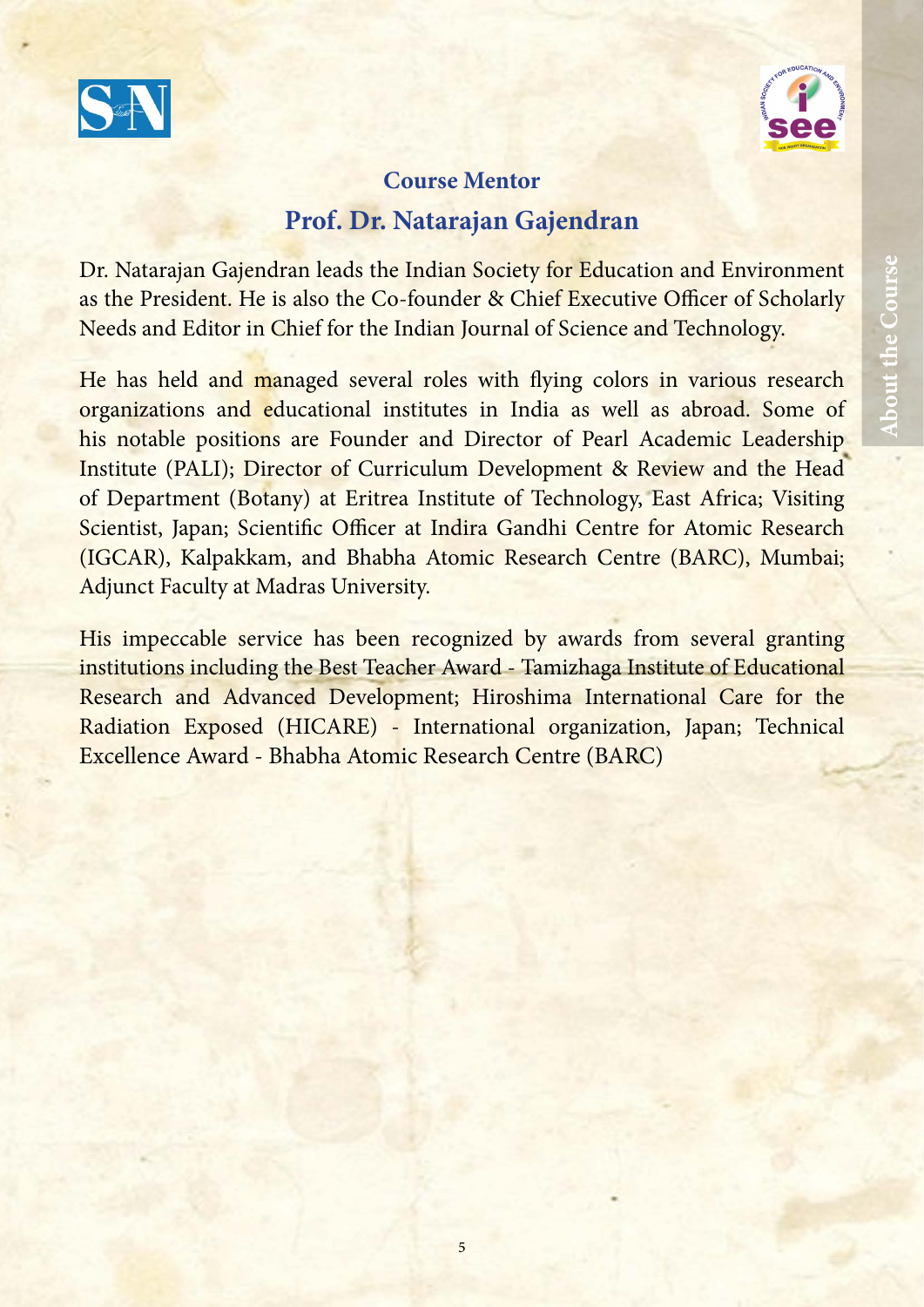



## **Course Coordinator Mr. Aalelai Vendhan**

Aalelai Vendhan is the Co-founder & Chief Technology Officer of Scholarly Needs. He is also working as a Quality Control Team Leader in the Indian Journal of Science and Technology. He has been working in the journal for almost 3 years.

He has won first place in an all-India level case study competition, conducted by IIM Kashipur and is working towards the development of the product's prototype. He was also awarded as Mr. Popular of the ECE department in his undergraduate studies. He has 4 publications to his name with one best paper presentation award at an international conference.

He was also the Chairman of the IETE Student forum at his college during his undergraduate studies. Currently, he is pursuing M.Tech Microelectronics in BITS Pilani, WILP division.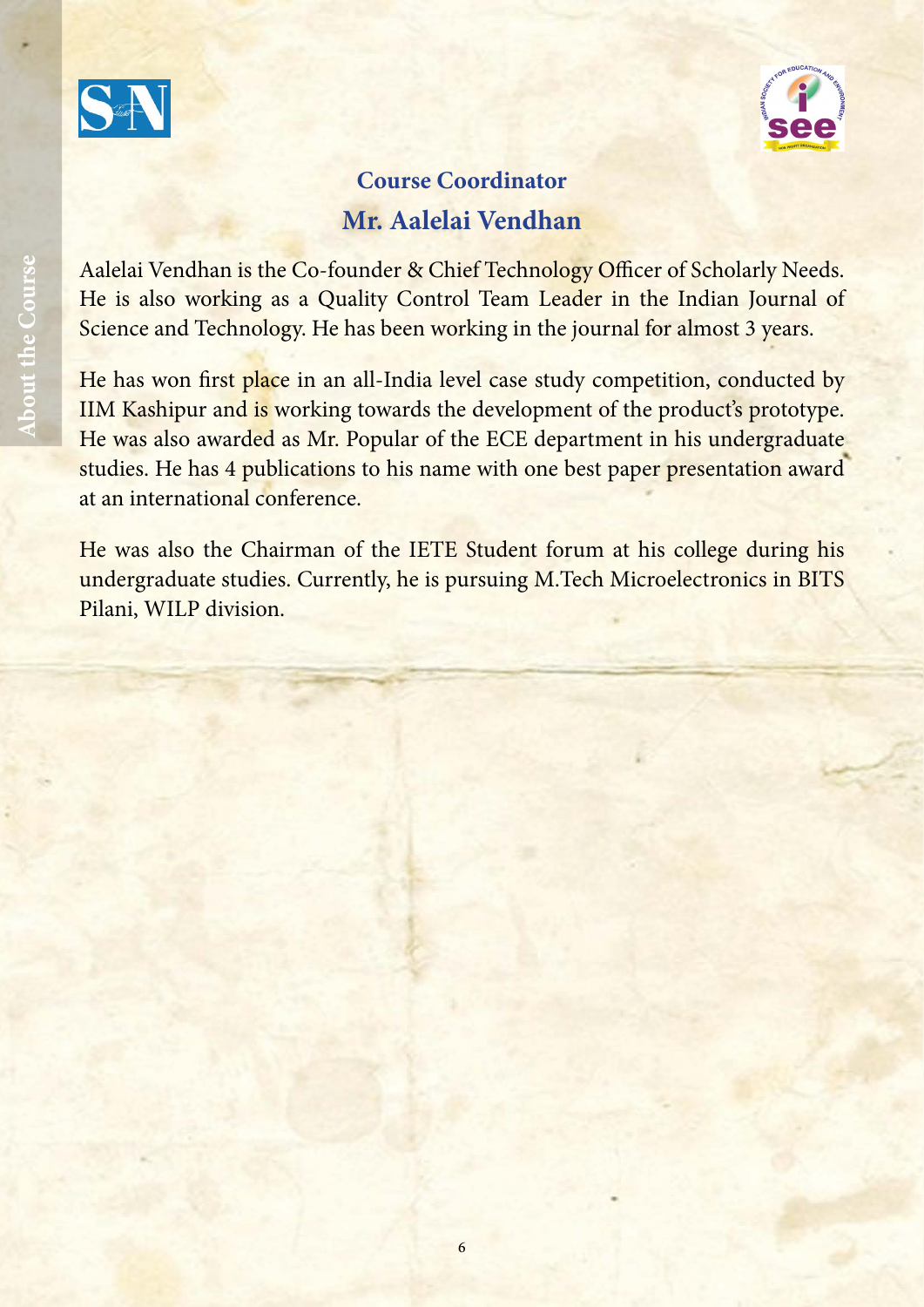



## **Course Schedule**

| <b>Week</b>    | Content                                                                                 | Class date      |
|----------------|-----------------------------------------------------------------------------------------|-----------------|
| 1              | Orientation                                                                             | $31 - 5 - 2021$ |
|                | Problem identification - Task 1<br>External Research Expert - Prof. S.E. Kannan         | $1 - 6 - 2021$  |
| $\overline{2}$ | Literature review - Task 2<br>External Research Expert - Dr. P. Swaminathan             | $5 - 6 - 2021$  |
|                | Objectives - Task 3<br>External Research Expert - Dr. P. Swaminathan                    | $9 - 6 - 2021$  |
| $\overline{3}$ | Methodology - Task 4                                                                    | $12 - 6 - 2021$ |
|                | Results and discussion - Task 5<br><b>External Research Expert - Mr. Krishnamoorthy</b> | $17 - 6 - 2021$ |
| $\overline{4}$ | Conclusion - Task 6<br>External Research Expert - Dr. Vaidyanathan                      | $22 - 6 - 2021$ |
|                | <b>Article writing - Task 7</b><br>External Research Expert - Mr. M. Soundarakumar      | $25 - 6 - 2021$ |
| 5              | Research fora - Task 8<br>External Research Expert - Dr. P. Swaminathan                 | $1 - 7 - 2021$  |
|                | <b>Scholarly Needs - Task 9</b>                                                         | $6 - 7 - 2021$  |
| 6              | Peer review - Task 10<br>External Research Expert - Mr. Harish                          | $10 - 7 - 2021$ |
|                | Plagiarism - Task 11                                                                    | $16 - 7 - 2021$ |
| 7              | Final review - Feedback                                                                 | 19-7-2021       |
|                | <b>Concluding session and Certificates</b>                                              | $23 - 7 - 2021$ |

All the sessions were mentored and discussed by Prof. Dr. Natarajan Gajendran & course coordinator Mr. Aalelai Vendhan.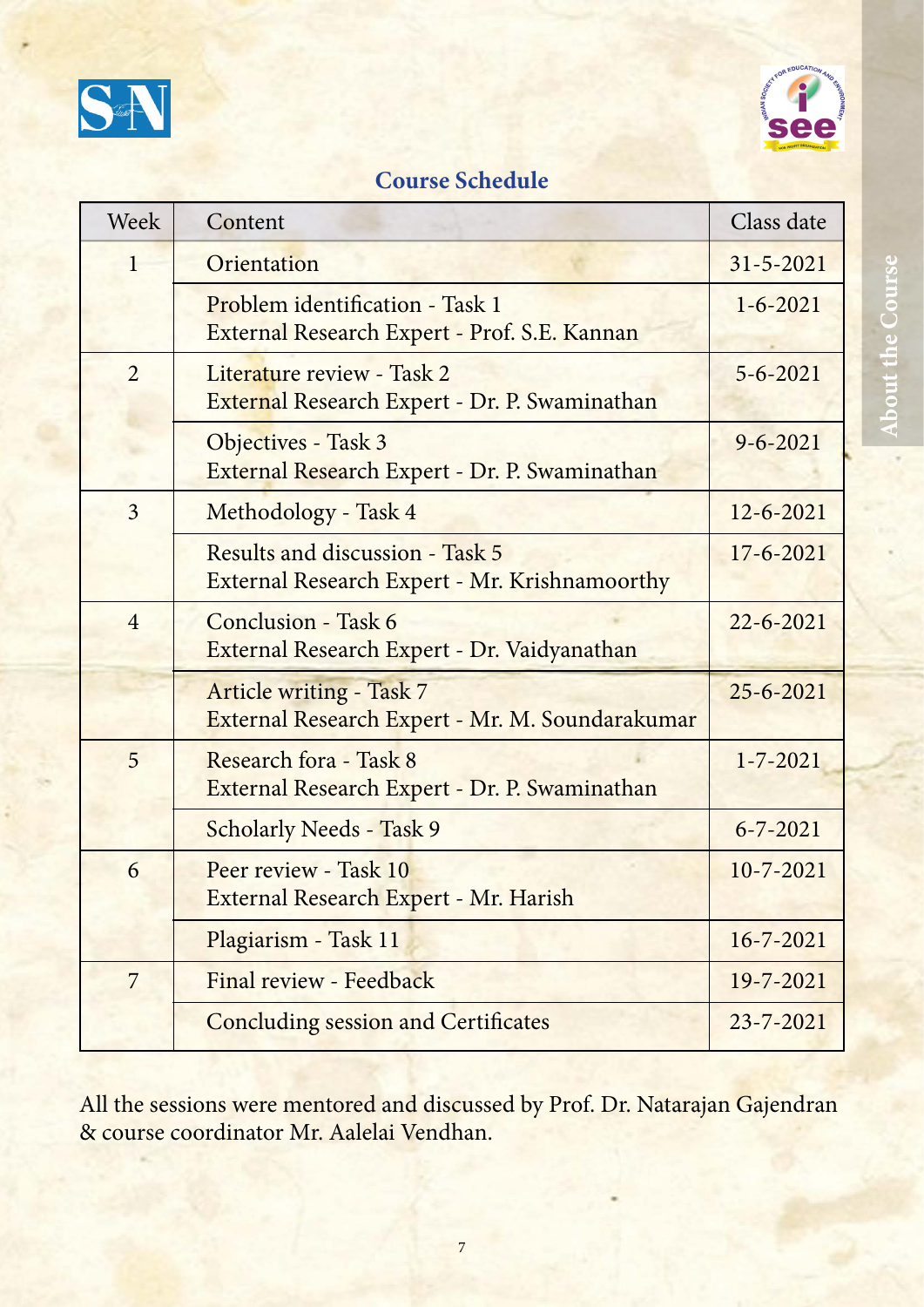



# **Internal Experts**

| S.No | Name of the Expert            | <b>Topics</b>                                                                             |
|------|-------------------------------|-------------------------------------------------------------------------------------------|
| 1.   | Prof. Dr. Natarajan Gajendran | How to choose a research problem relevant to<br>social needs (Problem Identification)     |
|      |                               | Framing of research objectives (Objectives)                                               |
|      |                               | Delineating suitable methodology to execute<br>objective (Methodology)                    |
|      |                               | <b>Results and Discussion</b>                                                             |
|      |                               | Writing a suitable Conclusion (Conclusion)                                                |
|      |                               | Article Writing (Title, Authorship, Affiliations,<br>Abstract, Keywords, Acknowledgement) |
|      |                               | Peer review                                                                               |
|      |                               | Plagiarism                                                                                |
|      |                               | Students work feedback and performance<br>Evaluation (through the course)                 |
| 2.   | Mr. Aalelai Vendhan           | Preparing and conducting Psychometric<br>assessment                                       |
|      |                               | <b>Literature Review</b>                                                                  |
|      |                               | Referencing                                                                               |
|      |                               | Research Fora (ResearchGate, Academia,<br>ORCID)                                          |
|      |                               | Hands-on experience on Scholarly Needs<br>(Workshop)                                      |
|      |                               | Google Feedback Sheet (approx 100 questions)                                              |
|      |                               | Students work feedback and performance<br>Evaluation (through the course)                 |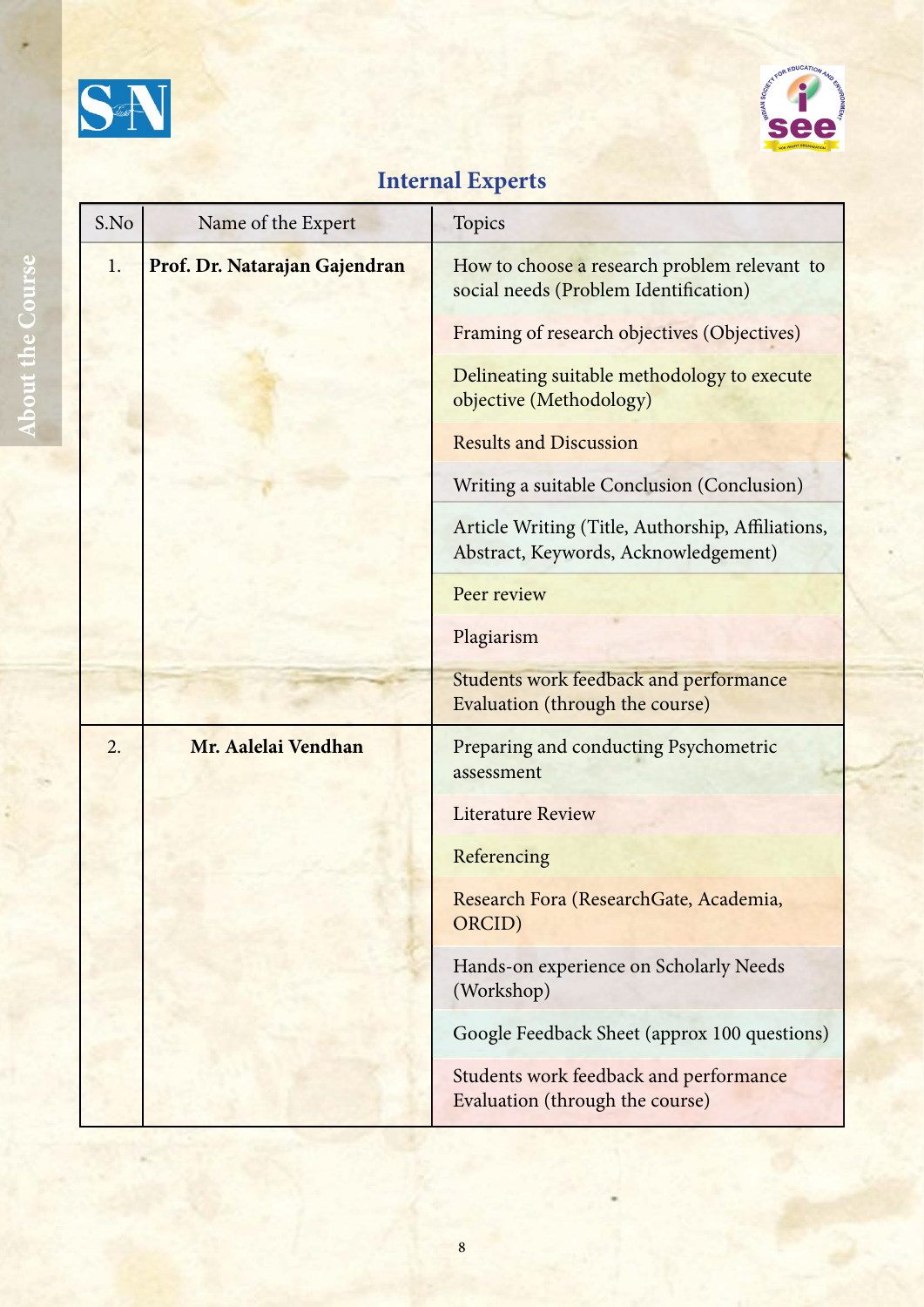



## **External Experts Prof. S.E. Kannan**

Shri. S.E. Kannan is a former Director, who served in the Safety Research Institute of Atomic Energy Regulatory Board (AERB- SRI), Kalpakkam, Government of India.

After 39 years of distinguished service in Atomic Energy, he continued his academic contribution by serving as Professor and HoD in the School of Management, Vel Tech Technical University, Avadi, Chennai.

Shri SEK has represented our country in the International Meetings, in UK, Japan, and India, which was organized by the International Atomic Energy Agency.

He continues to motivate the youth population of India, to date, by delivering talks and organizing meetings and having dialogues with interested scholars. During his research talk as an inaugural address, in this internship, he provided valuable insights on the topic "Research Methodology". This notable speech also included various sub-topics like identifying the research area and research problem, formulation of the problem statement, deciding the scope of the problem, execution of the project, and project documentation.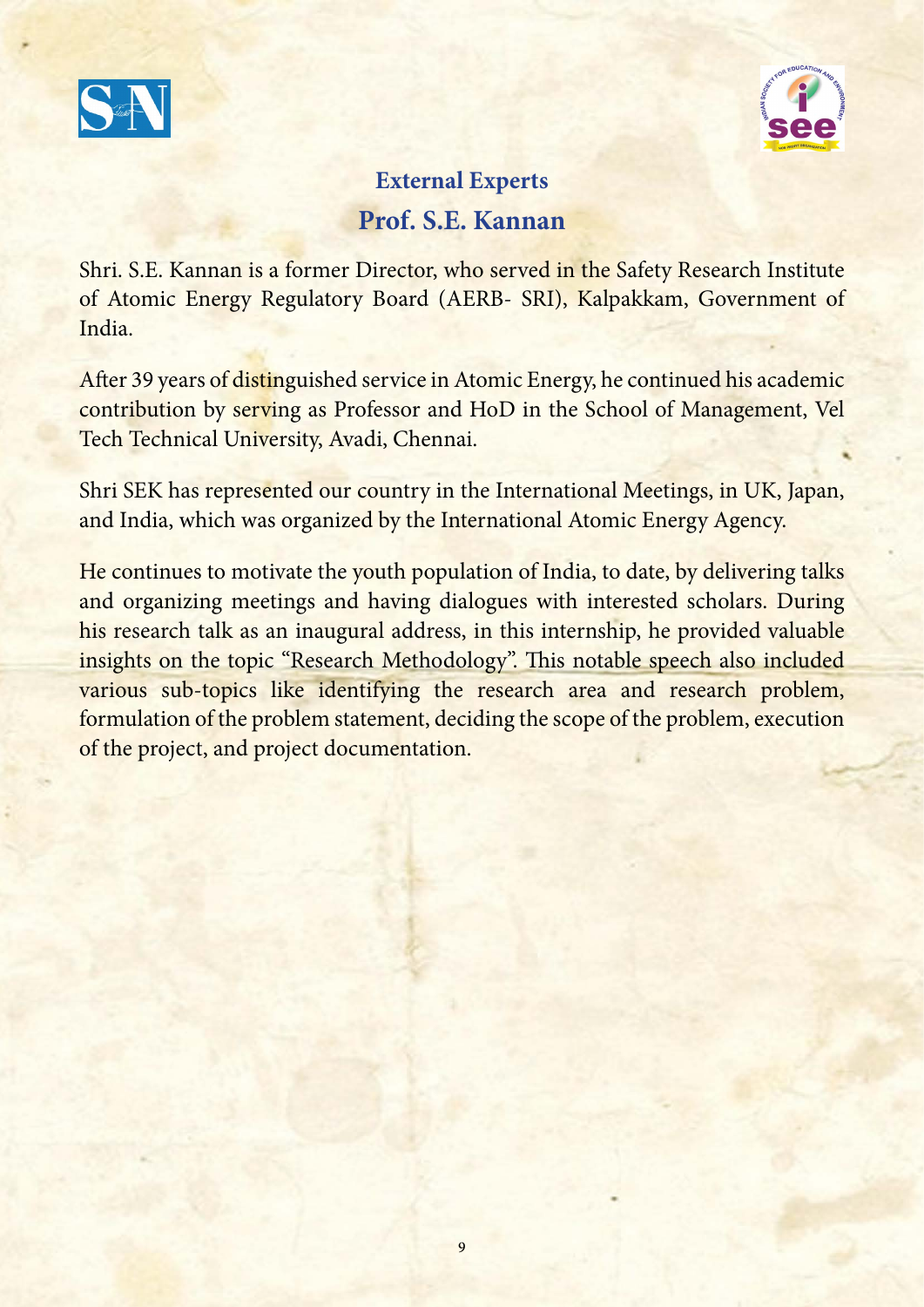



#### **Prof. Dr. P. Swaminathan**

As an Outstanding Scientist at Indira Gandhi Centre for Atomic Research (IGCAR), Dr. Swaminathan contributed to the development of the Instrumentation and Control System for Fast Breeder Test Reactor (FBTR); the Airborne Time Domain Electromagnetic System to detect deeply buried Uranium ores.

Due to his passion for teaching and research, even after he retired from DAE, he continued to offer his expertise to various academic research institutes. Thus, Dr. Swaminathan served in SASTRA University, Thanjavur as Dean, for five years. Further, he was invited to serve as Vice-Chancellor, VELS University; during that tenure, the university moved up from NAAC-B Grade to NAAC-A Grade. He has also guided the faculty members to get NBA accreditation for Engineering Programs, Management Program, and Pharmacy Program at Vels University

Due to his impeccable track record, he was honored with the prestigious Homi Bhabha Award. He is the Distinguished Alumni Awardee of the National Institute of Technology, Tiruchirappalli. As Chairman of the NAAC Peer Team, Prof. Swaminathan has assessed Higher Education Institutions across the country.

Prof.PS has provided valuable insights on the topic "Software Failures in Hard Real- Time Systems" and "Reliability of Instrumentation and Control System". This talk also included various sub-topics like famous mission failures (Mariner-1, Therac-25, and NASA Mars Polar, Lander 1999) and the development of a safety intelligent system (waterfall model).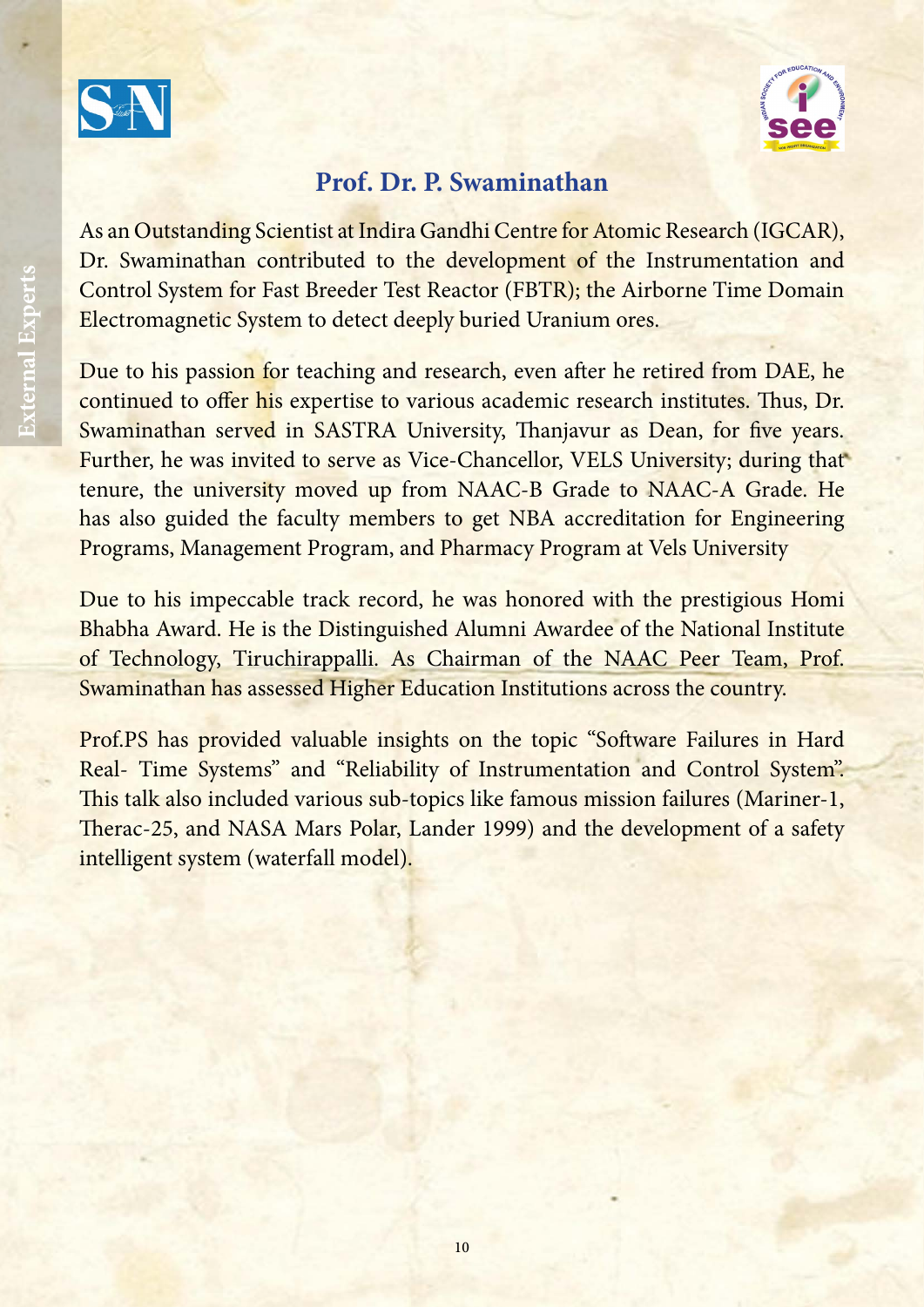



## **Mr. S. Krishnamoorthy**

Mr. S. Krishnamoorthy is a retired General Manager, in the Commercial, Marketing, and Proposal sector in Bharat Heavy Electricals Limited (BHEL), Tiruchirapalli. He has served over 38 years in BHEL in various departments.

His working experience includes the following; Research and Development of Fluidised Bed Boiler specifically in the area of Coal preparation and feeding, Development of Heat Recovery Steam Generator, Contract management, Preparation and concluding License agreement for Circulating Fluidised Boiler and Proposal making, Pricing, Contract Management for Super Critical Boiler.

Mr. Krishnamoorthy has provided valuable insights on the topic "Understanding Company life". This talk also included various sub-topics like development and marketing of boilers, situation analysis of a company, and decision-making process in a company.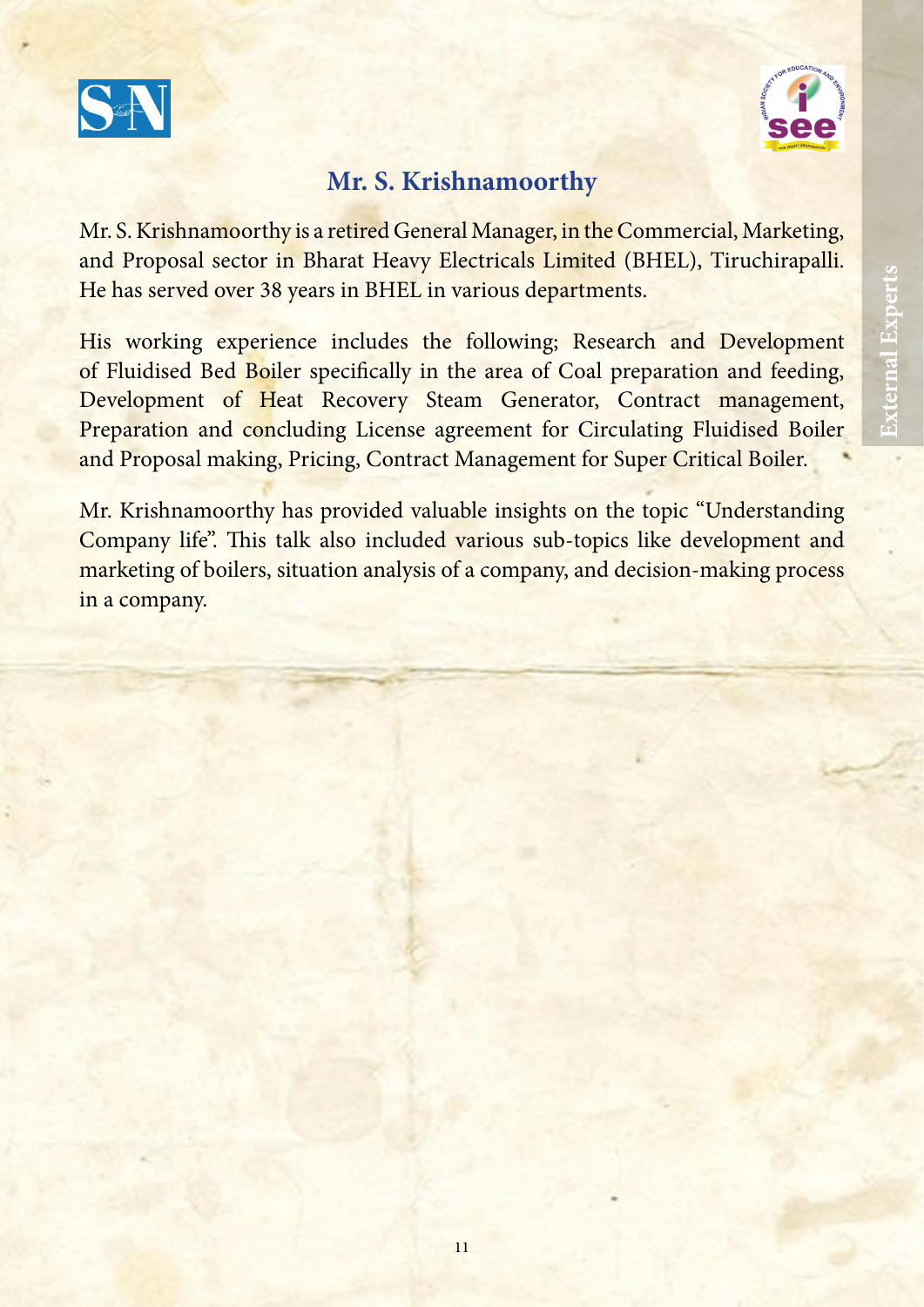



#### **Prof. Dr. G. Vaidyanathan**

Dr. G. Vaidyanathan is a retired Director and an Outstanding Scientist, in Fast Reactor Technology (IGCAR), Kalpakkam. He has 38 years of experience in the Dept. of Atomic Energy, IGCAR, Kalpakkam.

Currently, he is a Guest Professor at Vellore Institute of Technology (Vellore) and National Institute of Technology (Nagaland). Also served as Visiting Professor in SRM University, Indian Institute of Technology (Madras) & Rajalakshmi Engg College, Chennai.

He has several awards to his credit: Sisir Kumar Mitra Award by Indian Institution of Chemical Engineers; Professional Excellence Award by The Institution of Engineers (INDIA); Rajbasha Bhushan Award by Department of Atomic Energy, India. He is also a Member of the Sodium Safety Panel, Atomic Energy Regulatory Board.

He exhibited himself as a passionate researcher, writer, and teacher. He has written 6 books on nuclear energy and heat transfer phenomena. During his research talk in this internship, he provided valuable insights on the topic "Fluid dynamics and Mathematical Modelling". This talk also included various sub-topics like mathematical methods in real life, the similarity between heat transfer, fluid flow, and electric circuits, Fast Breeder Test Reactor, Steam generators, and steps in research.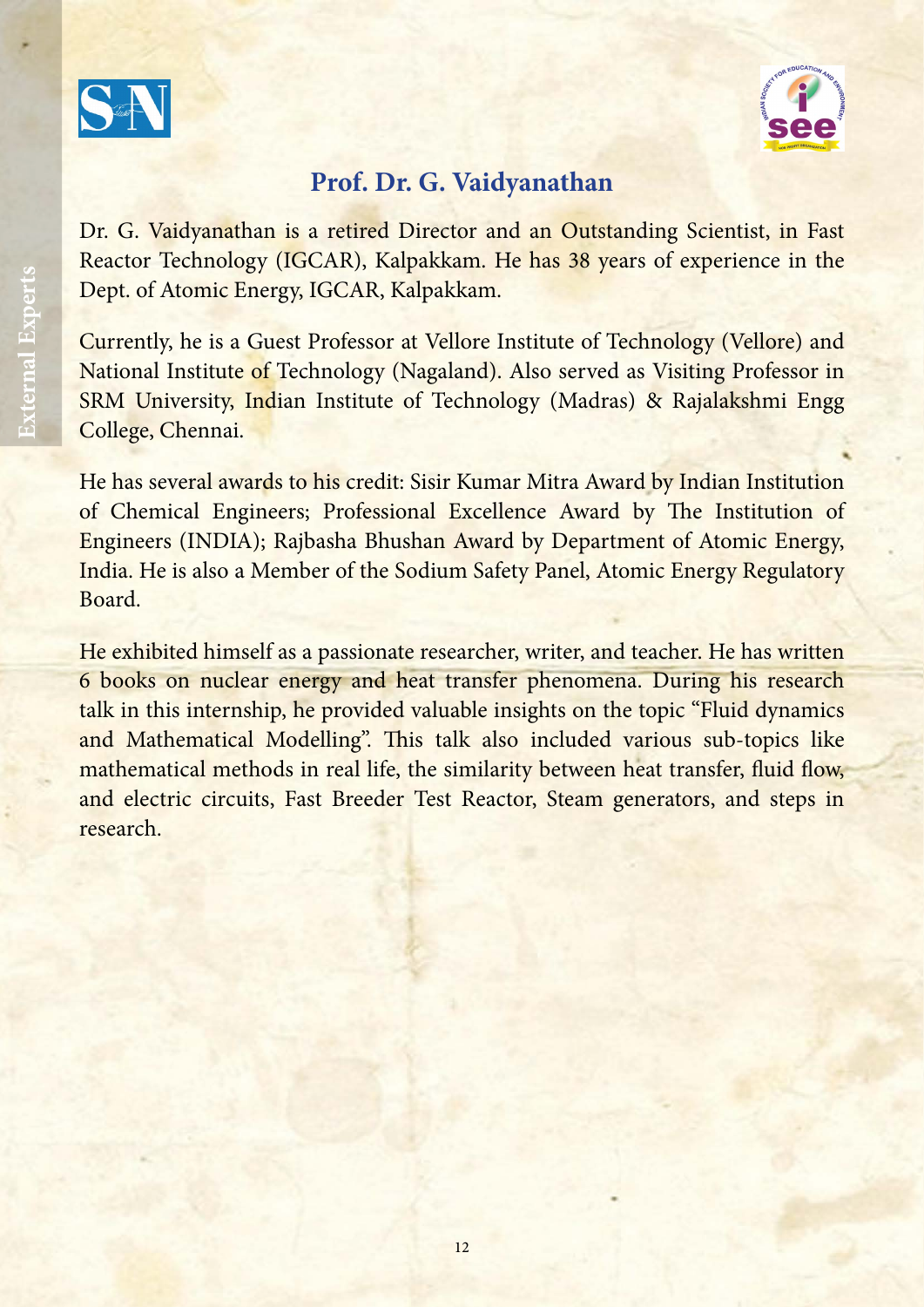



#### **Mr. Soundarakumar Masilamani**

Mr. Soundarakumar is a 37-years veteran of the Electronics, Instrumentation, and Telecommunications industries. Recently served as Director - Technology and CDOT Board Member of Centre for Development of Telematics (C-DOT), Premier Telecom R&D Centre of Government of India, responsible for Design, Development, Deployment, Product Management, Manufacturing/EMS, IOM, Transfer of Technology(TOT) to multiple Manufacturers, Vendor Management, Business Alliances & Partnerships.

Mr. M. Soundarakumar was instrumental in the evolution of a Telecom Manufacturing Ecosystem based on CDOT's Technology Transfer program to facilitate manufacturers in the large-scale production of high-quality CDOT products and solutions which pushed the country in achieving self-reliance in the Telecom sector, nation-building, and growth of the Indian economy. He also focuses on the Development of Products & Solutions for Telecom Networks in the area of Rural Communications, Radio, Satellite, Optical, IP Core, Access, Wi-Fi,4G LTE-A, 5G.

Mr. Soundarakumar has provided valuable insights on the topic "Latest Telecommunication trends and Research Opportunity in the Telecom area". This talk also included various sub-topics like smart city applications, smart villages, the evolution of 5G technology, Smart education.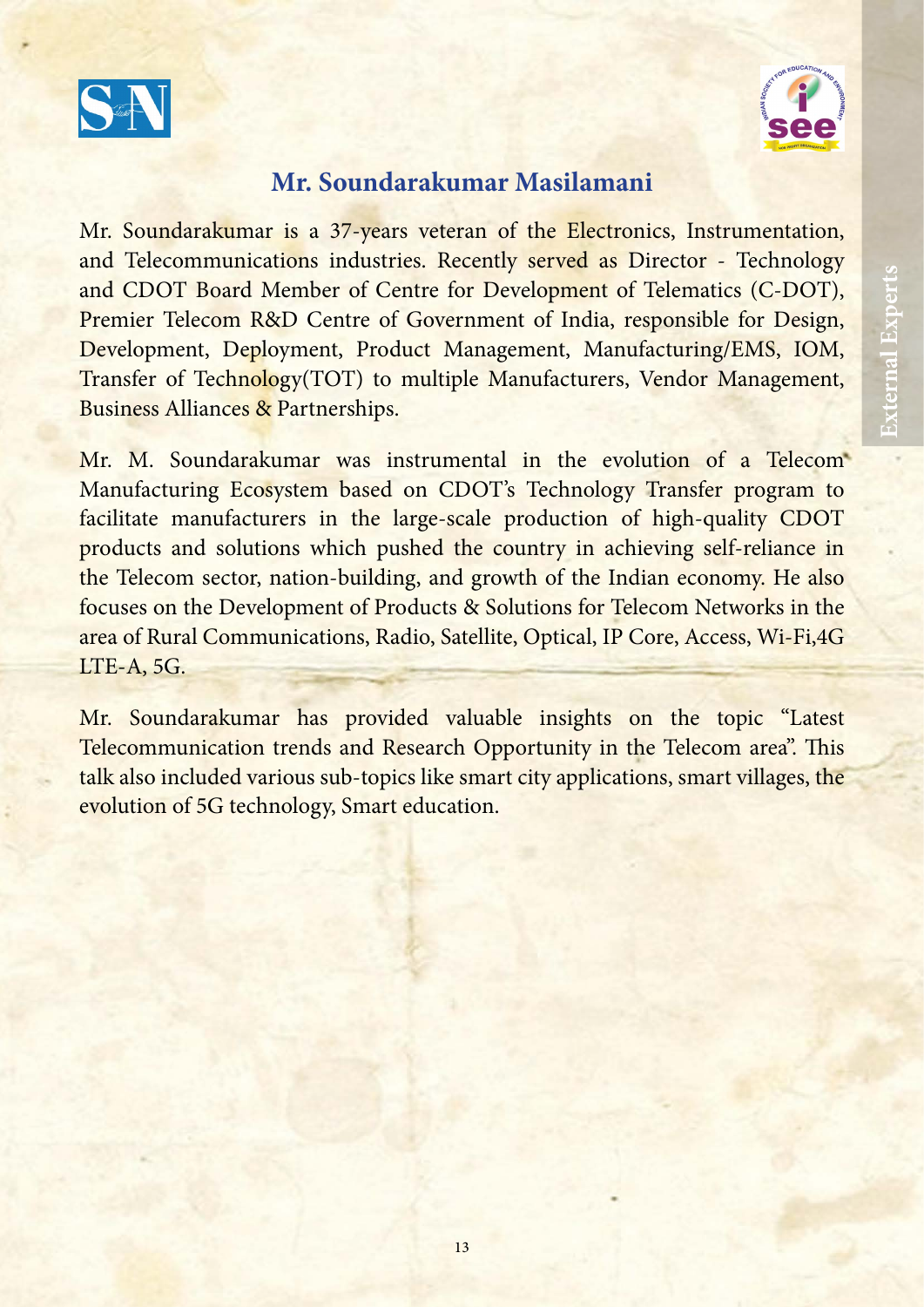



#### **Mr. Harish Kumar Chakerwarti**

Mr. Harish Kumar Chakerwarti, a Scientist in Terminal Ballistic Research Laboratory (TBRL) Chandigarh. He has been working in Defence research and development organization (DRDO) as a Scientist for the last 17 years (ongoing).

Mr. Harish is working on Missile and Special Warhead Systems. He finished his M. Tech. in Electrical Engineering from the Indian Institute of Technology (IIT) Kanpur, Uttar Pradesh. He has developed various products and initiating systems for missile & special warheads.

Mr. Harish has also developed many products for the applications of the Indian Air Force and Indian Navy. Some of them were already inducted. He has published more than 20 papers in reputed international journals and is a reviewer related to research work /Book /project proposal for several projects.

He is the recipient of the Best Technology Award (2009, 2010), High Energetic Materials Award (2011), Award of Strategic Contributions (2015, 2020), and Laboratory Technology Group Award (2020). Mr. Harish has provided valuable insights on the topic "DRDO contribution in the field of research and development". This talk also included various sub-topics like missile systems, aeronautical systems, naval systems, Indian supercomputers, and technology transfer.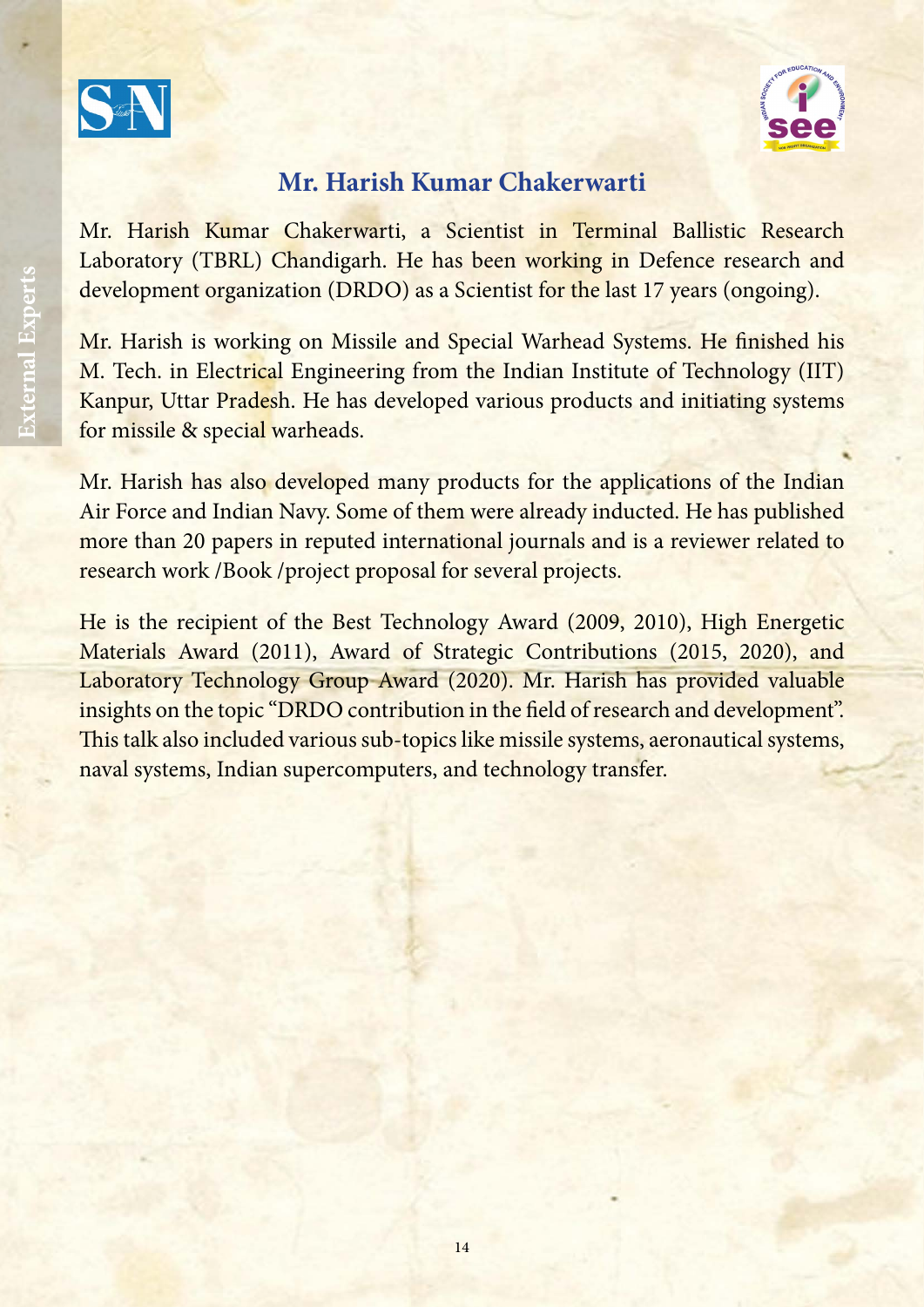



## **Students Feedback Mr. Anto Felix**

K ver the last 7 weeks (from May 31, 2021 to July 23, 2021), learning about the various aspects of the research process: the steps involved in writing a research article, publishing the article on a research forum, peer-reviewing an article, checking for plagiarism, etc. along with learning about different research fora, their respective advantages and disadvantages, and the different guest lectures on a wide range of topics from the importance of research to the role played by the DRDO, has really helped me get a grip on the research process, know about the scientific community and learn about different industries and their working.

The biweekly classes along with the tasks assigned at the end of each class ensured a continuous learning process and the feedback provided on the tasks allowed for correct implementation of the aspects of research taught in the prior lectures. The classes taken by Prof. Natarajan Gajendran and Mr. Aalelai Vendhan helped clarify the different parts of the research process shared in the modules. The guest lectures while straying away from the focus of the course, were an insightful look into different aspects of industries from the perspective of experts in the field.

Some simpler parts of the modules could have been clubbed with another part instead of having their own session (for example, objectives and methodology or results and conclusion). Other than that, the course was paced well, with sufficient time in between two classes and assigned tasks. The constant help and support by the course coordinators and the allotted PS-1 faculty helped ensure an enjoyable and informative learning experience while simultaneously not being overwhelming at any point."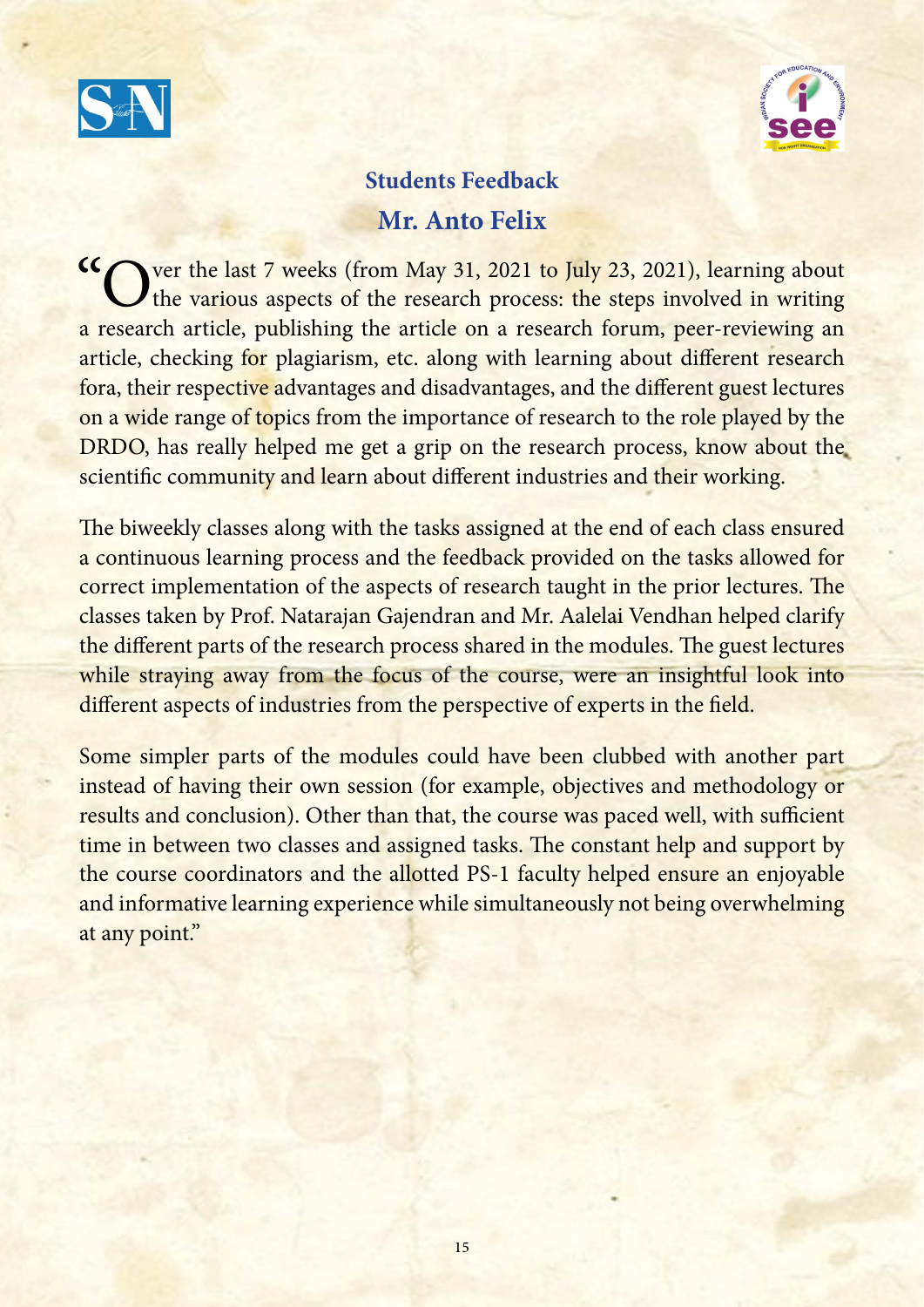



## **Mr. Atharva Ajit**

My experience with iSEE has been very satisfying. From attending the  $\sqrt{L}$  guest lectures to completing tasks and getting constructive feedback from instructors, I feel lucky to be a part of the organization this summer.

Both the mentors, Prof. Gajendran and Mr. Aalelai were very helpful throughout the summer, they gave positive feedback about the tasks submitted by us, and explained each task very clearly, which helped us in writing our first paper, which otherwise feels like a very daunting task. Writing a research paper is tough but both the mentors made sure that we do not feel overwhelmed by the work and praised us wherever they felt we did good.

I would like to mention that the guest lectures, taken by some of the most eminent personalities in the industry for a long time, were very interesting and intriguing at the same time. I personally learned a lot from them.

Mentors were very considerate as they understood the kind of difficulties students are facing during an online Practice School. I feel that both the mentors focused on churning out ideas from us rather than giving everything by themselves, which encourage students to be more involved in the sessions and be attentive, all the scholars put their best effort into finding the right kind of subject/topic for research and then the mentors added up to the idea of scholar, making it, even more better and efficient.

Overall I feel that interning with iSEE was a great experience and I would definitely try to be in touch with the mentors, and take their guidance wherever required."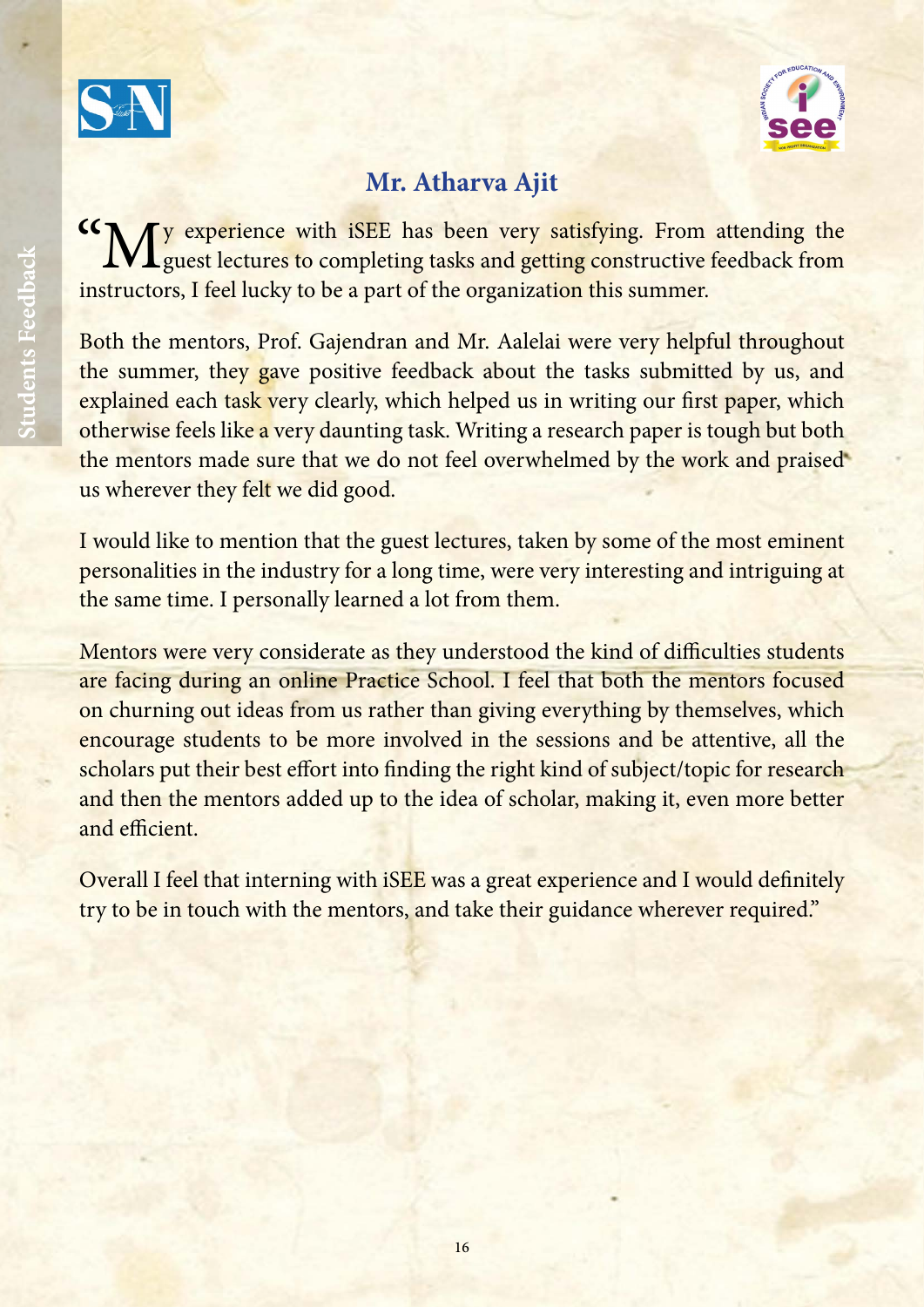



## **Mr. Harshit Shukla**

TA Triting a research paper is a daunting task and requires a lot of motivation, but with the help of mentors at ISEE, it felt effortless; their stepwise approach and personal attention helped me most. I feel lucky sometimes being part of ISEE this summer; it motivated me to research the topic of my interest, i.e., supply chain management using blockchain technology.

Their feedbacks were very constructive throughout and helped us a lot in writing a good research paper. At the same time, they were very generous and considerable. Also, the guest lecture taken by personalities who had years of experience in the industry was an excellent opportunity for us, students, to learn from them. Their immense knowledge and expertise in their respective fields helped us understand the industry better; I felt blessed sometimes attending their lectures and wish to be a part of more such lectures in the future.

I feel both the instructors were very thoughtful when planning this course; their emphasis was more towards our involvement than they spoon-feeding us, which gave us an excellent opportunity to learn and improve upon our skills; also, they kept presentations interesting so that we remain attentive throughout the lecture, their way of delivery never felt like we are sitting at homes and attending classes, most of the session I attended was very interactive, and everyone participated.

Overall, interning with ISEE was a great learning experience, and I would love to be in touch with mentors who can help me in my research journey ahead."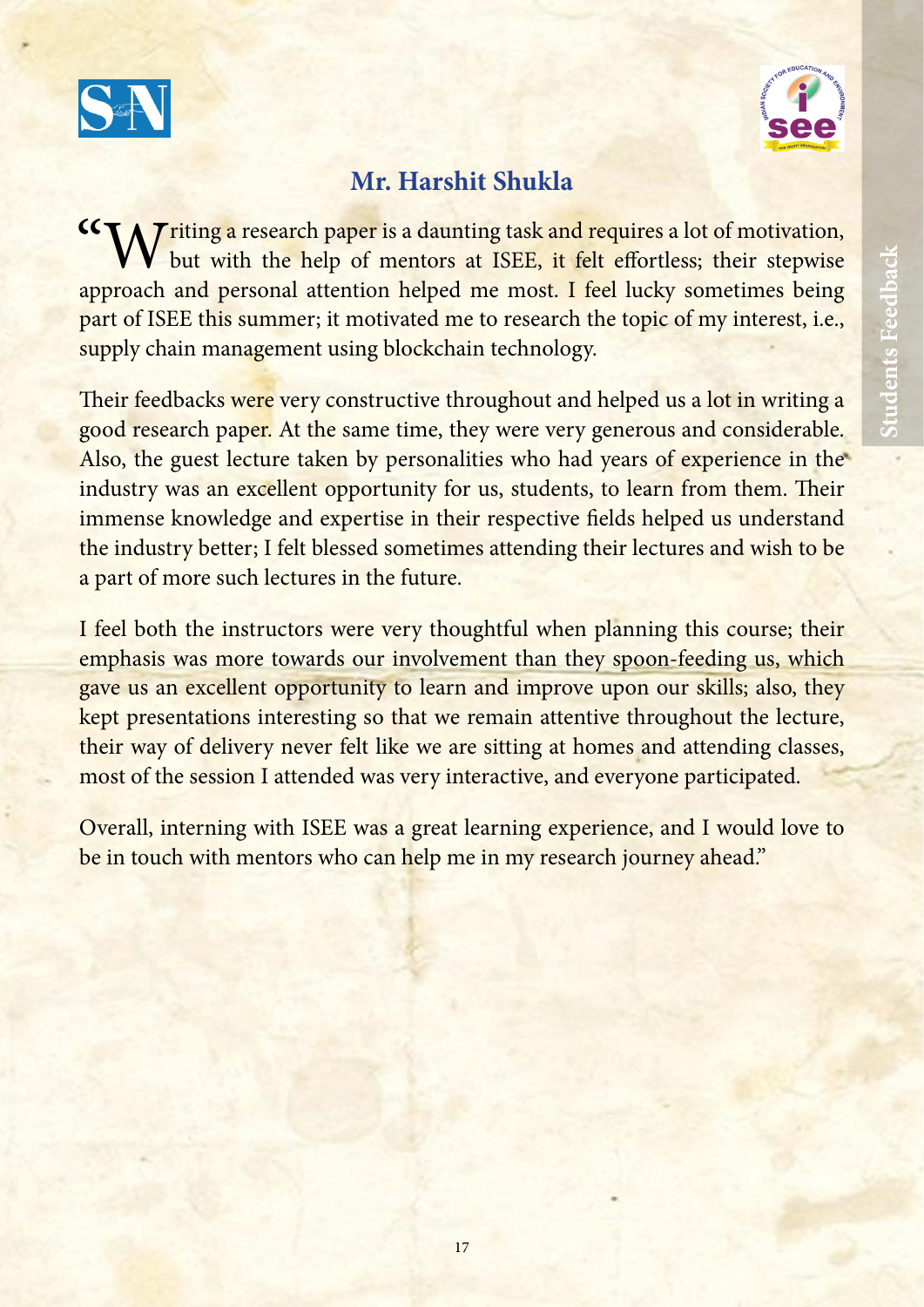



## **Mr. Mohan Teja**

M Then I first learned that iSEE was the allotted PS station, I researched about it and learned that it is an NGO, its head is the editor of INDJST. As I have thought then, I have got a pretty extensive, and fully-fledged research experience. Starting from the theory sent to us for each module to hosting talks with esteemed personnel, iSEE has tried its best to make our journey easier and more extensive. The work from my side had some slack, but the coordinators Natarajan Sir, and Aalelai Vendhan have always encouraged me, gave me the time needed to bring out a paper.

I did learn many things throughout this course, the vast area of research, the number of people involved in each and every corner, in each and everything we use trying to make new things, and the old ones better. The talks with the scientists were informative. We got to look inside the working of a nuclear reactor, considering many aspects of an industry, the biggest bugs that proved to be fatal, the contributions of our DRDO, many more – and all of them given by people with decades of experience in their respective fields.

I would like to thank my course coordinators for giving me the opportunity to learn and experience new things. I do hope that iSEE as a whole has a great journey, its very own research forum Scholarly Needs bring in more and more researchers together".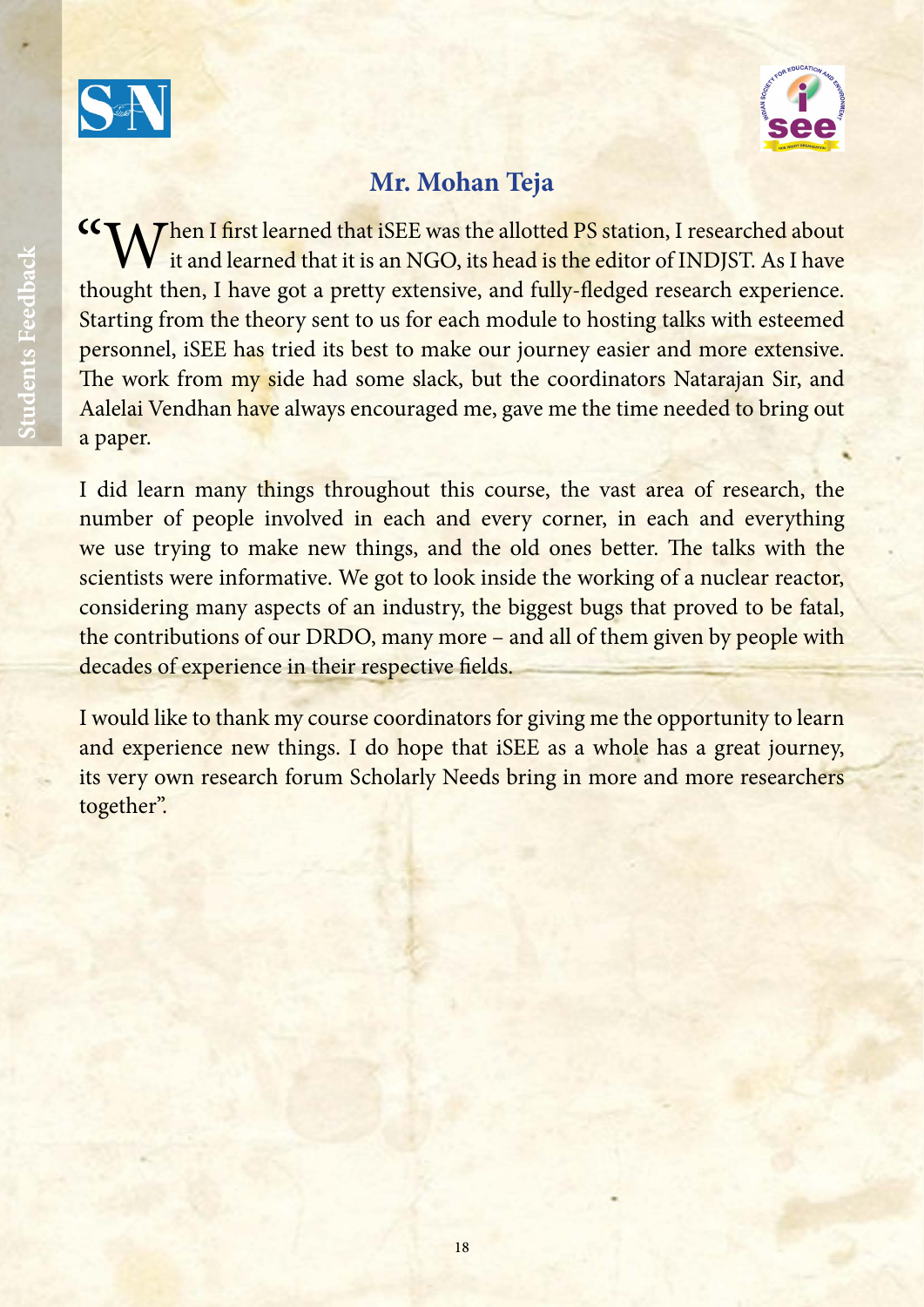



#### **Ms. Rajoli Sudheshna**

<sup>66</sup> My experience in this PS station is new and very useful. I learned many things like how to read an article and also how to write it. The steps which are to be followed while writing an article are explained clearly by the course coordinators. They have explained each and every step to be followed and gave us some examples of their work. Every assignment we have submitted is been checked and sirs, gave us feedback on the work. They told us where we did mistakes and corrected them and told us what to do to complete the task. They gave some useful tips to upgrade the work we have done. We also had guest lectures from different professors. They explained different topics every week. Even though some are not from our respective branch they gave us new useful information which has to be considered. The course has been going well in this pandemic time and made us occupied by the work.

We have been explained some important topics like citation, referencing, plagiarism which are very important to consider while writing an article. It is important to cite or refer to an article in our article when we are extracting some information out of it. The extracted information has to be written in our own words like from our perspective. The above has to be done so that our work is not considered plagiarized. Discussion and conclusion are also important parts of the article as they tell us the highlights of the topic. It should be done in such a way that states how our research objective and the work we have done are related.

From the time I spent in PS I not only got to know how to write an article but also how to find a research problem. By reading different types of articles I got to know how to explain an issue from different perspectives. I gained a lot of information and experience from the internship at this time. I thank our course coordinators Natarajan sir and Vendhan sir for this experience which is not possible without their help. Thank You."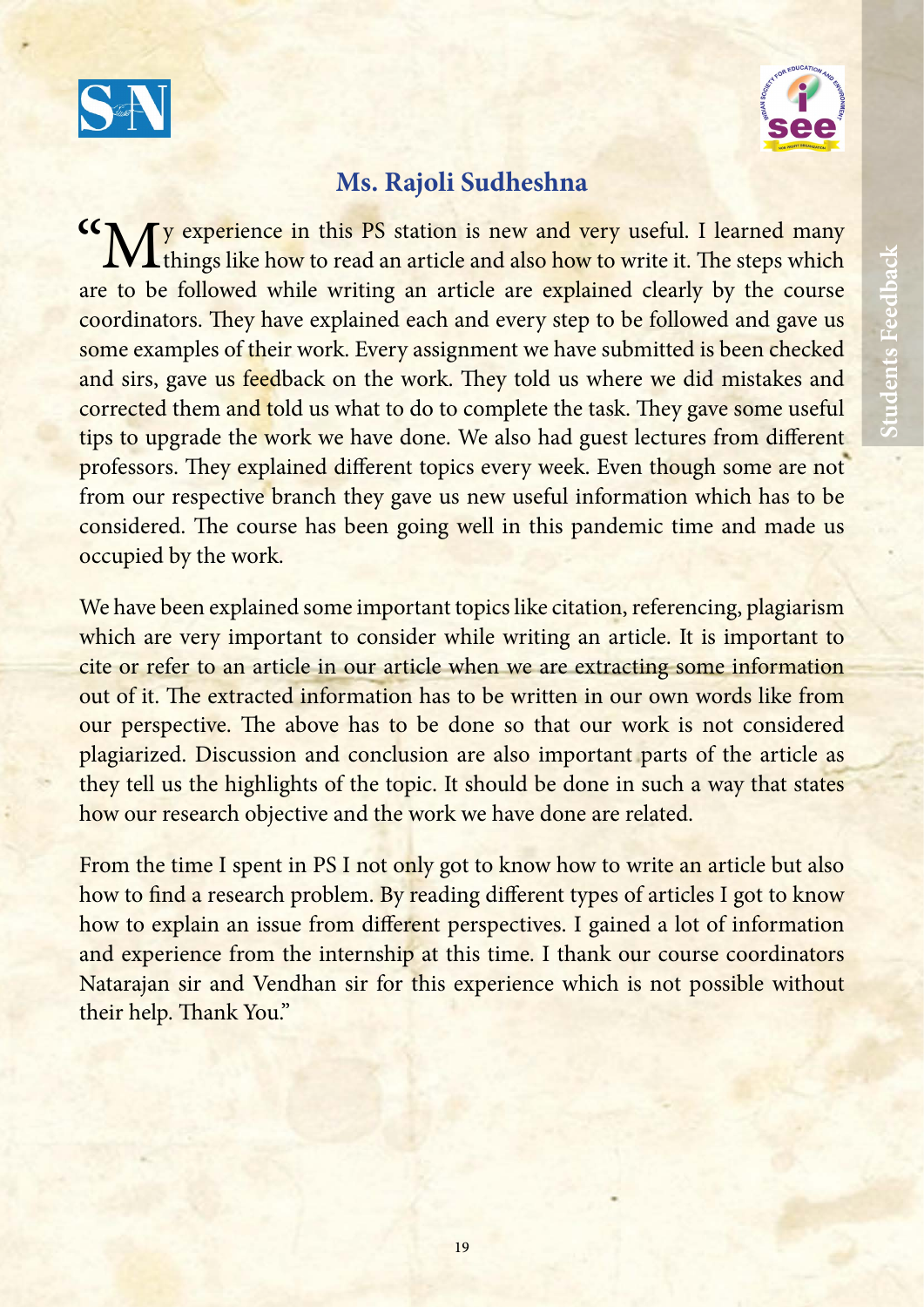



#### **Mr. Vaibhav Mehta**

**COMORE COULD SET UP:** The course was well structured and thoroughly planned. It taught us from the basics of how to choose a Research problem to how to go about writing our own Research paper. Course coordinator Mr. Aalelai Vendhan and Natarajan sir guided us on every step and critically reviewed our work and gave us valuable feedback and how to improve upon our Research work. In this course, we came across many Research fora like Academia.edu and Research gate and learned about their features. We became the registered members of Scholarly needs which is the first kind of research fora in India and gained access to all the features of the fora and introduced us to the community. The lectures by prominent industry experts like Prof. S.E.Kannan, Mr. Krishnamoorthy, Dr. Vaidyanathan, Dr. P. Swaminathan not only taught us about the importance of Research and how to improve upon it but also gave us exposure to the industry life and how can smallest of error bring much harm if we are not careful enough. In the time of pandemics, the course helped us invest our time in something productive. In my view, the course helped me to brush up on some of my concepts and introduced me to some new concepts like peer review and its importance in the field of research. Overall, in my view, it was a wonderful experience to work under the able guidance of Prof. Natarajan who has years of experience in this field, and Mr. Aalelai and to learn from them firsthand"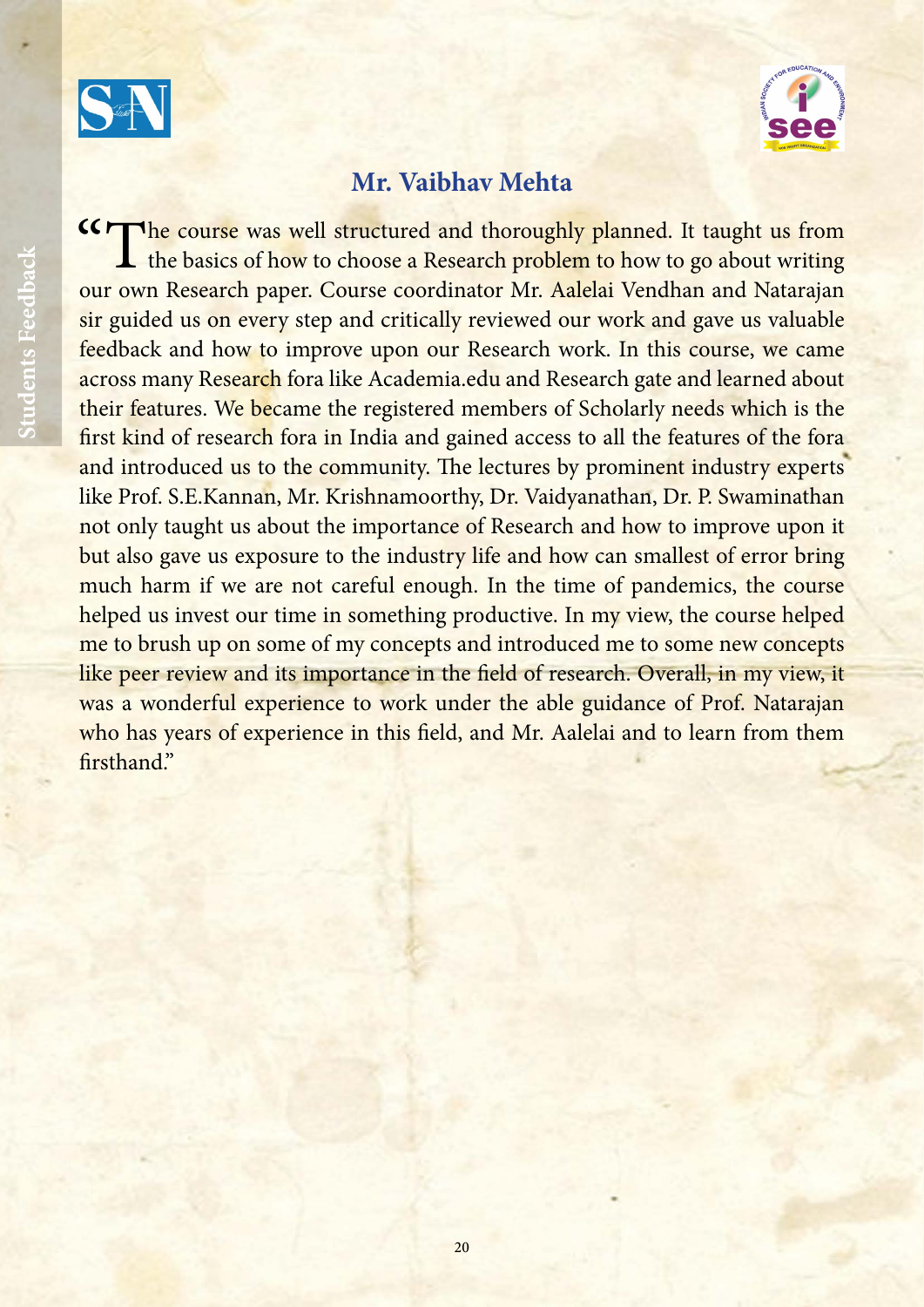



#### **Mr. Yash Gondhalekar**

s I look back to myself at the start of the internship with iSEE, I have gained **A**significant exposure to the field of research, its idiosyncrasies, and the process of effective research communication. It has taught me several worthful qualities regarding the research methodologies that otherwise are never taught to undergraduate students in their curriculum. Students generally learn how to write a research paper and improve their research skills in an unplanned manner. However, having taken this course, I feel, has undoubtedly given enough initial boost to smooth-sail through research projects that we could be a part of in the future. As part of the internship, we worked on defining our research problems, devising a formal problem statement, reviewing the literature, questioning existing research, devising our methodologies, and peer-reviewing a research paper. This practical experience would assist us in the future. During the internship, we learned many meaningful insights from the special guest lectures held in almost all classes. These learnings would surely help us in some form in the future since they were given by eminent people from academia and industry having the first-hand experience in their fields. The lectures and helpful insights by Professor Natarajan Gajendran and Mr. Aalelai Vendhan provoked and encouraged us to question current affairs and develop innovative solutions. The classes were conducted regularly on time, and details of tasks were shared with us well in advance. Moreover, any doubts/ clarifications were handled efficiently. I would sincerely thank Prof. Natarajan Gajendran and Mr. Aalelai Vendhan for their continuous support, guidance, and feedback regarding the tasks during the PS-1 internship."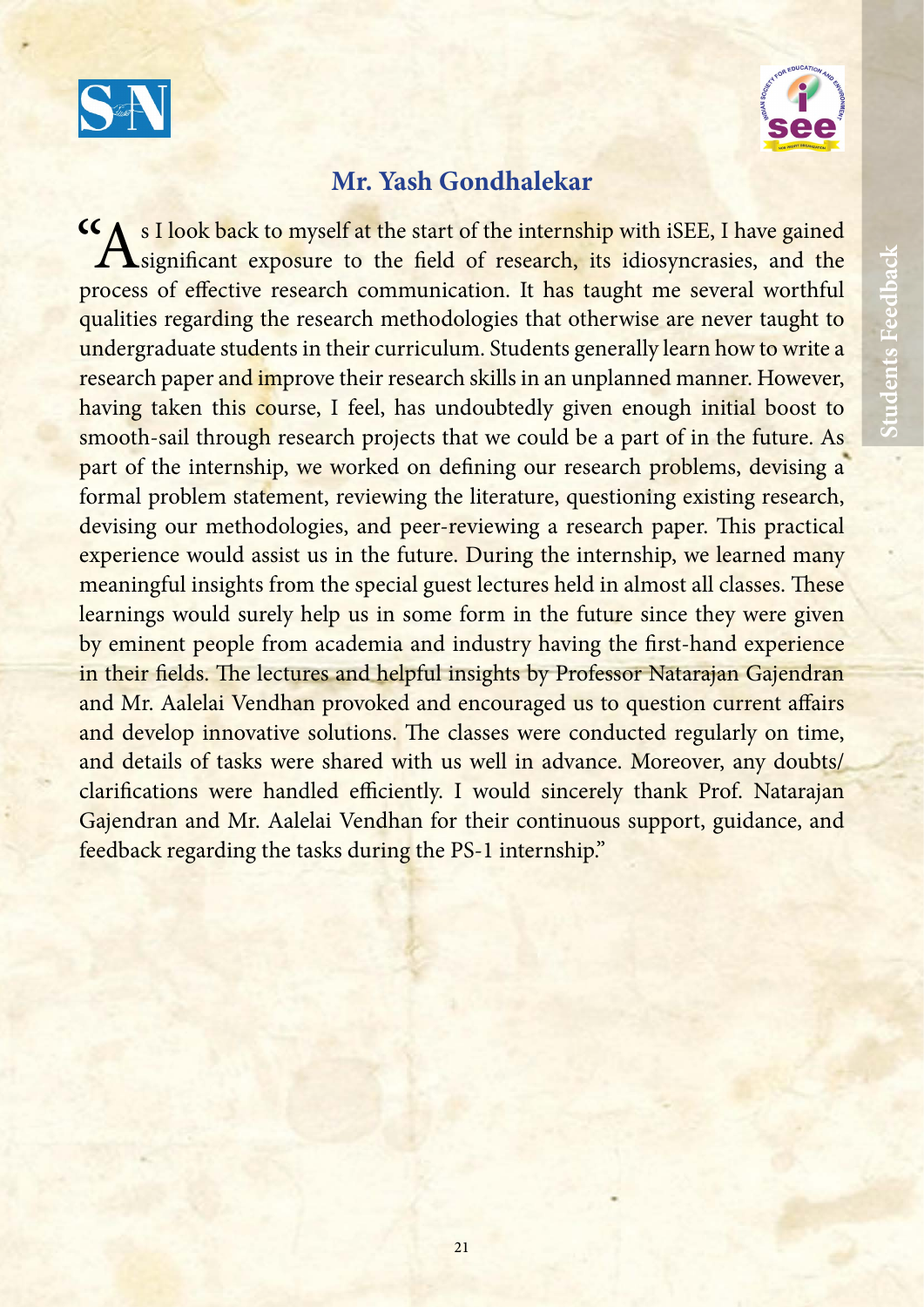



## **Mr. Akshat Shisodia**

CCF The course conducted by the Indian Society for Education and Environment **L** was really useful to me as it helped me learn about the intricacies of writing a research paper as well as the art of communicating any conducted research to the scientific community via research fora. The course instructors, Prof. Natarajan Gajendran and Mr. Aalelai Vendhan were extremely patient with doubts and clear presentations that explained all the topics covered across the duration of the course. At the end of every meeting, they would also go on to address each individual's assignment individually, providing personalized feedback. They also brought in several experts in the field of research that shared their expertise with us as well as their experiences in their respective fields of research.

The course covered the individual aspects of a research paper, such as the introduction, research question, research methodology, results and discussion, conclusion, and references. We were provided with clear guidelines that made it easy to translate our information into a presentable research paper. We also learned about various research fora and plagiarism, both of which are important to publishing a research paper.

Each topic was followed by a task related to the topic that we were asked to complete, so as to consolidate our understanding of the topic. The tasks were assigned to us with plenty of time to submit before the deadline. The deadlines were also flexible, an extension could be received by mailing the course instructors asking for one in the case of a problem being encountered.

As a Physics major, this course was beneficial to me as the knowledge I have gained on the topic of research and research papers is going to be tremendously useful. I am glad that I was provided the opportunity to participate in this course conducted by iSEE and spend time with Prof. Natarajan Gajendran and Mr. Aalelai Vendhan to further my understanding of research publications."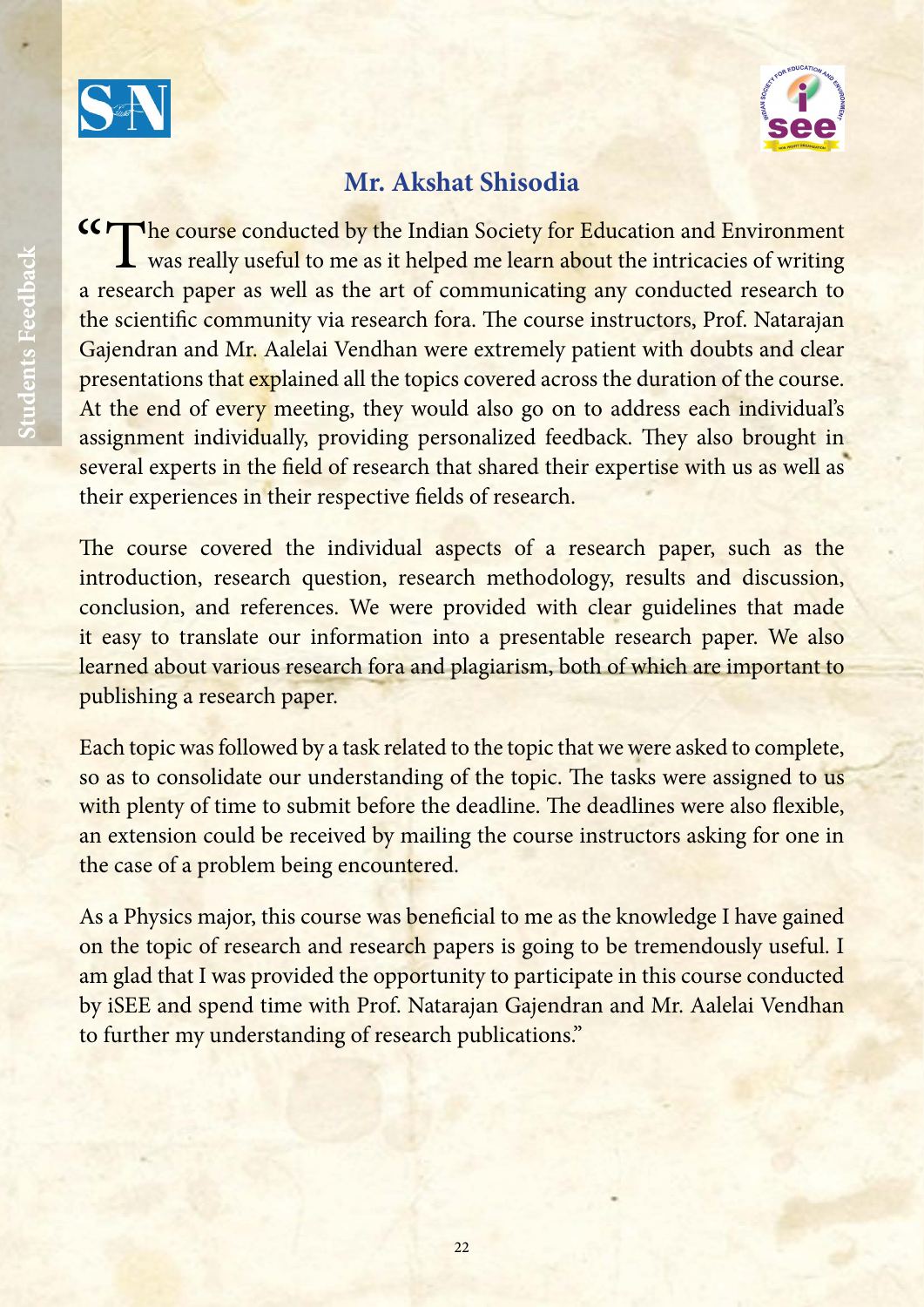



## **Mr. Hardik Goyal**

Tam very grateful to iSee for teaching me so much about research papers and Leverything related to it. I gained a lot of knowledge regarding the topic which I was given.

I got to know-how from a small initiative or a step we can save a lot of water in our households in day to day life. This course taught me a lot about the things which I was completely unaware of. I got to know how to write a research paper, article. The methodology, results, and discussion were all part of a research paper which I learned throughout the course.

I got to know what plagiarism is, which I think everyone should be aware of as it is one of the most important things and we commit this everywhere. Peer review is the process which I found most interesting and difficult at the same time as we have to review someone's article/research paper and find flaws in it.

The most interesting part of being with iSee is that we had a session every week with our mentor and station coordinator. They were so helpful in every part of our work. The sessions were interactive and full of knowledge. Every week there was an invited guest from an esteemed organization who shared his experience with us and a lot of knowledge which was very helpful for us.

This course couldn't get any better as I learned a lot of things and everything was new to me. I am sure that it will help me in the future also whenever I will be in need of it. It will be my honor to be with iSee in the future also. I am really thankful to Mr. Aalelai Vendhan and Mr. Natarajan Gajendran for being with us and teaching us all of this."

I want to thank the faculty-in-charge Mr. R. Raghunathan for his constant support and advice.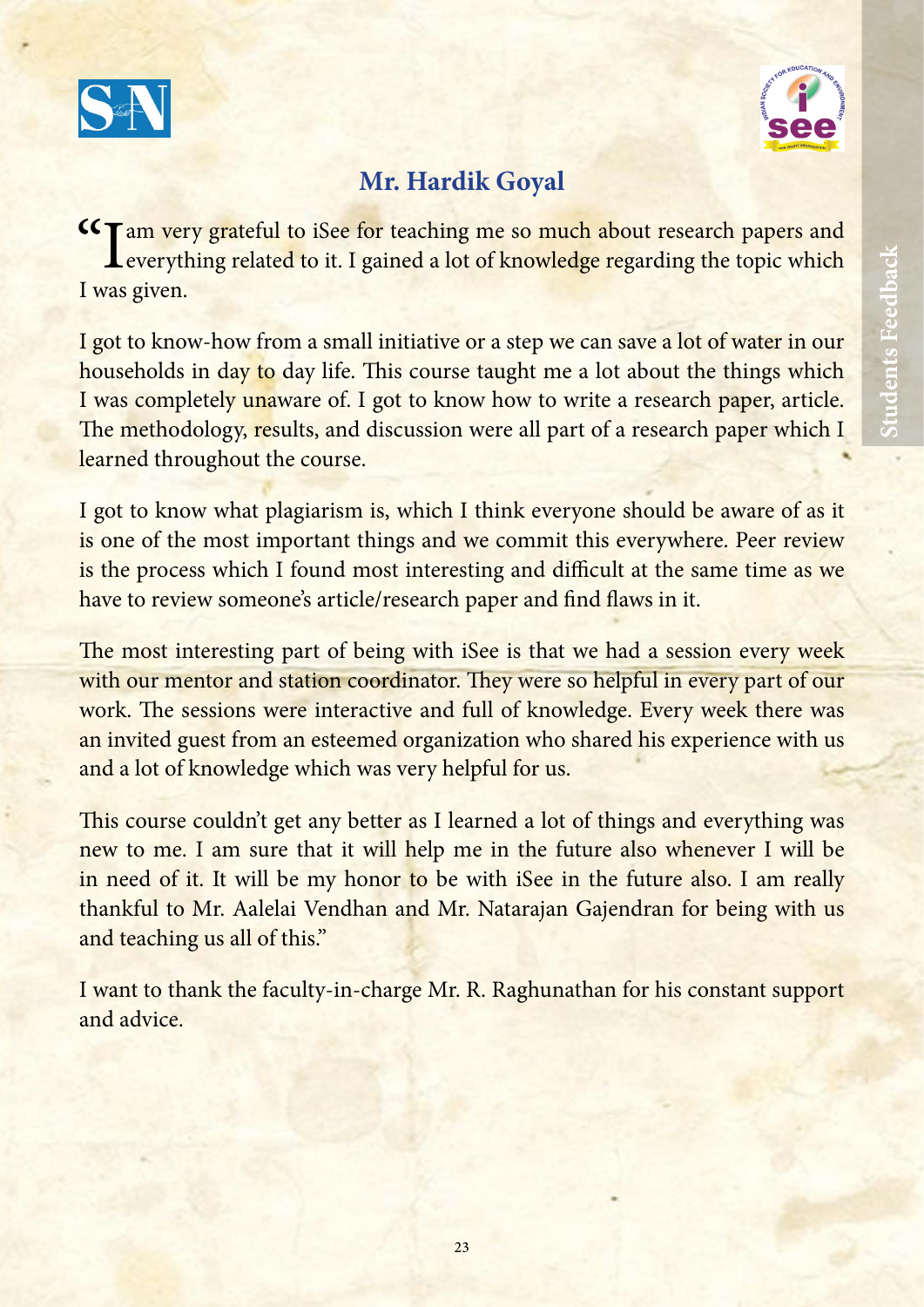



#### **Mr. Neerukonda Harsha**

KIT loward the start of the course, I had negligible information about the stuff **L** to compose a decent what's more, calculable examination paper. I had the experience of a little report arranged undertaking thus I perceived the course organizer's vision about perceiving issues around us and bring the change through thinking innovatively with feasible logical intercessions. Be that as it may, my earlier information ended up being tiny when contrasted with the valuable procedures bestowed by both Prof. Gajendran Natarajan what's more, Mr. Aalelai Vendhan. Their methodology was extremely useful in seeing every single viewpoint of an exploration paper. They separated every little part from issue recognizable proof, writing survey to conversation and ends. Giving sufficient chances to each sub-part just expanded my learning and getting a handle on capacity. On top of sectioned assessment, the course facilitators additionally gave basic criticism for the advancement of our papers and were idealistic in their methodology. To be ready to work close by the makers of India's first research discussion just enhances the gigantic learning experience. I took in the significance of innovation and references. The various parts of references furthermore, their suggestions whenever fouled up where I was not aware of the citation and other stuff before this course. The research article that I worked on helps me to get involved in writing reviews, referring to furthermore, understanding of information in regards to the issue proclamation. With industry-wide eminent specialists giving exceptional talks each week, I was presented with the sheer unlimited conceivable outcomes of research and advancement in our country. I feel fortunate to have gotten particularly intrigued and connecting with organization resolved to spread the research mentality in our country. As an individual keen on research, I feel appreciative to the association for boosting and backing us with their mentorship and support to speed up my exploration advantage."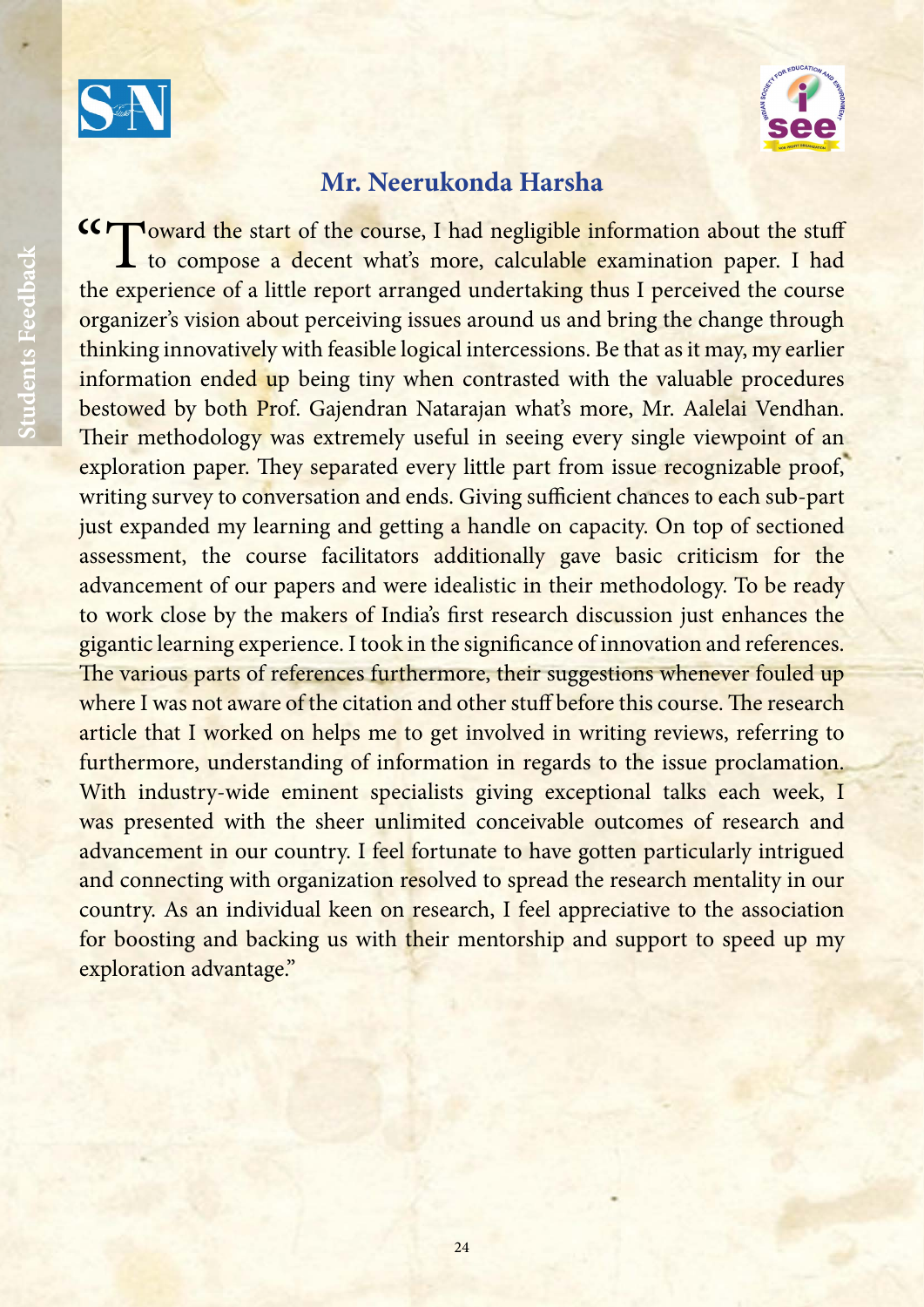



#### **Mr. Pradyut Kumar**

K A t the beginning of the course, I had minimal knowledge about what it takes **L** to write a respectable and appreciable research paper. I had the experience of a small study-oriented project and so I understood the course coordinator's vision about recognizing problems around us and how to implement change through scientific interventions. However, my prior knowledge turned out to be infinitesimal as compared to the useful techniques imparted by both Prof. Natarajan Gajendran and Mr. Aalelai Vendhan. Their approach was very helpful in understanding each and every aspect of a research paper. They broke down each little component from roblem identification, literature review to discussion and conclusions. Giving ample time to each sub-part only increased my learning and grasping ability. On top of segmented evaluation, the course coordinators also provided critical feedback for the betterment of our papers and were optimistic in their approach. To be able to work alongside the creators of India's first research forum only amplifies the huge learning experience. I learned the importance of originality and citations. The different aspects of citations and their implications if done wrong were something I was not privy to before this course. The research article that I worked on gave me hands-on experience with literature surveys, referencing, and interpretation of data regarding the problem statement. With industry-wide renowned experts giving special lectures every week, I was exposed to the sheer endless possibilities of research and development in our country. I feel lucky to have received such an interested and engaging organization determined to spread the research mindset in our country. As a person interested in research, I feel grateful to the organization for giving me such mentorship to accelerate my research interests."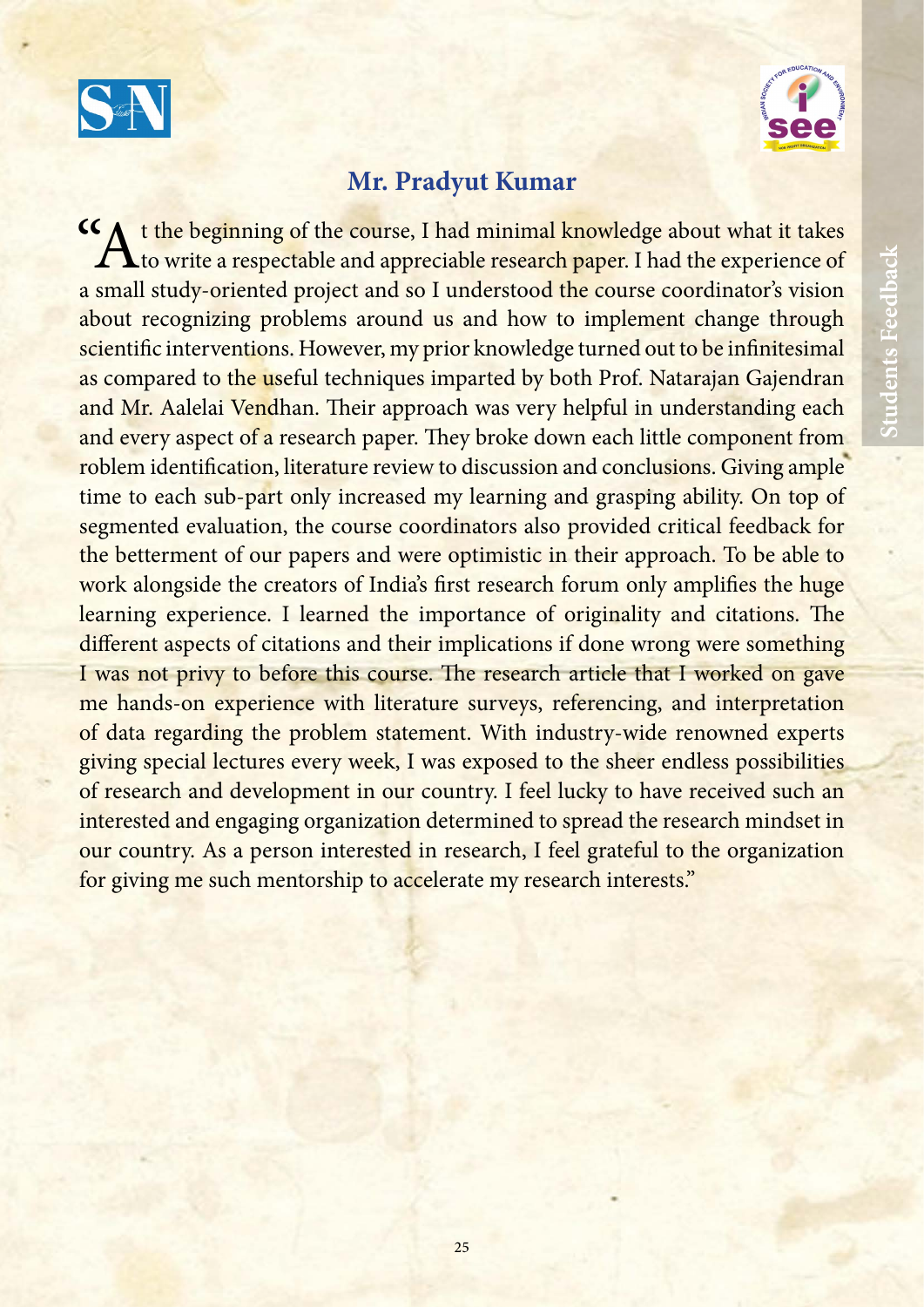



#### **Mr. Golam Wahid**

KIT the course was efficiently planned and well-executed by the course coordinators, complimented by the continuous support of eminent professionals from the industry, and was also a major learning experience during the pandemic. It did not only cover important aspects of the research process, it also taught us how to effectively articulate our findings in the form of a research article, according to all the guidelines and principles. Additionally, we were taught about research forums like Academia and Research Gate, and also given an opportunity to explore Scholarly Needs. We were given guidance and exposure to the research industry by eminent professionals, Prof. Kannan, Dr. Vaidyanathan, Dr. Swaminathan, and Dr. Gajendran. The course taught us from the very fundamentals, slowly covering the entire landscape of the entire academia in general. In the midst of a pandemic, the course enabled us to put our time to good use. The course, in my opinion, assisted me in brushing up on some of my concepts while also introducing me to some new ones, such as peer review and its importance in the field of research. Overall, working under the capable leadership of Prof. Natarajan, who has years of experience in this field, and Mr. Aalelai, and learning from them firsthand was an amazing experience in my opinion."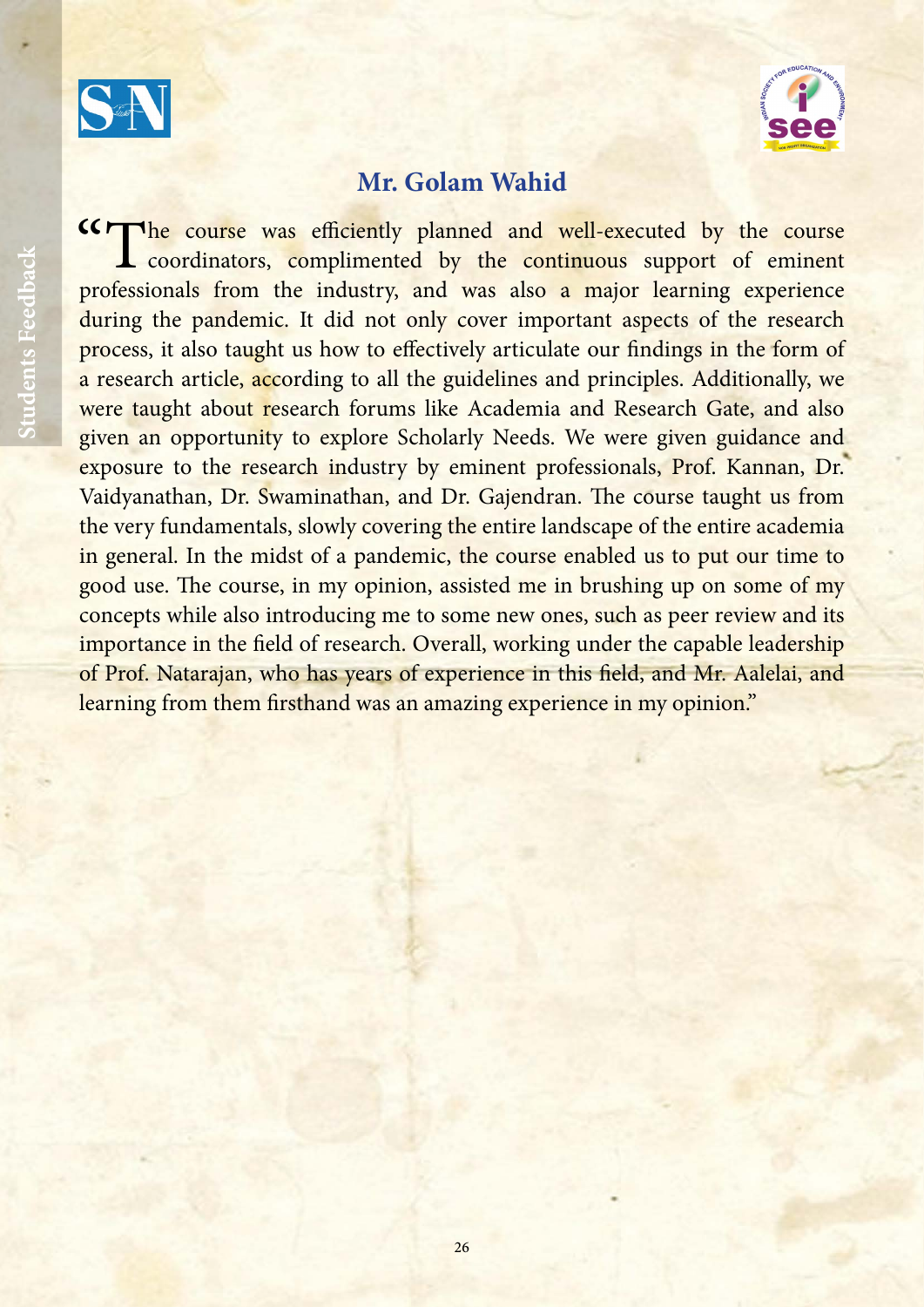



#### **Mr. Nadella Dilip Kumar**

GT irst of all, I am grateful to the Indian Society for Education and Environment (ISEE) for recruiting me as a research intern and creating such a nice environment for us to learn about research. I thank my course coordinator Mr. Aalelai Vendhan and prof. Natarajan Gajendran for teaching every aspect of the research very well and also for giving us time to replicate our work and then again, they studied our work and suggested corrections, and giving us feedback.

In this course, I came to know how to select a research problem and how to analyze it and I came to know how to write references and also, I researched some articles and find a method, and then with the help of our coordinators, they suggested some changes and then they also explained us about how to write conclusions for our report and also how to present our results in a tabular format. And also, in this course, I came to know about various research forums and their uses and also about peer review. They also provided us with an article to do peer review which was very helpful. And finally, the important thing they taught us about plagiarism which is not allowed in any research paper, they gave us reports of ours among ourselves randomly and asked to check plagiarism. Not only just saying about a topic but there is also practical implementation here. So that's what makes me so happy about this PS station".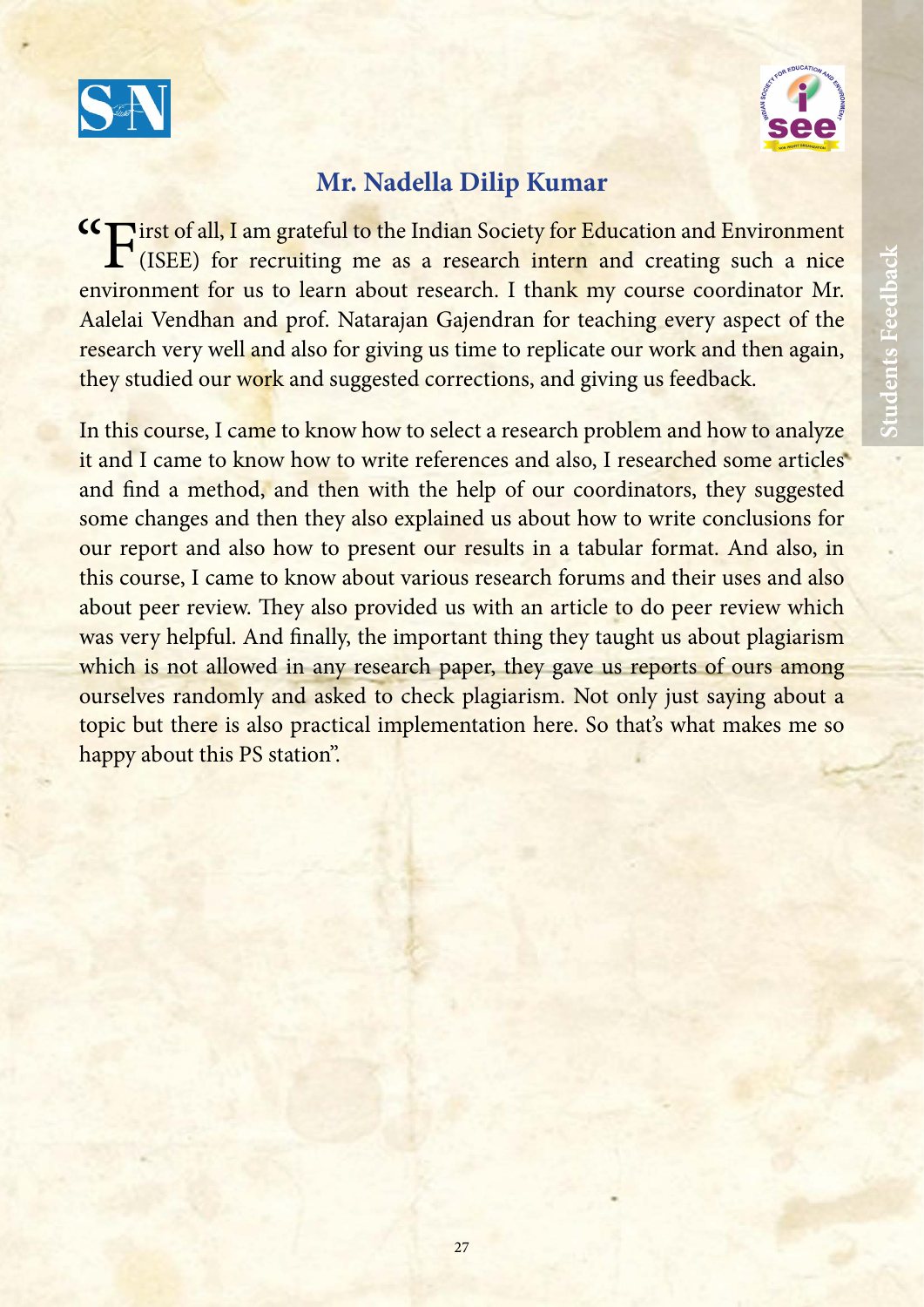



## **Experts Feedback Mr. S. Krishnamoorthy**

The organization acted in a professional manner in making the lecture happen. I enjoyed every step. Since it is an online class the experience involved in each student's reaction was missing. Otherwise, the arrangements made you have freedom with comfort to express your viewpoint for the benefit of students.

## **Dr. G. Vaidyanathan**

The mini-course is important for students to know what the job world is expecting them to do. Some may go towards Management, some to research, and many would go for IT jobs. It is essential for them to know real-life situations.

In this connection I have the following observations on the sequence of lectures :

- Technology Management- the need for R&D -Lecture 1
- Software bugs, validation, testing -Lecture 2
- Trends in Information Technology Lecture 3
- Adaptation to Company atmosphere Lecture 4
- Identification of Project for Final Year, Simulation, Need for good Mathematics Background, Application in Higher Technologies- Lecture 5,6
- Communicating Research to Journals, Conferences, Plagiarism Lecture 7

Such a course is best given at the beginning of the 5th semester or the end of the 4th semester. The students must be asked to prepare a brief essay on what they learned in every lecture, and these must be assessed.

## **Mr. Harish Kumar**

It is a wonderful course arranged by Mr. Vendhan and his team. I am happy to be part of the course. Lecture arrangement from various milestone establishments was very effective and useful to young students. I congratulate and wish a lot of success to the organizers. Keep it up.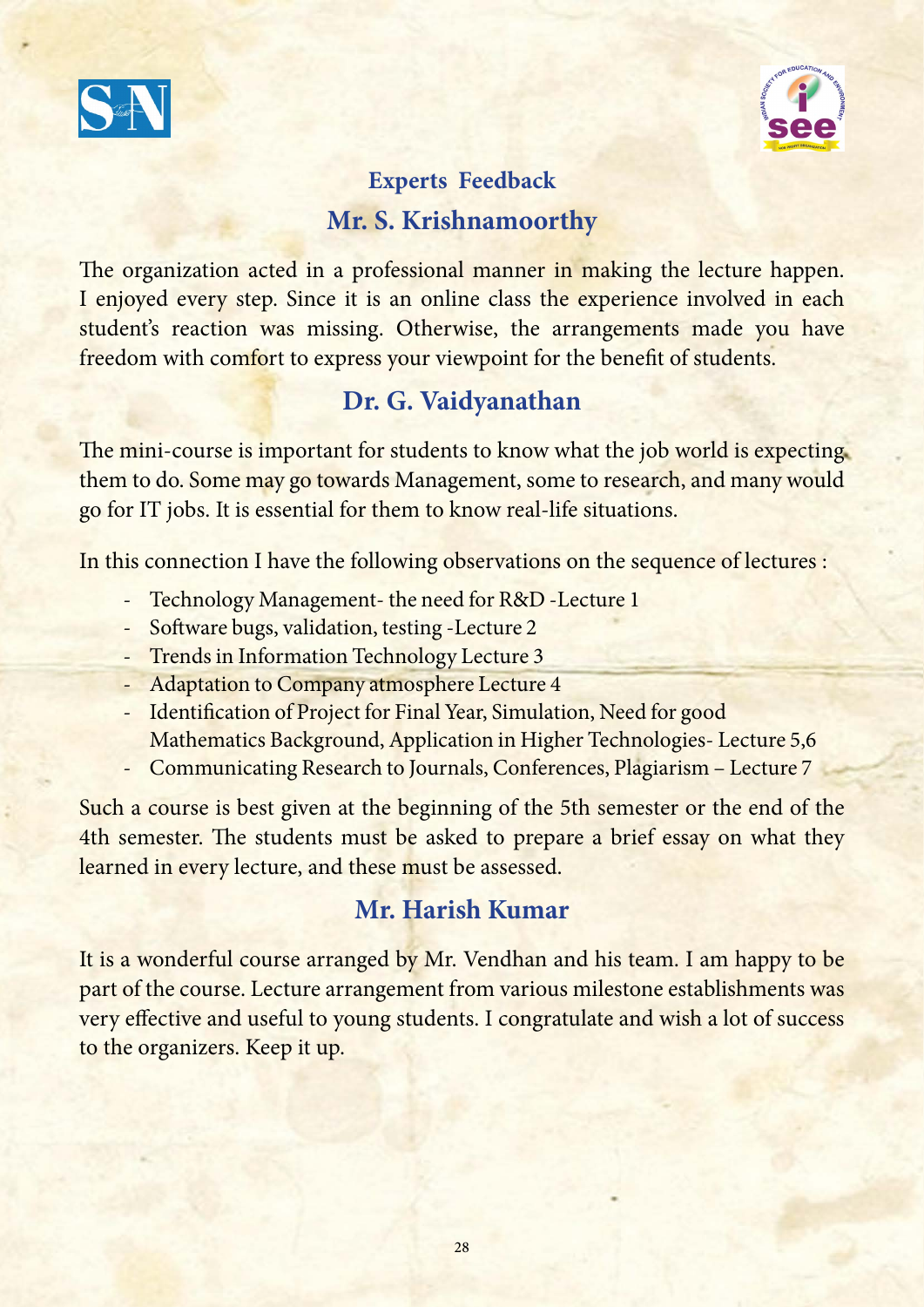



#### **Prof. S. E. Kannan**

For more than a year since 2020, the COVID-19 pandemic spread all over the world including India, educational institutions remain closed, affecting those who are yet to complete their courses/ research projects. At this juncture, there is a need for rejuvenation of youth power to bring out the best in them. Global onlookers are keenly watching how an emerging country like India is coping up with the situation, by imparting knowledge to the talented youth coming out of educational institutions and creating more jobs for them towards the revitalization of the global economy. In a situation like this, I appreciate the initiative taken by the Indian Society of Education and Environment (iSee), an NGO, by organizing a program of this kind for the promising youths, pursuing tertiary education in an esteemed institution like BITS Pilani. I readily agreed to support iSEE in its efforts as a Resource Person for this noble cause.

As an invited expert, I have been closely observing for the last 2 months and I am glad to see that the course has metamorphosed the thinking of scholars from the day of starting the course to its end, during the pandemic lockdown. The Coordinators maintained strict schedules and the students were engrossed with the assignments and Lectures and Tasks provided to them, as reflected in the feedback of the students. I noted that the students were passionate, were meticulously attending to their tasks. There were good interactions among the peer group of students, with experts, and with Coordinators from both sides. I was impressed with the fact that there were hardly any latecomers to online participation or absenteeism. As readers can understand from the course report or the participants' feedback and their performance, I definitely vouchsafe that such a course organized for other Indian Universities as well as Deemed-to-be Universities during lockdown times like those we have gone through can immensely benefit many students/ Research Scholars all over the country. I take this opportunity to congratulate BITS-Pilani PS-I Coordinators Dr.Raghunathan & Dr. Hussain Yaganti and the course Coordinator Mr.Aalelai Vendhan from Scholarly Needs and the course Mentor Prof.Natarajan Gajendran from Indian Journal of Science and Technology, for the successful organization of the course. I am sure that this would pave the way for many more such fruitful interactions between BITS Pilani, and iSEE in the future. I wish all the students/research scholars of BITS Pilani the very best and a bright future.

**Experts Feedback**

Experts Feedback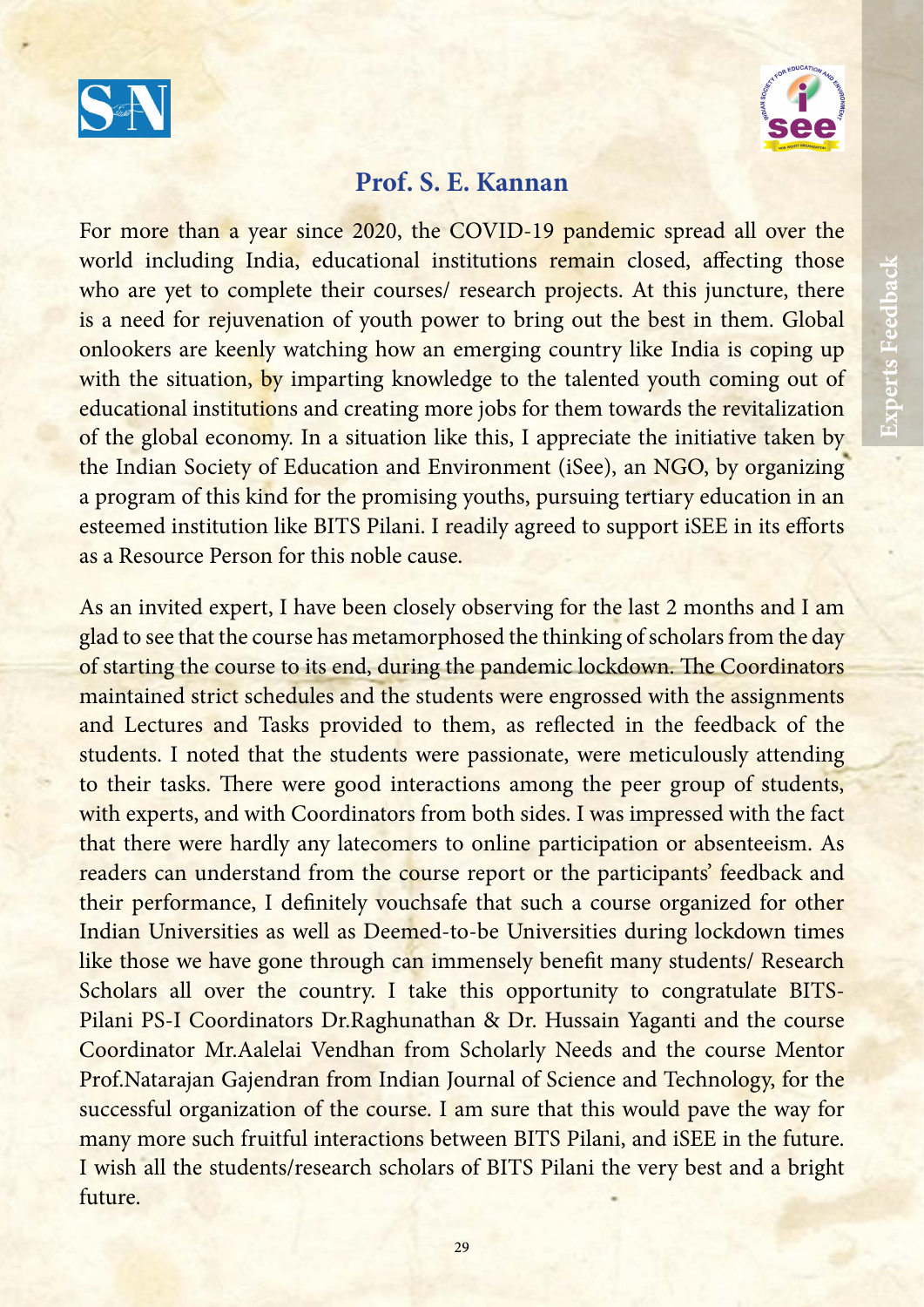



#### **Dr. Swaminathan**

More than the COVID Pandemic havoc, the potential danger of slackening of intellectual building among our youths will be of irreparable loss to the world, particularly to our Nation. Youth power is most precious that is why all other countries have an eye on India. Certainly, we should grab the Pandemic Challenge as an opportunity for Preparing and equipping our youths intellectually sound and skilled for social problem-solving. Taking a cue from Our Hon'ble Prime Minister's emphasis on "Skill India", it is time to prepare our students, especially at the college/ university level to get the needed guidance continuously from all possible quarters even from their hometown during such a pandemic and lockdown situation.

I appreciate the Indian Society for Education and Environment, an NGO that publishes an open-access journal (Indian Journal of Science and Technology) came forward to offer a short-term course in tie-up with BITS-Pilani as a PS-I training course for about 7 weeks.

I feel happy myself to be one of the resource persons who retired as a scientist from a premier research organization and also as Vice-Chancellor of a Deemed University, able to reinvent the happiness when I shared my experience with the young minds during the course. In a series of lectures and interactions, I found that there was a meticulous transformation towards neutral thoughts to inculcating a Social problem-solving attitude among the participants. It is quite reflected from the feedback section from the students and their performance through the course work.

Attaching special interest to the course, I addressed through series of lectures and observed the students closely till the day of the Valedictory event; the students exhibited an interest in such a course and they are ready to recommend it to fellow students and even suggested for improvement so that it can that be offered to them again at a higher level.

I also take this opportunity to reiterate the point that the present form of the course can be improved to a formal course that can be offered to research motivated students in a fast track manner; In a given University or institution, fast learners can be identified and recruited for such special skill/research aptitude development; it may include reorientation of the present course to longer duration (and credit),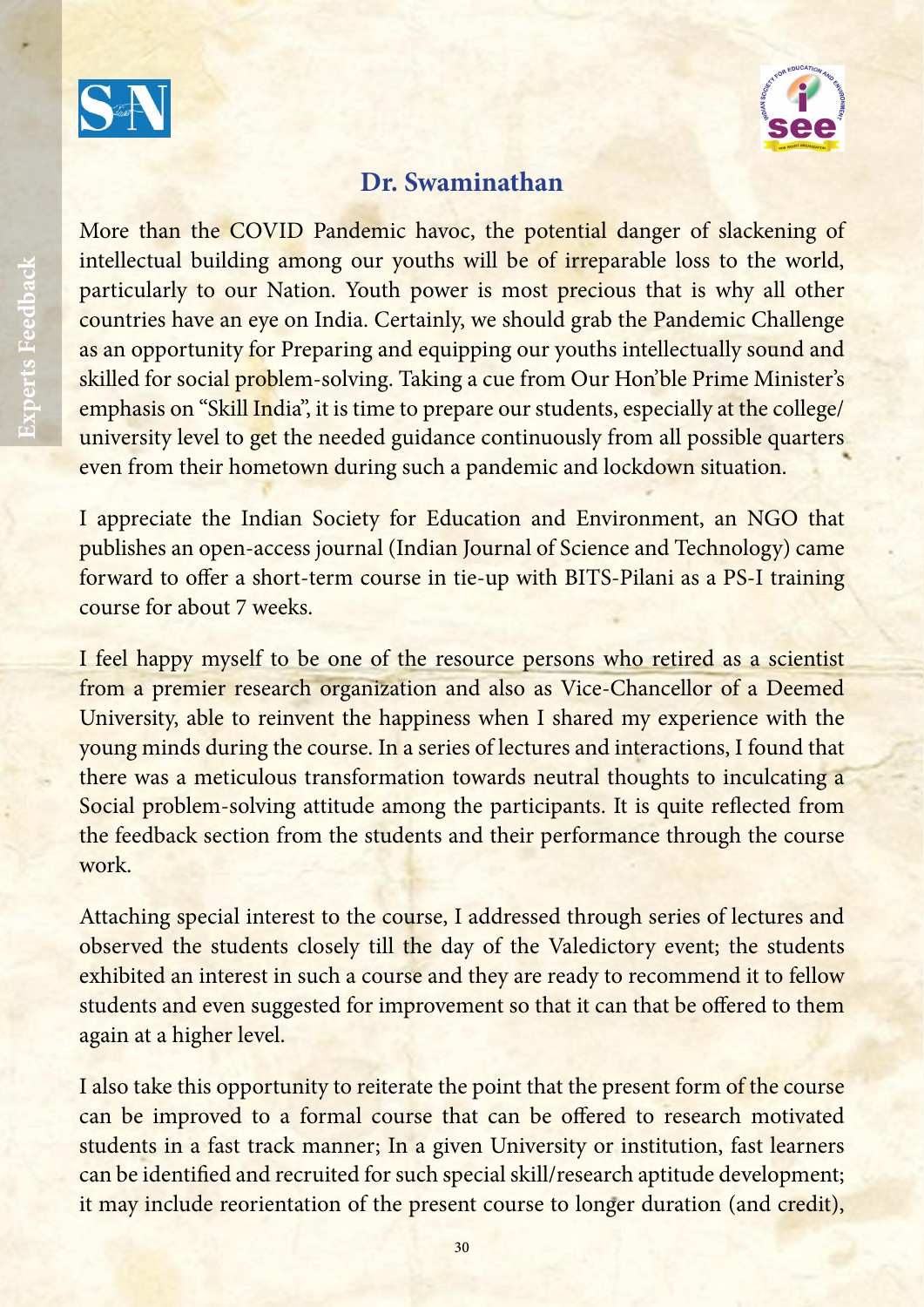



buttressed with needed software/ laboratory skill development which may serve as a prerequisite for further research or employability. Such add-on course may enable the fast-track learners to learn Bachelor of honors compare to their counterparts who earn BE, BTech, or BSc. The fast-track learners able to imbibe the fruit of addon course for aptitude and skill in research fields when compared to their other counterparts.

To provide further improvement, the following suggestions I make:

It can be offered under "Value-based add-on Course"\* to encourage fast learners with 2 credits and 30 hours as; Introduction to Research Productivity and Research communication.

The following topics can be covered:

I. Identifying Research Problem for Project work (addressing social problem solving)

- 1) Simulation and Modeling
- 2) Emerging areas of research in Basic Sciences, Life Sciences, Engineering
- II. Research Communication
- 1) Literature survey
- 2) Research tools (Matlab / Skylab)
- 3) Free/Open databases
- 4) Title of a research article
- 5) Author list
- 6) References
- 7) Abstract and Keywords
- 8) Plagiarism tools
- 9) Clone journals / Fake journals
- 10) Indexing of Journals
- 11) Impact Factor, SNIP, SJR
- 12) Citation index
- 13) H-Index
- 14) Patent laws / Procedure for obtaining Indian- and- International-patent.

\* can be considered as 'Best Practices' and also as 'Student Support & Progression' under NAAC guidelines.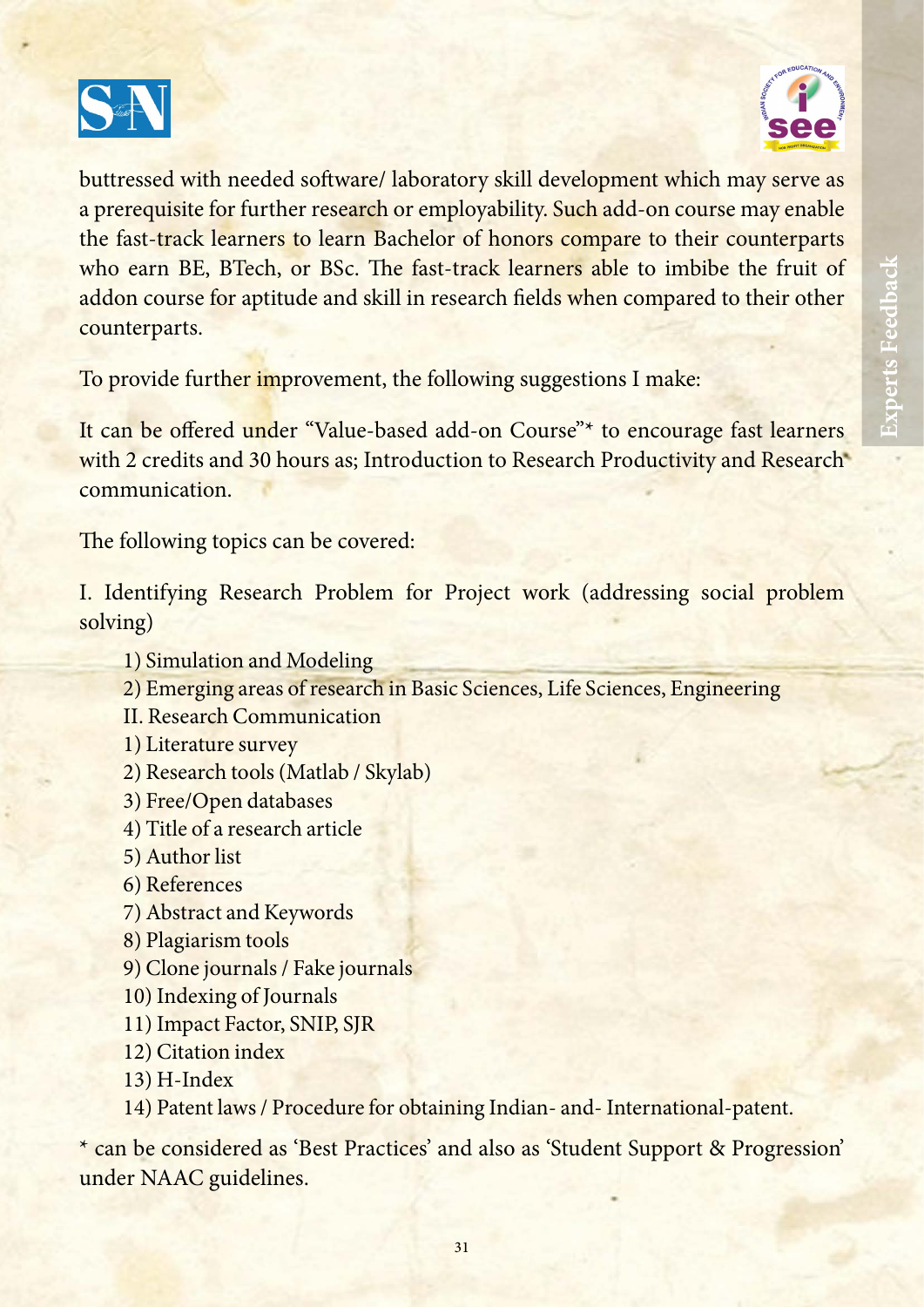



## **Mr. Soundarakumar Masilamani Letter of Appreciation**

'Research aptitude' during the COVID-19 pandemic and challenges in the teaching and learning process has been well utilized by young scholars having thirst for research. The participants have shown interest to develop knowledge/skills in conceiving research problems and develop theoretical and practical knowledge from research experts to get imbibe valuable expertise in the research communication field.

The pandemic period has been very well utilized by conducting successfully the joint program by the Indian Society for Education and Environment and Scholarly Needs intended to improve Research Aptitude and Research Communication Skill by linking the scholars and mentors and prepared the motivated scholars by strengthening their research aptitude.

May I congratulate Prof. Dr. Natarajan Gajendran, Indian Society for Education and Environment for conducting an internship for undergrad students of BITS Pilani in an Excellent manner and also congratulate Mr. Aalelai Vendhan, CTO Scholarly Needs for the wonderful Coordination efforts.

I wish them all the Best to ignite many more young minds to build the Technologically advanced Nation.

JAI HIND !!!

With Best Regards,

(Soundarakumar Masilamani) Former Director-CDOT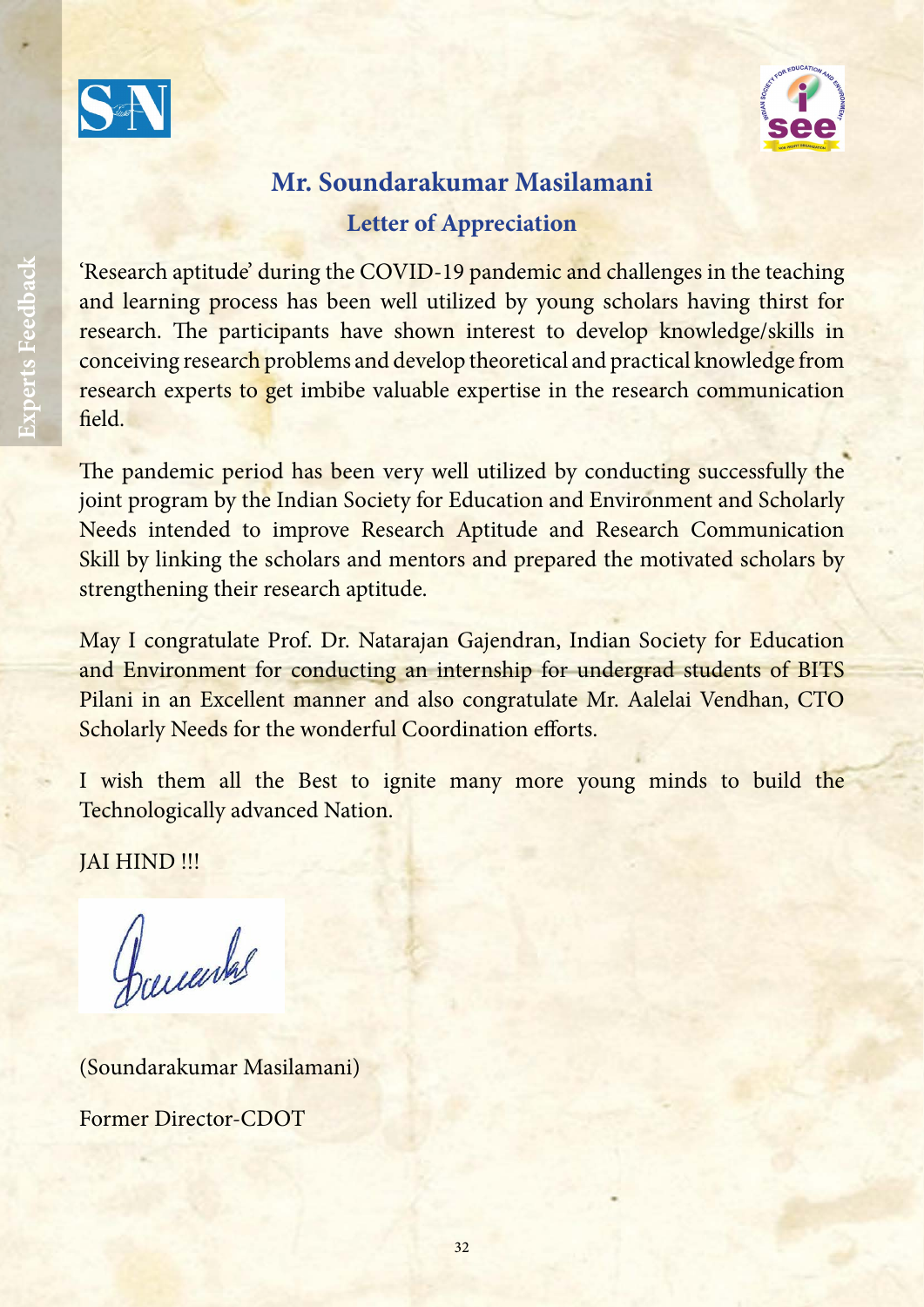



## **BITS PS-I Coordinators Feedbacks Dr. R. Raghunathan**

Internship (Practice School-1) offered at the Indian Society for Education and Environment (iSEE) is a well-structured program that promotes research aptitude among graduates. The internship facilitates each intern to identify a social problem of his/her interest and ending with developing a meaningful, appropriate, and feasible solution. This entire journey is enabled by training the interns in the areas of research methodology, data analysis, report writing, developing the content into a suitable research paper, and so on. iSEE imparts knowledge by using expertise within and from across industries in the form of guest speakers and mentoring. Individual attention given to each intern is commendable. Untiring efforts of Prof. Natarajan Gajendran and Aalelai Vendhan in promoting "Research Thinking" among the young talents are laudable.

#### **Dr. Hussain Yaganti**

During this pandemic period, iSEE has made wonderful guest lectures to promote research aptitude to BITS Pilani students, and it is really useful for students to develop research thoughts.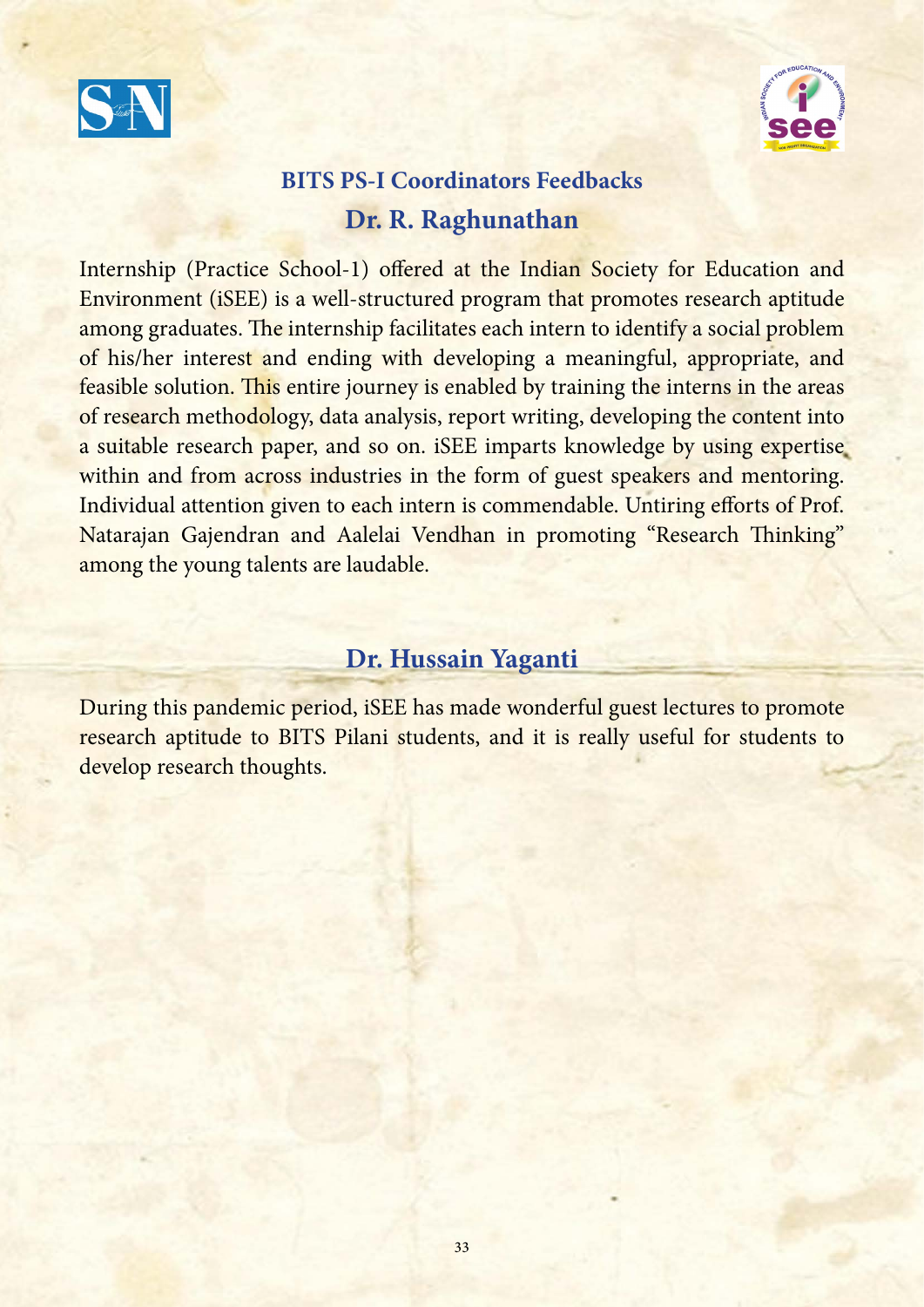



#### **Valedictory Note**

**by** 

#### **Prof. Dr. Natarajan Gajendran**

**"Respected Chief Guests:** Prof. Shri. S.E. Kannan & Prof. Dr. Swaminathan,

**Our BITS-Pilani Counterpart:** Dr. Srinivasa Prakash Regalla, Dean, Practice School Division, BITS Pilani

**!e PS-I Coordinators:** Prof. Dr.Raghunathan & Prof. Dr. Hussain Yaganti

**Course coordinator:** Mr. Aalelai Vendhan, CTO - Scholarly Needs

and my **Dear Course participants.**

I feel fortunate to stand before you and say Good Morning to everyone.

On behalf of iSee (Indian Society for Education and Environment), I take pleasure in welcoming you all to this Morning Valedictory event on 23rd July 2021 at 10:15 AM.

Today's event sets as Red-Lettered Day.

This event marks the 7 week long uninterrupted journey of learning that has begun on 31 May 2021.

The intensive program is a **joint initiative of iSEE** which provides an open access journal platform including 14 years of old **Indian Journal of Science and Technology.** And the **Scholarly Needs**- a Free interactive portal for scholars.

When everyone experienced "fish out of water" due to COVID-19 pandemic Lockdown, iSee & SN looked at the situation differently and initiated the "Special **Drive of Learning for the Young Minds**". The result is what we have today the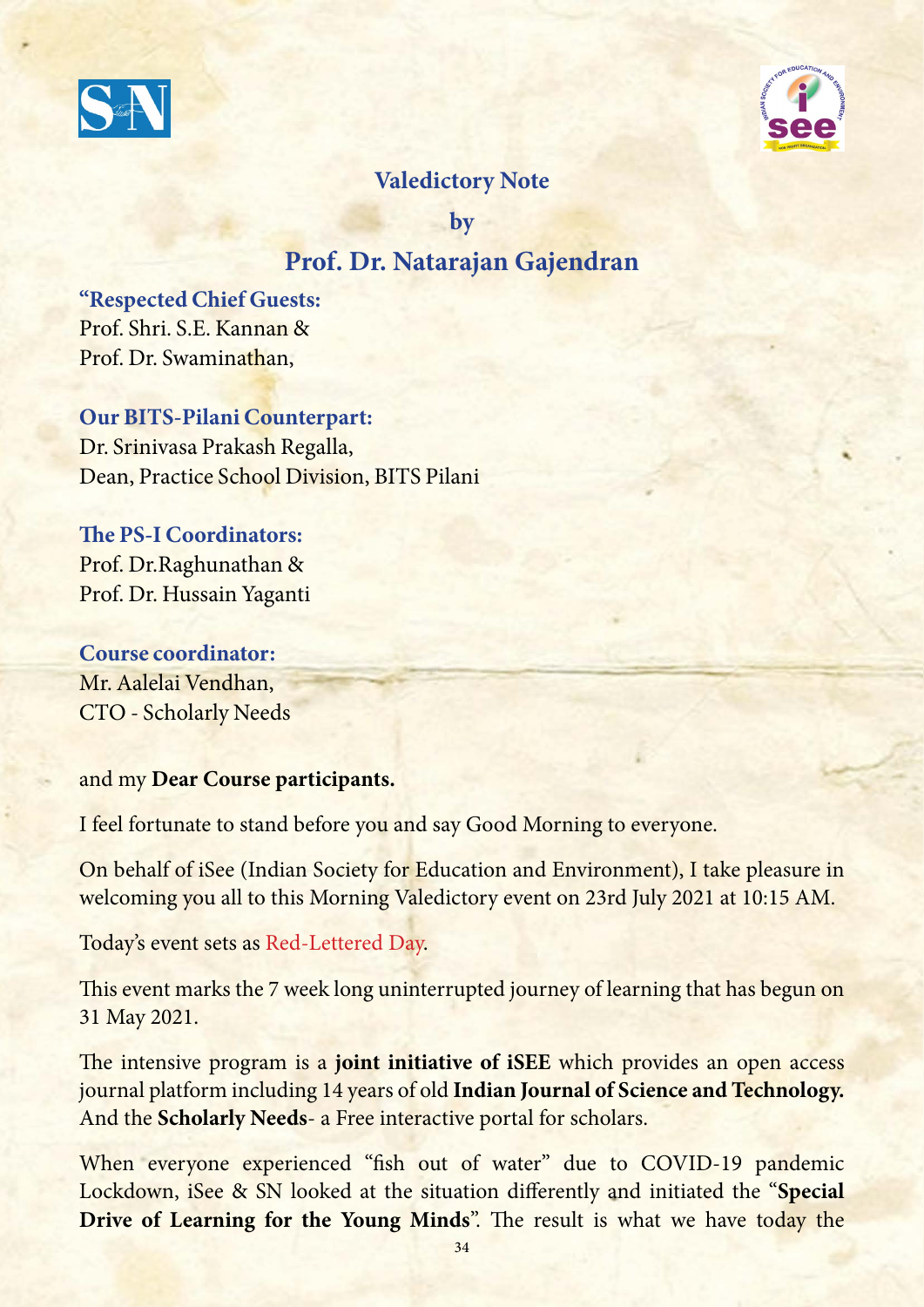



successful scholars enrolled under PS-I, BITS-Pilani program who are able to complete the high-end task here with passion and perseverance.

iSee is honored to part the certificates to the Budding Scientists as the mark of Gate pass towards their further Research exploration.

Certainly, the invited Chief Guests are the doyens in their own fields adding glory to the whole event of today.

Our chief guests already presented series of lectures and are very much familiar to the participants and thus iSEE and SN will continue to catalyst such interaction between scholars and experts in the future too through SN interactive forum.

But, for the sake of Outside viewers, who may be interested in today's event, I would like to add few words about our Chief Guests:

#### **Prof.Shri S.E. Kannan** is a

Former Director, AERB- SRI, Kalpakkam &

Former Professor in VelTech University

#### **Prof.Dr.Swaminathan** is a

Former Chairman NAAC Peer Team,

Former Vice-Chancellor, Vels University, &

Former Director, Elect. & Instr. Group, IGCAR, Kalpakkam.

May I seek your permission sirs to allow me humbly present the gist of the whole program:

Sirs, systematic planning, and execution have kept the program spellbound throughout the course and yielded the expected outcome as evinced from the students' feedback.

The course has touched upon many nodal areas that young researchers need to know.

The course has completely metamorphosed the very thought process of the scholars from identifying a topic for a project into Choosing of social problem-solving research mindset.

Throughout the course, they were able to fine-tune their understanding at different stages of learning. It encompassed:

**Valedictory Note**

Valedictory Note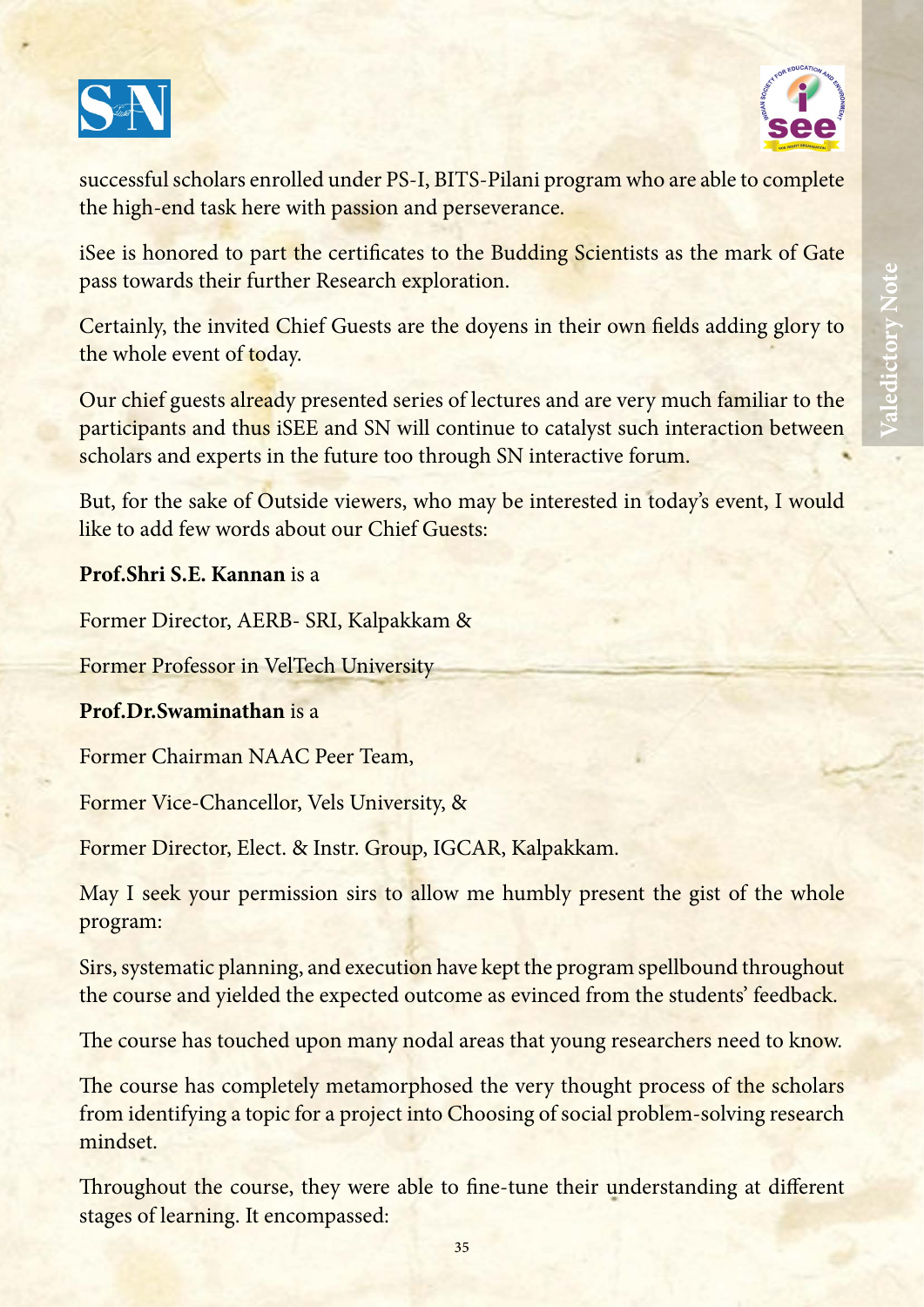



- To develop a better understanding of how to "title" their work:- its significance
- What 'Authorship' means; the catastrophe of fake and ghost authorship;
- The hierarchy and contribution of work learned from the authorship
- $\bullet$  How affiliation helps the readers
- The importance of the corresponding authorship
- How a scholar can prepare the abstract "Smart" and its vital components
- How much the 'keywords' matter to Men and machines

They also learned:

- How & where to look for past research work in the form of literature survey;
- How to use keywords for search;
- How to initiate the search from recent to past.

They were also provided an opportunity to glean through nearly 14000 research articles of iSee under its archives;

They also understood the importance of open access research documents.

They also become experts on how to make citations and List 'References'

The course also provided them enough orientation on how to crystallize 'Objectives' which is vital for any research initiation.

Coming to INTRODUCTION part in Research communication,

- They experienced on How to "Introduce their research to the readers".
- The importance of highlighting existing works from recent to past;
- Keenly look for the major mile-stone works and scrutinize for their gaps and justifying the problem chosen.
- They also learned different forms of citations in the process.

They gained a better understanding of how to choose appropriate METHODS in line with the objectives:

- To look for feasibility of execution
- Economic
- Simple and docile
- Locally available
- If need be, to modify to suit their objectives
- Finally, to care for repeatability, sensitivity and reliability, and specificity

Students were asked to come with their own research problems and make objectives and were asked to frame suitable methodology on their own.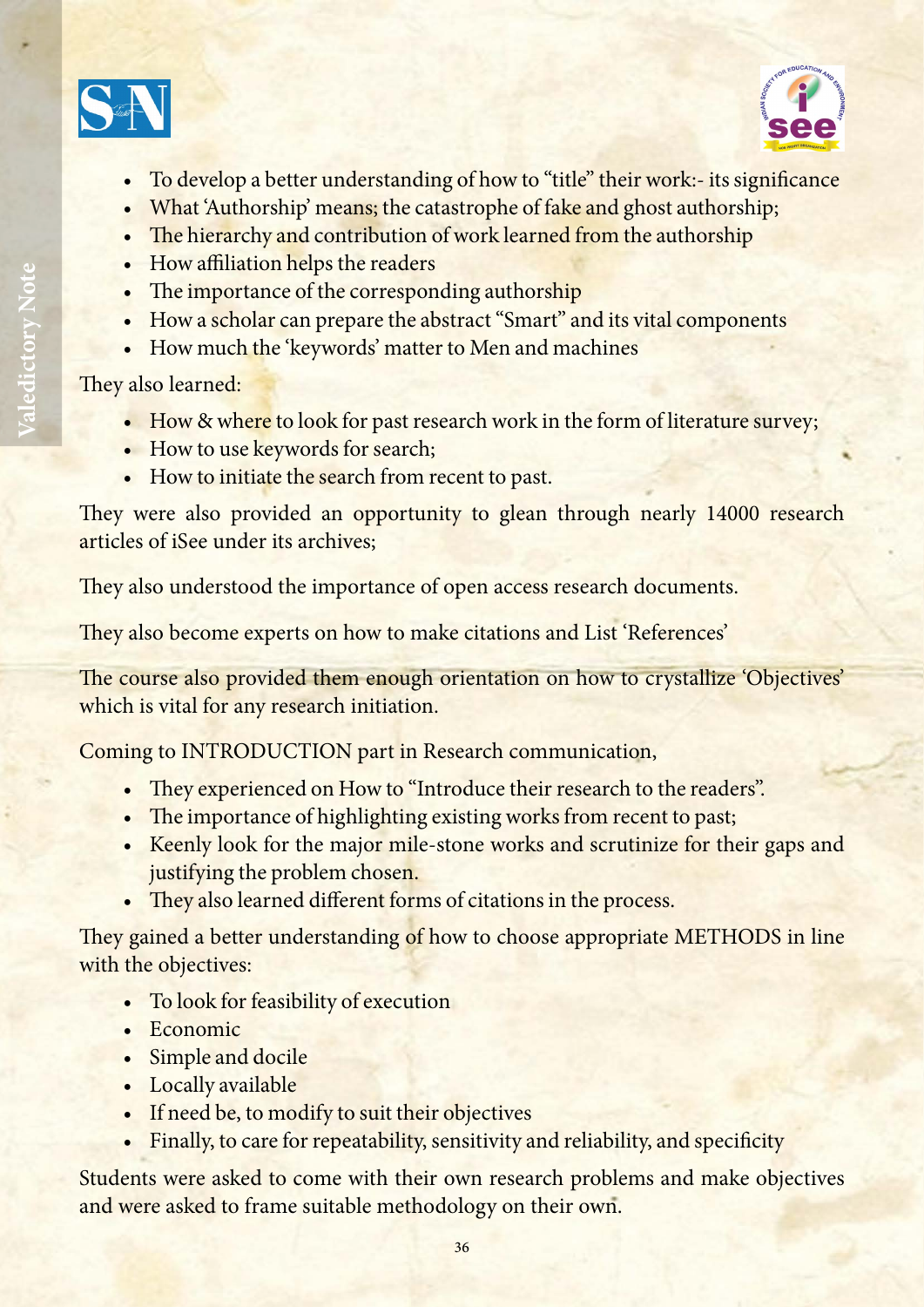



**Valedictory Note**

Valedictory Note

Certainly, such experience added the needed confidence and strength for planning their future research.

Regarding the documentation of the EXPERIMENTAL RESULTS;

- They learned the DOs and DO NOTs.
- They understood how wrong to duplicate the same data in Tables and Figures as well as Texts.
- They developed skills to make choices of representing data in the right form for better understanding.

Coming to the DISCUSSION part;

- They understood the importance of putting their data under acid test by comparing their results with previous reports on how it fares.
- In the process, they also understood how to give due credit to their predecessors.

They also become familiar by now, how to make a logical CONCLUSION;

- Connecting the objectives with the novelty achieved;
- The importance of providing the Limitations and
- Future scope for the current study.

Lastly, but Not least, they were able to place those fitting remarks under "ACKNOWLEDGEMENT".

- They understood to exclude the names of the person who are co-authoring
- To exclude friends and relatives who do not play direct & specific roles in the piece of work.
- To include Funding agencies, biological/ software providers, instrumentation facility providers and specify skilled manpower/ study sample providers for the experiments and the Institutional support to carry out such a research.

Students were provided with learning resources/ links/ and proved to field a query towards learning which was always buttressed with discussions and clarifications.

Students got the opportunity to interact with their peers and with internal and external experts and coordinators.

Students' course was segmented into different tasks coupled with homework & assignments which made them embed their own ideas and pose questions and to seek the answer to them.

The course program was star-studded with SIX (6) Eminent Scientists from Premier National Research Institutes and Leading Companies.

37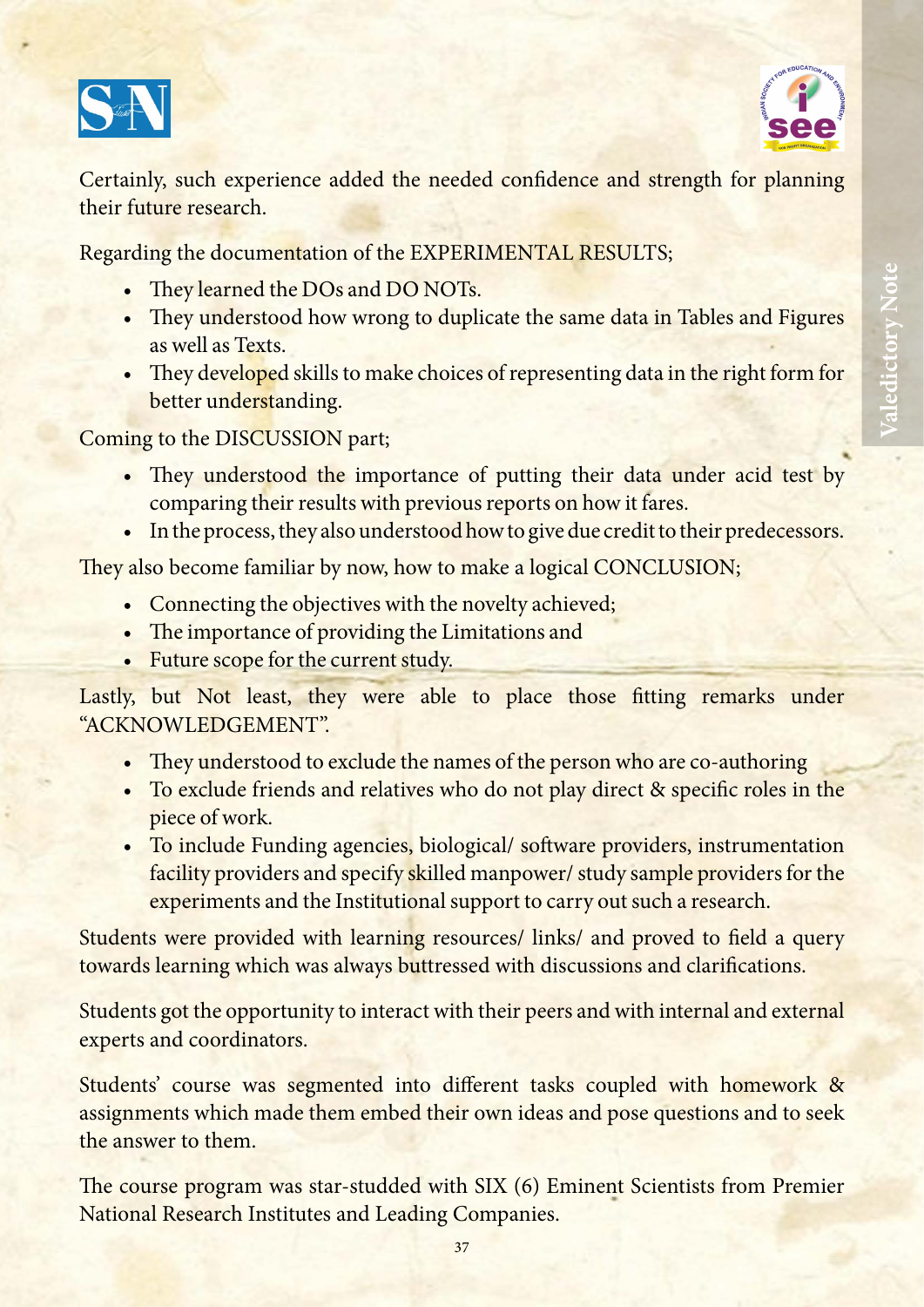



The whole program was preceded by a psychometric test and ended with an analysis of the Google Feed-Back form answered by the participants over 100 questions.

Finally, I am confident by comparing the psychometric analysis at the beginning and their feedback response analysis, the Participants OWN ONE BIG STEP Forward in developing a key mindset to serve society through research and the ART of doing Research Communication.

With this note, I end the summing up of the past, and begin today's event, by requesting Prof.Swaminathan, Our honorable Chief Guest to address the audience and to issue the Course Completion Certificates" to all our participants.

.....The Certificates have been issued by our Chief Guest; Thank you, Sir.

Now, this is the time we are going to witness another Interesting moment:

Declaring the Names of Winners, the "Master Minds"

The Certificate of Excellence will be declared by Honourable Chief Guest, Prof. S.E. Kannan

(From the order of Higher to Highest Score).

I request Kannan sir, to make few words before declaring the winners.

Three of the participants have received their 'Certificates of Awards' who Topped the overall score in the order of 'High'; 'Higher' and 'Highest'.

iSEE and SN convey heartfelt thanks to Our Chief Guests for sparing their valuable time and motivating the participants once again and Making the whole program successful.

Thanks and congrats to our participants

Now I am handing over the podium to Mr. Aalelai Vendhan, the course coordinator to make the vote of thanks"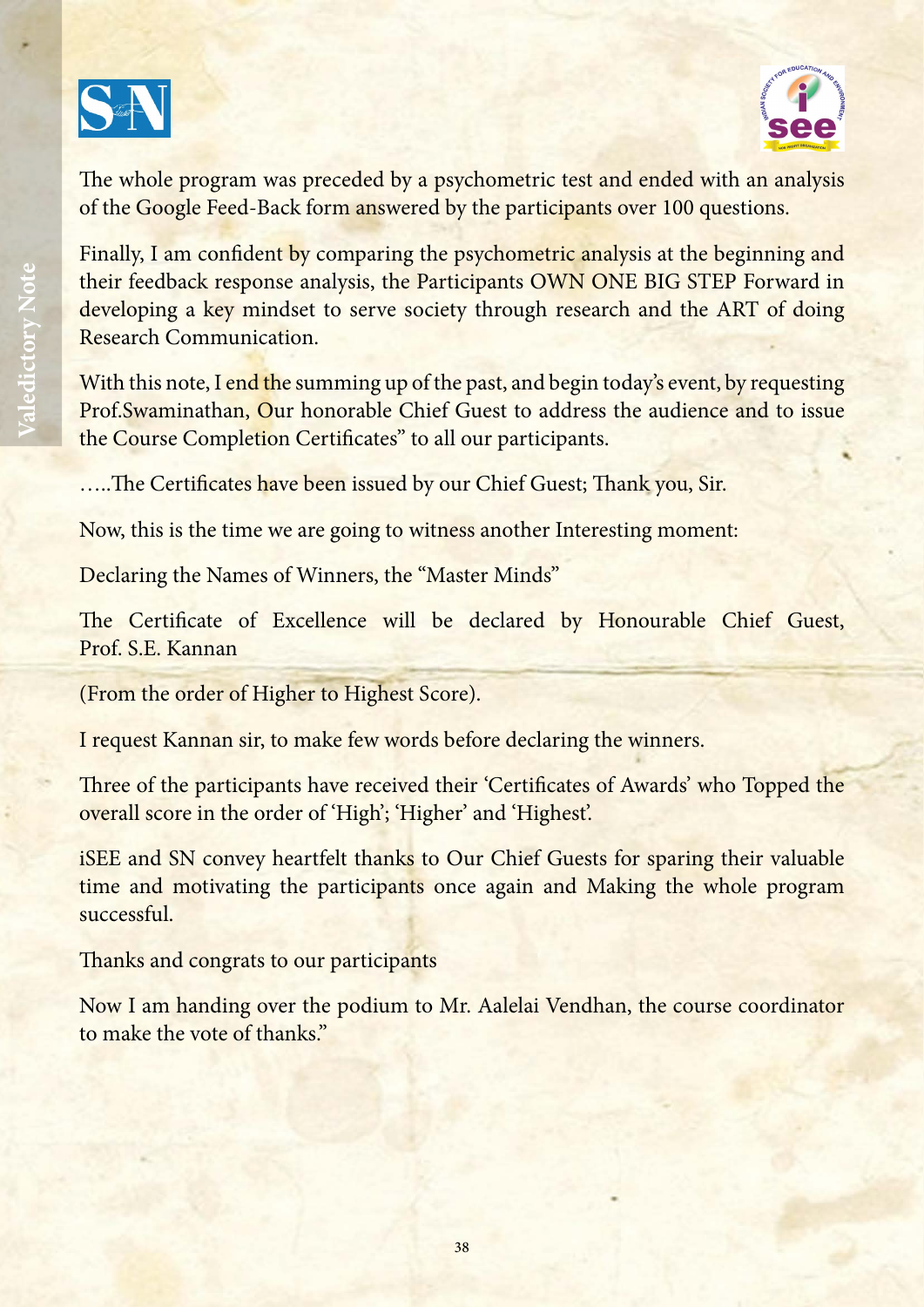



#### **Vote of !anks**

**by**

#### **Mr. Aalelai Vendhan**

The course was conceived in short time disposal and different research experts readily came forward at the shortest notice. iSEE and Scholarly Needs takes this opportunity to profusely thank the following research experts Prof. S.E Kannan, Prof. Dr. Swaminathan, Shri. Krishnamoorthy, Dr. Vaidyanathan, Shri. Soundarakumar Masilamani, Shri. Harish Kumar Chakerwarti.

The course has been successful because of the enthusiastic and punctual intern scholars. iSEE and SN thanks them all. We thank the BITS Pilani Practice School (PS) Division for extending this opportunity to conduct the internship. We also thank the BITS Pilani PS-1 coordinators Dr. R. Raghunathan and Dr. Hussain Yaganti for their continuous support during the entire internship. We extend our thanks to Prof. Srinivasa Prakash Regalla (Dean, Practice School Division, BITS Pilani) and Prof. Annapoorna Gopal (Associate Dean, Planning, Practice School Division, BITS Pilani). Last but not the least, we are indebted to Shri. Pawan Sharma (Faculty Member, BITS Pilani) for initiating this internship.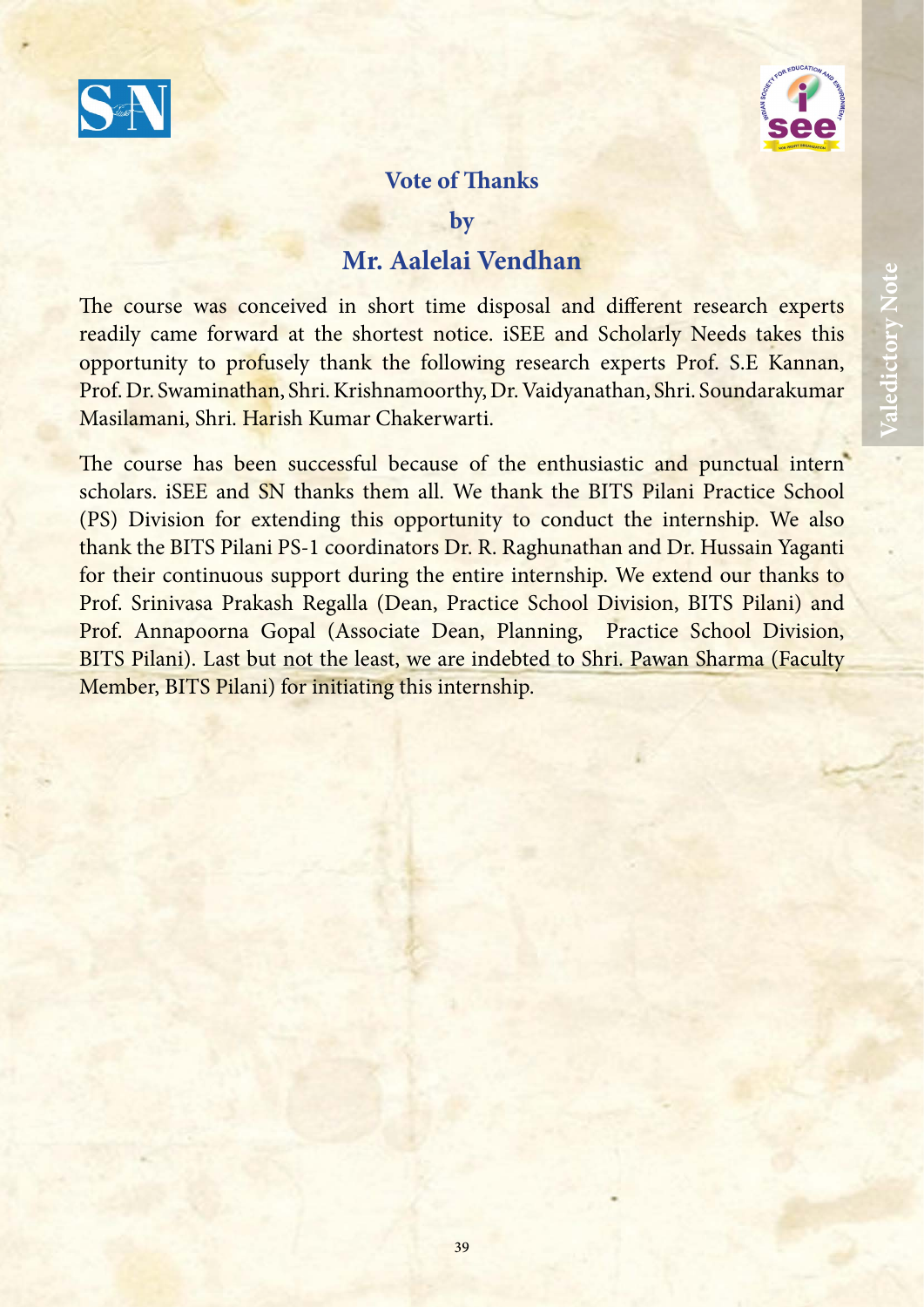



#### **Acknowledgment**

The course was conceived in short time disposal and different research experts readily came forward at the shortest notice. iSEE and Scholarly Needs takes this opportunity to profusely thank the following research experts Prof. S.E Kannan, Prof. Dr. Swaminathan, Shri. Krishnamoorthy, Dr. Vaidyanathan, Shri. Soundarakumar Masilamani, Shri. Harish Kumar Chakerwarti.

The course has been successful because of the enthusiastic and punctual intern scholars. iSEE and SN thanks them all.

We thank the BITS Pilani Practice School (PS) Division for extending this opportunity to conduct the internship. We also thank the BITS Pilani PS-1 coordinators Dr. R. Raghunathan and Dr. Hussain Yaganti for their continuous support during the entire internship. We extend our thanks to Prof. Srinivasa Prakash Regalla (Dean, Practice School Division, BITS Pilani) and Prof. Annapoorna Gopal (Associate Dean, Planning, Practice School Division, BITS Pilani). Last but not the least, we are indebted to Shri. Pawan Sharma (Faculty Member, BITS Pilani) for initiating this internship.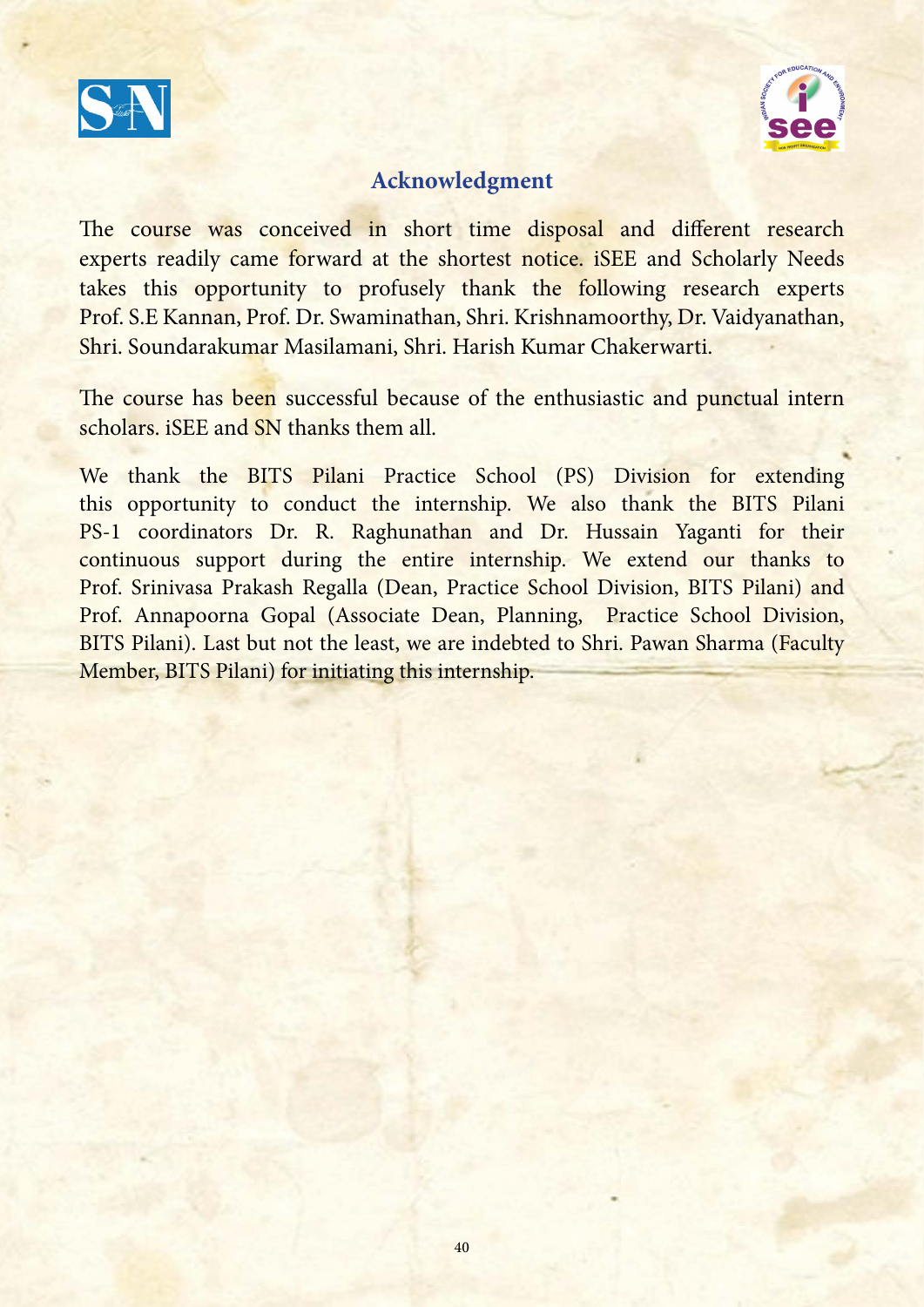



#### **Bibliography**

- www.iseeadyar.org
- www.indjst.org
- www.scholarlyneeds.com
- Gajendran N, Shanthi V, Aalelai Vendhan M.(2020) Rejuvenation of online research interactive fora during COVID-19. Indian Journal of Science and Technology .13(47): 4603-4605. https://doi.org/10.17485/IJST/v13i47.2230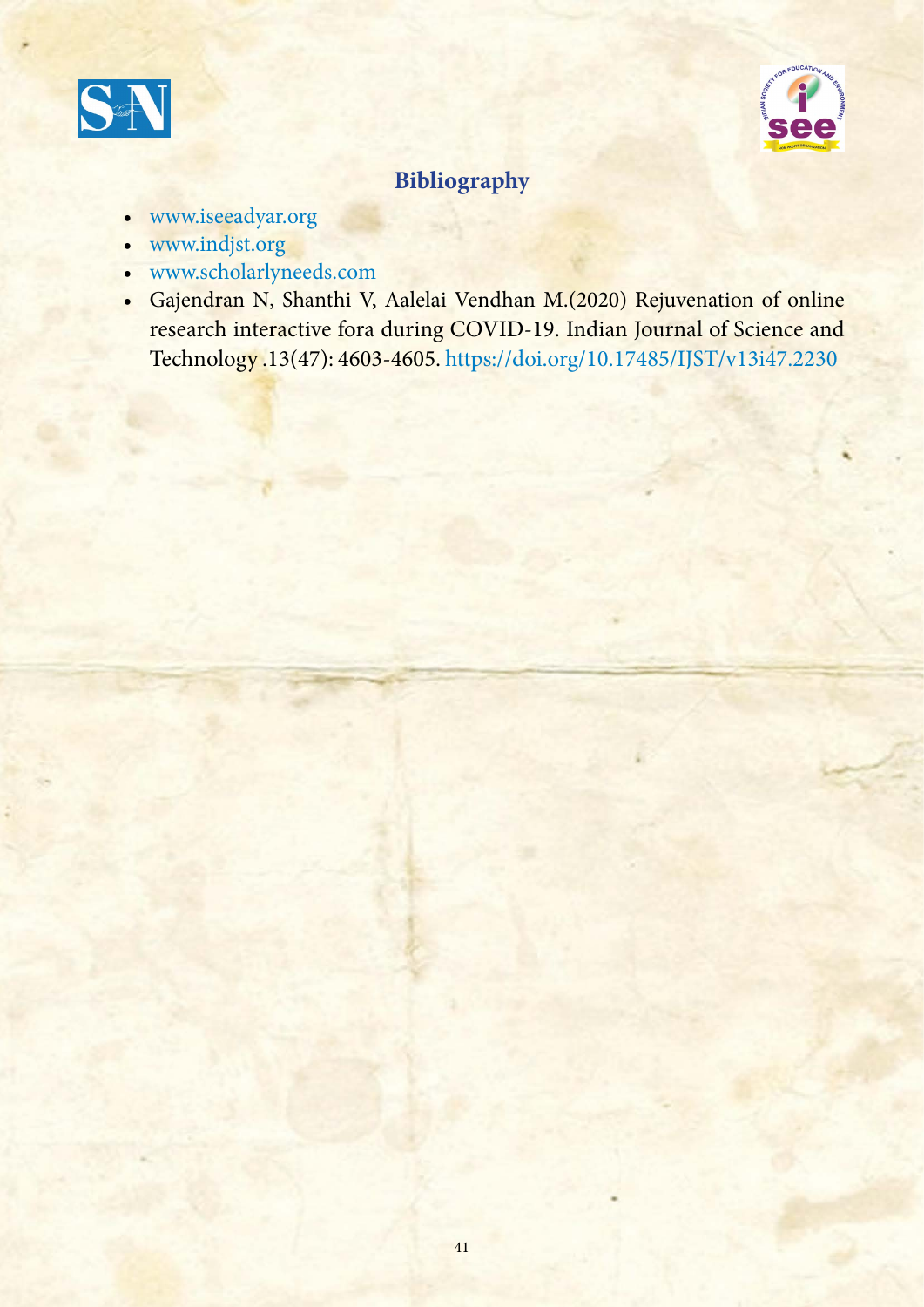

#### **Minds Speaking**

*The course was paced well, with suf*!*cient time in between two classes and assigned tasks.*

*I feel that both the mentors focused on churning out ideas from us rather than giving everything by themselves. - Mr. Anto Felix - Mr. Atharva Ajit*

*I feel both the instructors were very thoughtful when planning this course; their emphasis was more towards our involvement than they spoon-feeding us. - Mr. Harshit*

*Starting from the theory sent to us for each module to hosting talks with esteemed personnel, iSEE has tried its best to make our journey easier and more extensive.*

*- Mr. Mohan Teja*

*The steps which are to be followed while writing an article are explained clearly by the course coordinators.* 

*- Ms. Rajoli*

*The classes were conducted regularly on time, and details of tasks were shared with us well in advance.*

*- Mr. Yash*

*With industry-wide eminent specialists giving exceptional talks each week, I was presented with the sheer unlimited conceivable outcomes of research and advancement in our country.*

*- Mr. Harsha*

*Each topic was followed by a task related to the topic that we were asked to complete, so as to consolidate our understanding of the topic.*

*- Mr. Akshat*

*I understood the course coordinator's vision about recognizing problems around us and how to implement change through scienti*!*c interventions.*

*- Mr. Pradyut*

*Not only just saying about a topic but there is also practical implementation here. So that's what makes me so happy about this PS station.* 

*- Mr. Nadella Dilip*

*We became the registered members of Scholarly needs which is the* !*rst kind of research fora in India and gained access to all the features of the fora. - Mr. Vaibhav Mehta*

*The most interesting part of being with iSee is that we had a session every week with our mentor and station coordinator.*

*- Mr. Hardik*

*It did not only cover important aspects of the research process, it also taught us how to effectively articulate our* !*ndings in the form of a research article. - Mr. Golam Wahid*



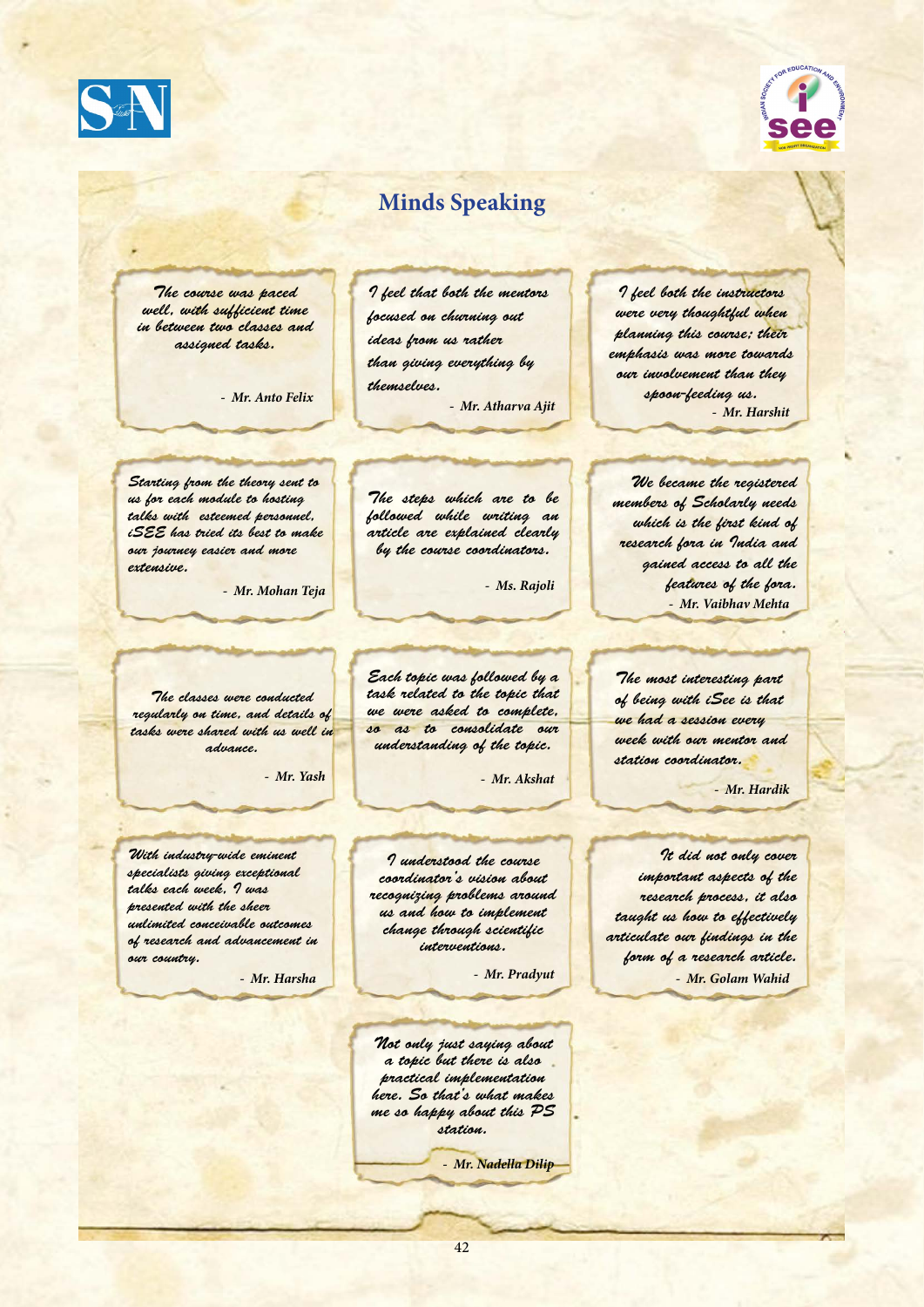



#### **Indian Journal of Science & Technology** (https://www.indjst.org)

Indian Journal of Science and Technology (INDJST) is a FREE journal that archives over 14000 research articles since its inception in 2007. The journal is now being published weekly and making scientific content accessible to everyone at FREE of cost, oppose to PAID journals who make a profit with greed by exploiting the Intellectual research output of our scholars who intern shell out 38-40 USD for every access.

The journal is published by the Indian Society for Education and Environment (iSEE) on a non-profitable basis that follows APC based model. The society was founded by Scientists, educationalists, and Healthcare personnel to promote Education, Health, and Clean Environment. Of these, INDJST fulfills its objective of making scientific content free to everyone and maintains its full content digital to facilitate easy access and also protecting our trees.

INDJST is being Indexed/ Abstracted/ Listed in:

Web of Science (Zoological Record); CNKi, CrossRef, Google Scholar, Chemical Abstracts Services (CAS); J-Gate Plus; Dimensions, Research Bible; EBSCO Publishing's Electronic Databases, USA; Urlich's Periodical Directory, USA; Indian Science Abstracts, India; Index Copernicus, Poland, Semantic Scholar, Microsoft Academic, Scope, ISI, etc.

#### **Scholarly Needs** (www.scholarlyneeds.com)

Scholarly Needs is an exclusive professional research forum. The free online learning forum bridges budding Research scholars with subject experts.

------------------------------------------------------------------------------------------------------------------------------

- SN digital platform is selective wherein the focused groups indulge in exchanging ideas and clearing their doubts in order to bridge the knowledge gap in chosen research.
- SN is unique and designed to outperform the existing fora.
- SN helps to identify and network project investigators, internationally.
- SN digital web ignites young research minds to congregate globally.
- It smoothens the free flow of knowledge from research experts to freshers.
- The freshers pose research questions and seek answers; similarly, the inspired minds provide solutions to arious industrial problems.
- SN exclusive digital connect keeps young researchers and doyens vibrant.
- SN promotes the researchers to update their research talents continuously to attain the best in their research careers.
- SN strength lies in its powerful and impeccable Ranking, Connecting the right people, Accounting for various research activities for meaningful learning outcomes.
- SN was founded with a strong intellectual formula where the intensity of the knowledge streaming from participating minds can be metered and growth ranked.
- SN showcases the research mileages gained by researchers in real-time and is freely accessible as a digital CV.
- The SN metrics will be meaningful for industries to recruit the right candidate for their jobs/ internships.
- Universities/ overseas Organizations can reach out for fellowship or projects to the right candidates as their real-time performance is identified.
- SN intends to groom researchers with equal learning opportunities irrespective of their campus standings, by connecting Research resource persons any time & anywhere.
- SN breaks the learning barriers (paucity of research mentors, space & time) and prepares the researchers intellectually sound!
- SN is launched in Right Time to enable 'Research Learning Easier' even in COVID-19 pandemic Lockdown.
- Scholarly Needs is launched with the motto "Make India" by means of globally competitive & Inspired Research scholars.

Join with SN! Connect with leading scientists! Bridge your talent with Industries!